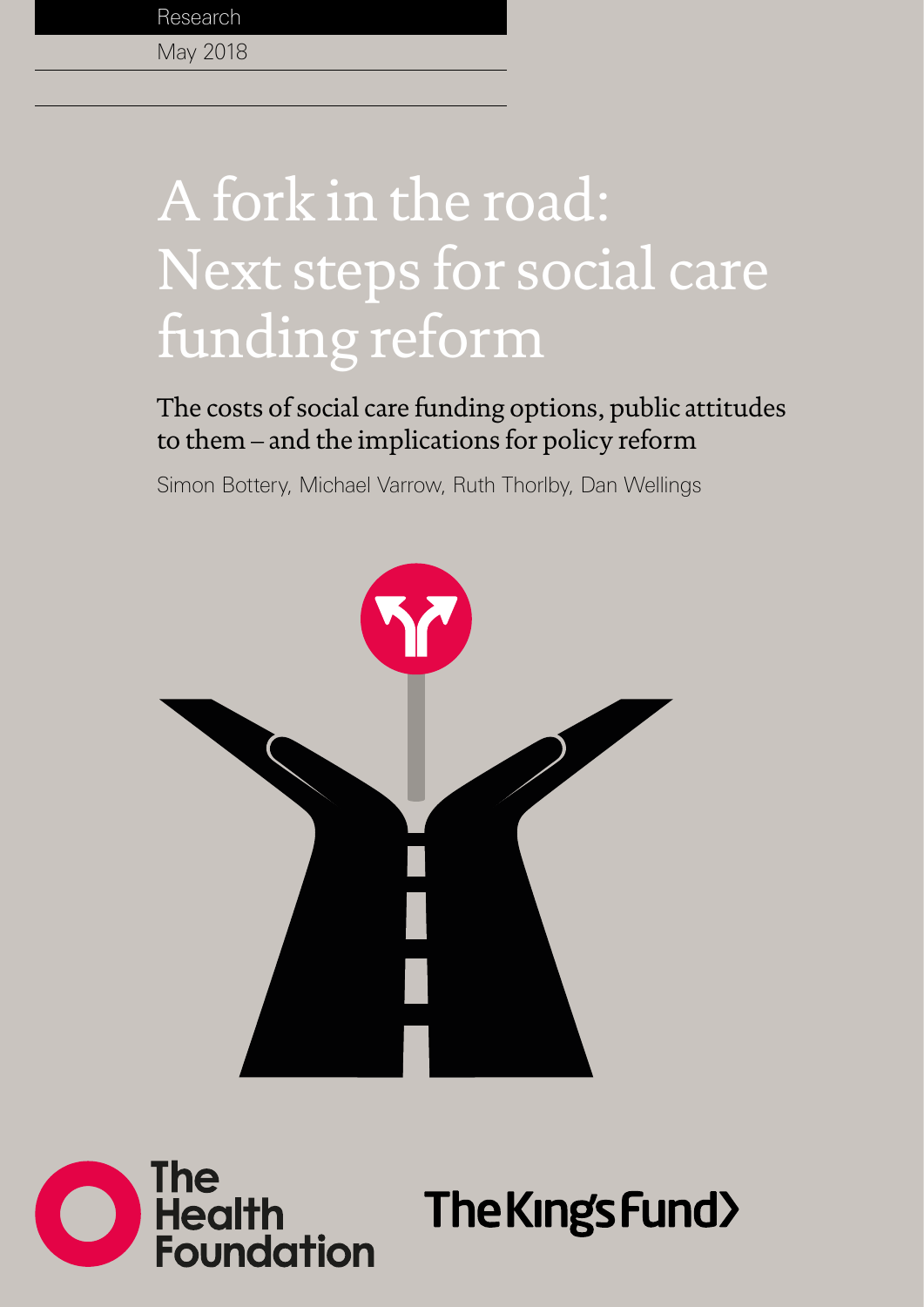Next steps for social care funding reform: The costs of social care funding options, public attitudes to them – and the implications for policy reform is published by the Health Foundation, 90 Long Acre, London WC2E 9RA

Typset by Soapbox, [www.soapbox.co.uk](http://www.soapbox.co.uk)

ISBN: 978-1-911615-09-5 © 2018 The Health Foundation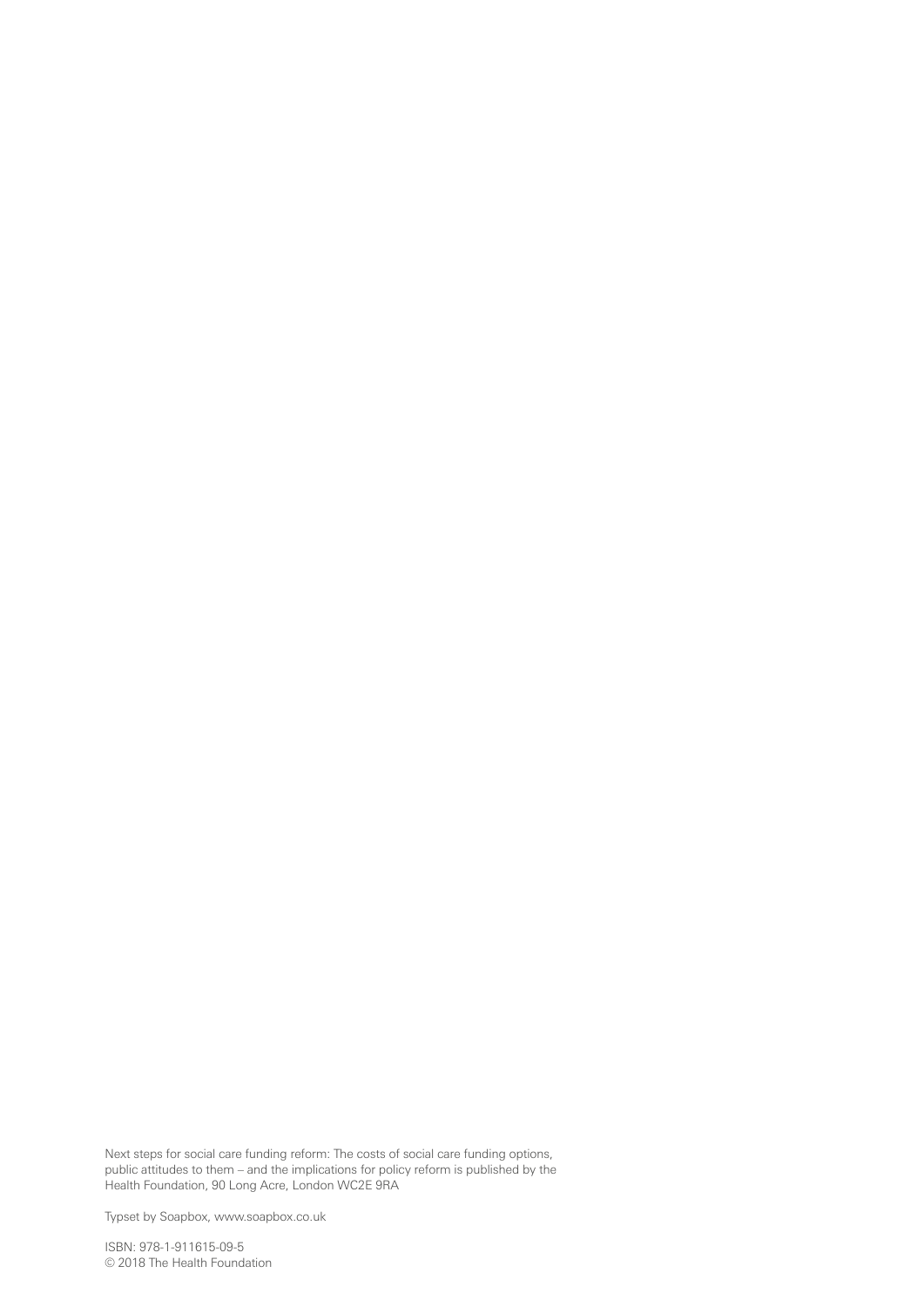## **Contents**

| Executive summary: Next steps for social care funding reform                    | $\mathbf{2}$ |
|---------------------------------------------------------------------------------|--------------|
| Section 1 – Introduction: What's the problem with social care?                  | 6            |
| Section 2 – Options for reform, their costs and considerations                  | 12           |
| Section 3 – Public attitudes to social care funding reform                      | 26           |
| Section 4 – Pulling it all together: policy implications for social care reform | 40           |
| Conclusion                                                                      | 50           |
| References                                                                      | 51           |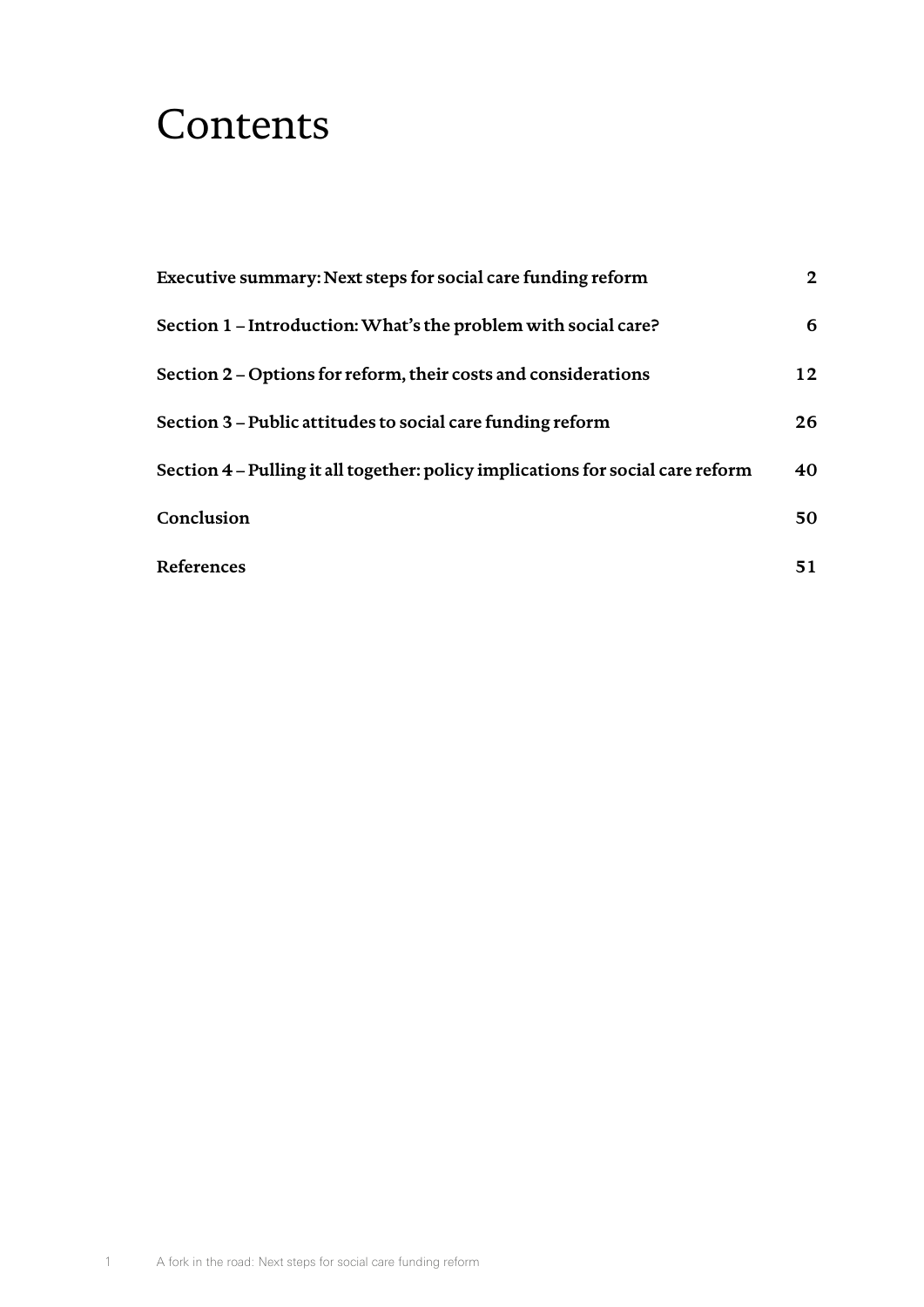## <span id="page-3-0"></span>Executive summary: Next steps for social care funding reform

This paper pulls together new financial modelling, public perceptions work and policy analysis to identify the problems with adult social care in England and outline options for its reform. It does not aim to make firm proposals or recommendations but rather to identify and make explicit the advantages and disadvantages, impact and consequences of adopting one option over another. It concludes that reforming the current system will be expensive, but that if reform is chosen, England is now at a clear 'fork in the road' between a better means-tested system and one that is more like the NHS; free at the point of use for those who need it.

## Current funding pressures

There has been concern about the system of publicly funded social care in England for more than 20 years. The report finds that additional revenue will need to be raised for adult social care services even without a major change in the model of delivery. Social care is facing high growth in demand, which is projected to rise by around £12bn by 2030/31, growing at an average rate of 3.7% a year. At the same time, we project growth in spending on social care of just 2.1% a year. This would leave a funding gap of £1.5bn in 2020/21 and £6bn by 2030/31, at current prices.

## Alternative models

The paper models the costs of a number of options: maintaining the current system (at 2015/16 levels) and keeping pace with projected demand pressures until 2030/31; restoring the system to the level of quality and access that existed in 2009/10; introducing a 'cap and floor' model, similar to the Conservative Party proposals at the 2017 general election; and introducing free personal care (FPC), similar to the model in Scotland. The costs of these models are summarised in Table 1.\*

Numbers have been rounded to the nearest £1bn.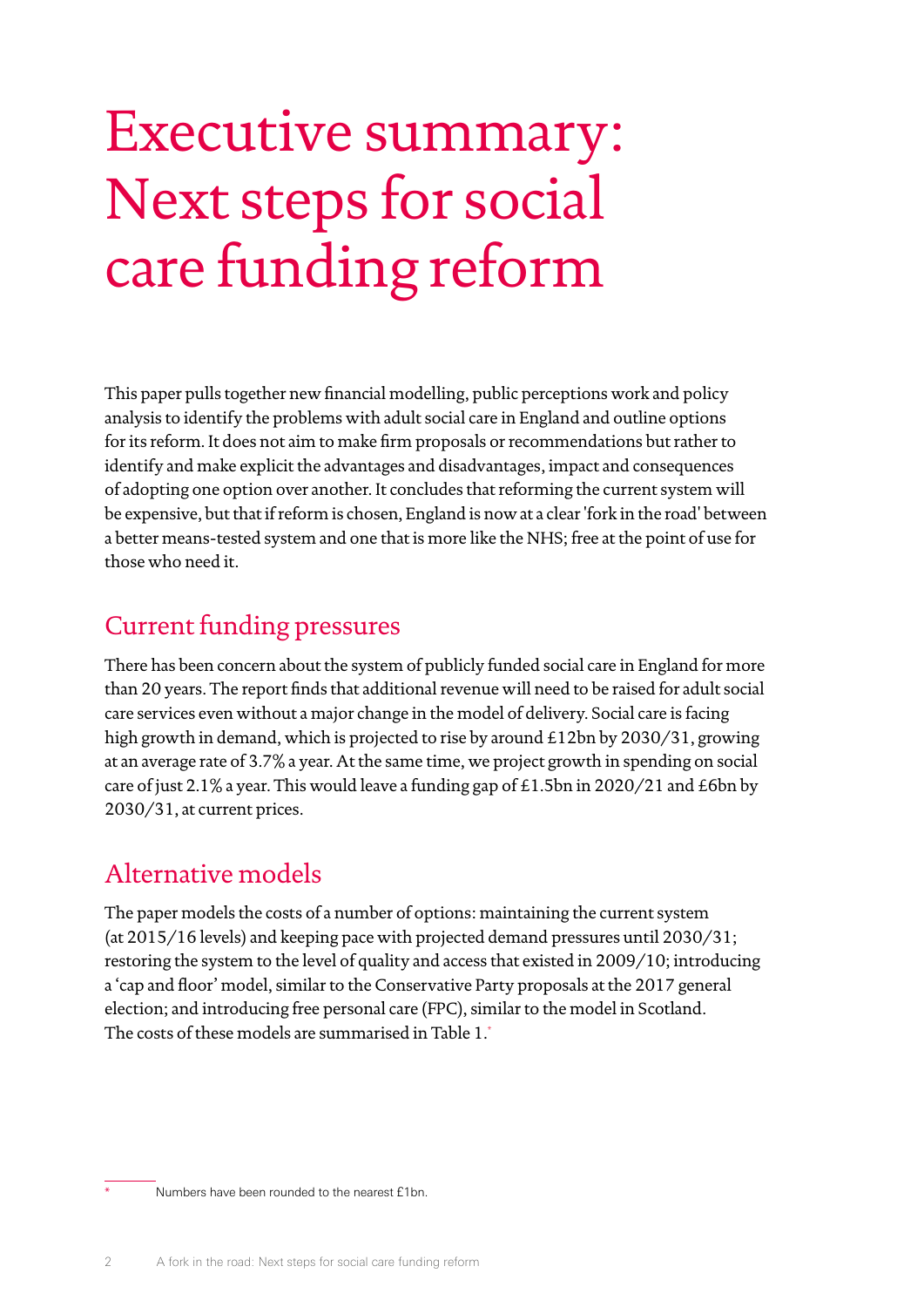|         |                                              | <b>Current system</b>               |                                   | <b>Reforms</b>   |                          |
|---------|----------------------------------------------|-------------------------------------|-----------------------------------|------------------|--------------------------|
|         |                                              | Maintaining<br>at 2015/16<br>levels | Restoring<br>to 2009/10<br>levels | Cap and<br>floor | Free<br>personal<br>care |
| 2020/21 | Projected cost<br>pressures                  | £21bn                               | £27bn                             | £25bn            | £26bn                    |
|         | Increase from 2015/16<br>spend of £17.1bn    | £4bn                                | £10bn                             | £8bn             | £9bn                     |
|         | Additional cost above<br>maintaining 2015/16 | N/A                                 | £6bn                              | £4bn             | £6bn                     |
|         | Projected funding<br>available               | £19bn                               |                                   |                  |                          |
|         | <b>Extra funding</b><br>required             | £1.5bn                              | £8bn                              | £5bn             | £7bn                     |
| 2030/31 | Projected cost<br>pressures                  | £29bn                               | £39bn                             | £35bn            | £37bn                    |
|         | Increase from 2015/16<br>spend of £17.1bn    | £12bn                               | £22bn                             | £18bn            | £20bn                    |
|         | Additional cost above<br>maintaining 2015/16 | N/A                                 | £9bn                              | £6bn             | £8bn                     |
|         | Projected funding<br>available               | £23bn                               |                                   |                  |                          |
|         | <b>Extra funding</b><br>required             | £6bn                                | £15bn                             | £12bn            | £14bn                    |

#### **Table 1: Costs of alternative models for social care funding in England**

Note: Cap and floor is a cap of £75,000 and a floor of £100,000. The actual level of the cap has not been specified and costs will depend greatly on this.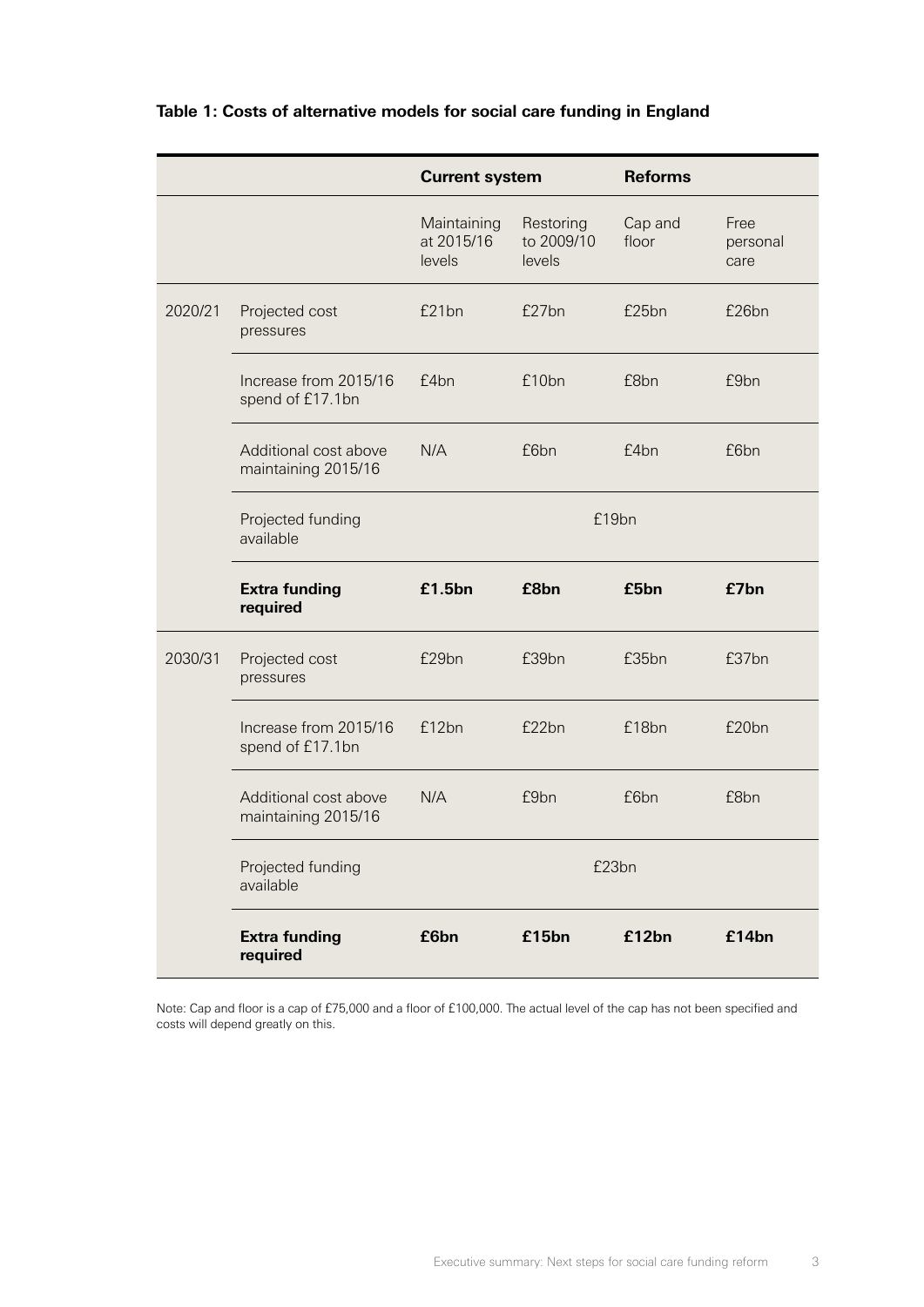Retaining the current system would involve minimal disruption to the administrative system, compared with implementing a new model, and no transition costs. However, it would require additional funding. Simply maintaining 2015/16 levels would require an extra  $\pm 1.5$ bn in 2020/21, rising to  $\pm 6$ bn by 2030/31. However, this – or even more substantial levels of additional funding – would not fix problems including issues around complexity and fairness, nor would it protect people against catastrophic costs.

Major improvement under the current system, that is, returning to the level of quality and access observed in 2009/10, while meeting demand pressures since then, would require much greater levels of investment. Compared with our estimated budget rising by 2.1% a year, this option would increase the funding gap to £8bn in 2020/21, and £15bn in 2030/31.

The cap and floor offer prioritises protecting people from having to sell all their assets orfacing catastrophic lifetime care costs. We estimate this would increase the estimated funding gap to £5bn in 2020/21 and £12bn in 2030/31. While being more generous as a whole, this option creates 'winners and losers' – more people would receive state-funded residential care but fewer would receive funding for domiciliary care.

Introducing free personal care for all older people with eligible needs would increase access to free care, and with it, remove one of the systematic barriers to integration with health. This would increase the estimated funding gap to £7bn in 2020/21 and £14bn in 2030/31. Though this is the more expensive of the two reform options, it is not more expensive than investing to restore access to levels seen in 2009/10.

## Funding options

The additional funding required for all these models could be raised in various ways. For example, adding 1p to all rates of National Insurance (NI) by 2030/31 would raise enough to fund introducing the cap and floor model. Combined with the (problematic) option of means-testing winter fuel payments, this could be enough to introduce free personal care. Alternatively, adding 2p to all rates of income tax, or 3p to VAT, would be enough to improve access and quality close to the levels observed in 2009/10.

A rise in general taxation could be delivered through a hypothecated tax for social care. Our research into public attitudes indicated support for its perceived transparency but a key weakness is that any 'take' would rise and fall with the economy, rather than being aligned to changes in need or demand. Implementation would also be a major challenge.

A key question for government is whether, given the need for additional tax revenue will be required to protect the range and quality of care services, it is better to aim for a larger increase in taxation to be able to provide a superior model of care to those facing the burden of the cost. Then, if additional funding is raised, would this be more effectively used to increase access under the current system, or to change the system to address fundamental concerns over equity, complexity and/or protection from catastrophic costs?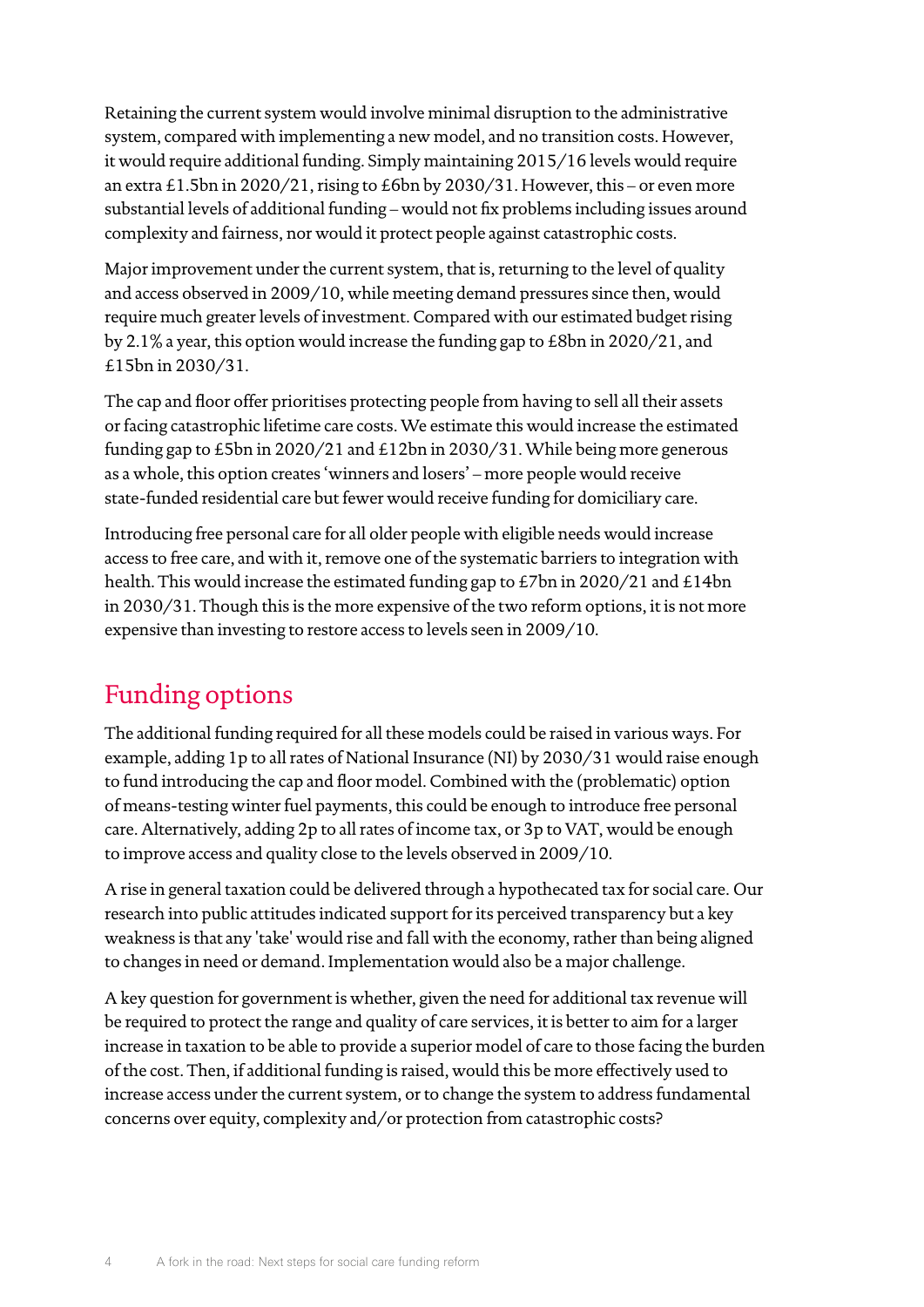## Public perceptions and attitudes

The public has little understanding of how social care operates and even less understanding of how it is funded. Although some people have direct orindirect experience of arranging social care, this does not give them insight into the system as a whole.

Many people think the current funding system is more generous than it actually is, with many assuming social care will be free when they need it. Any proposed solution that is not free will be viewed negatively while this remains the case. When people are given more detailed information about how social care works, they recognise that there is a significant problem and believe the current system is not fit for purpose.

Most people in our deliberative events favoured the idea of the state having most responsibility for funding social care. The National Centre for Social Research's British Social Attitudes survey found that most people (55%) favoured options where responsibility was shared, namely 'means tested' (30%) and 'means tested and capped' (25%), whereas 41% favoured 'the government (paid for by taxes)'.

To find and implement a solution to social care funding, public understanding needs to improve and awareness-raising measures must be part of any implementation. Mistrust of government, however, means a traditional education campaign is unlikely to be enough. Instead, a real social movement for social care is needed.

## Policy implications

Sustaining the current system will be expensive. Wider reform might cost even more but may be better value.

'Doing nothing' is not a safe option and is no longer the easiest one. Demographic pressures, growing public concern and a system at 'tipping point' all mean action is politically essential.

To support reform, people need a better understanding of the problems, but politicians are not best placed to provide it. A coalition of organisations, with cross-party support where possible, is required.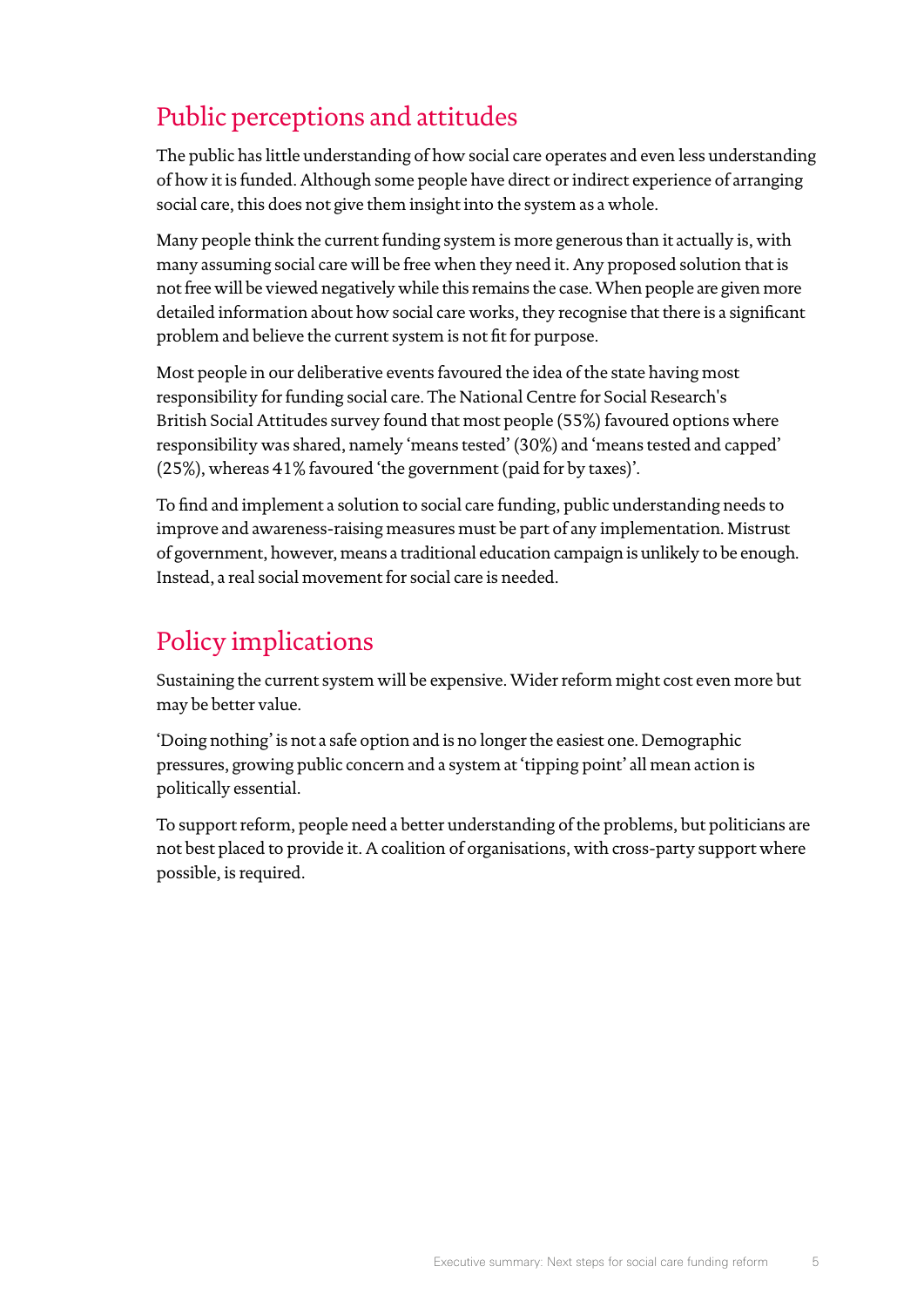## <span id="page-7-0"></span>Section 1 – Introduction: What's the problem with social care?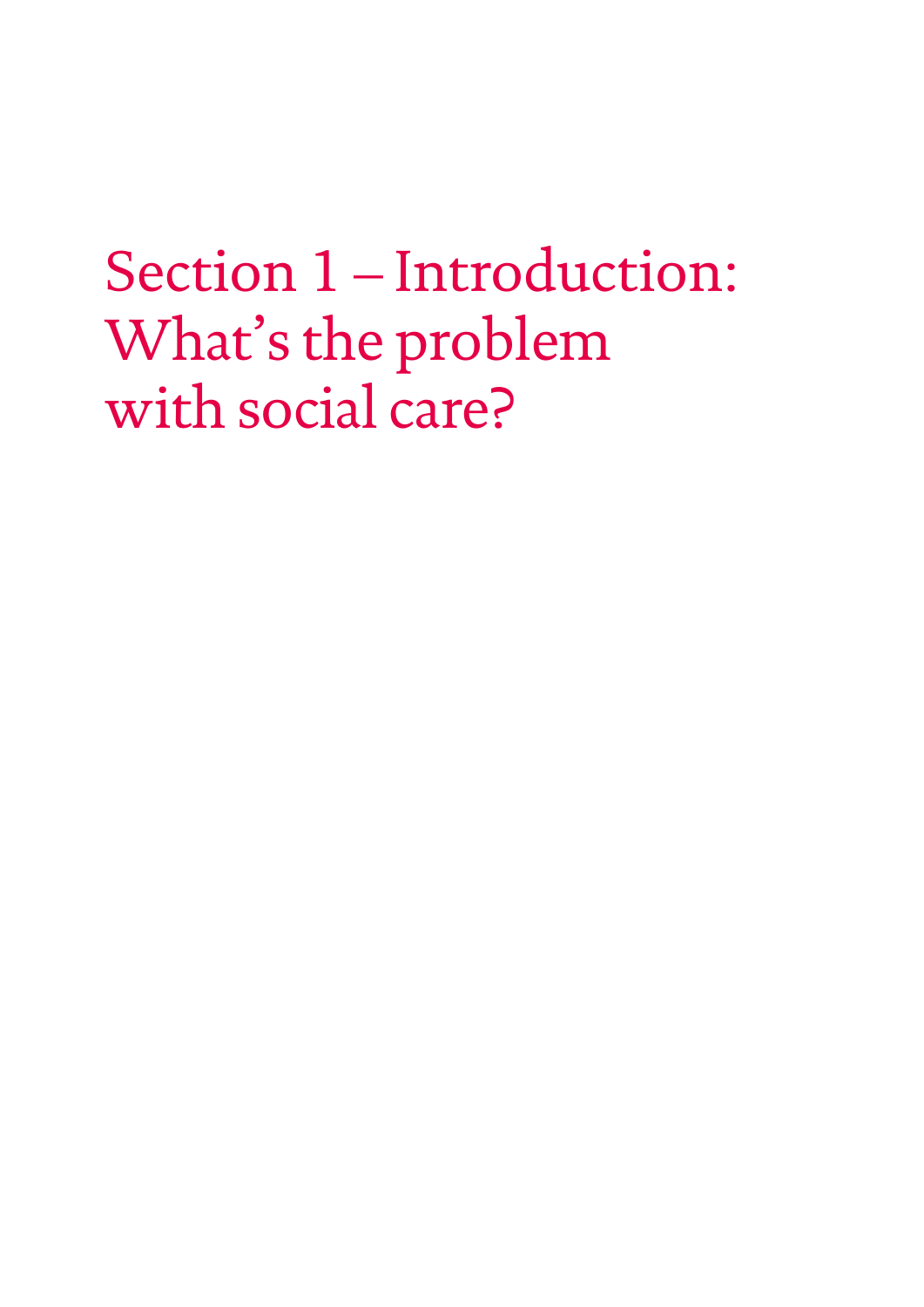There has been concern about the system of publicly funded social care\* for more than 20 years. Then, as now, some people faced huge care costs. In 1997 the newly elected prime minister, Tony Blair, told the Labour Party conference: 'I don't want [our children] brought up in a country where the only way pensioners can get long-term care is by selling their home'.[1](#page-52-1) The incoming Labour government set up the Sutherland Commission, which reported two years later that 'doing nothing' was 'not an option' and recommended, among other measures, introducing free personal care. However, its recommendations were not unanimous (two commissioners issued a note of dissent) and in England the government decided the increased expenditure required would be too great. Scotland, by contrast, chose to use their newly acquired powers of devolution to introduce FPC for those with eligible need.

The current system in England provides public funding only to those with the greatest need and the lowest means. A person will not qualify for any level of public funding until their assets are below £23,250 and will not receive full funding until their assets are below £14,250. If someone requires care in a residential or nursing home, their assets are likely to include the value oftheir home (see the interim report, *Approaches to social care funding,* for more detail<sup>[2](#page-52-2)</sup>).

For those who do not receive fully funded care, private contributions to social care costs can take different forms. Most commonly, people ('self-funders') make payments to social care providers directly for the full costs of their care. There are few private insurance products available to people who might want to insure themselves against future care costs. The Dilnot Commission $3$  argued that a cap on costs was a necessary precondition for an insurance market to develop, but this has not been implemented despite being enacted in the 2014 Care Act. Social care remains one of the few uninsurable risks in our society.

Since 1998 there have been further green papers, white papers and other consultations, as well as five independent commissions, including one by Dame Judith Barker in 2014, commissioned by The King's Fund. This called for reforms including free personal care at the highest levels of need, starting with critical needs, a single budget for health and care, and the end of the distinction between NHS continuing health care and social care. It proposed a range of measures to pay for this, including better targeting of universal benefits and new wealth taxes.

Even as these commissions have been reporting, long-term demographic trends that make them more and more urgent have continued to roll out. There are two complementary trends at work:

- the demographic 'bulge' of people the baby boomer generation born in the 20 or so years after the Second World War, who are now reaching retirement in the first decades of the 21<sup>st</sup> century;
- the increased longevity of that population, with life expectancy at birth now 79.5 [years for men and 83.1 years for women](https://www.ons.gov.uk/peoplepopulationandcommunity/birthsdeathsandmarriages/lifeexpectancies/bulletins/nationallifetablesunitedkingdom/2014to2016).<sup>1</sup>

Social care is the personal care and support required by some people because of needs arising from their age, illness, disability or other circumstances. Support is provided in residential and nursing homes, people's own homes and in other community settings. See our interim report, *Approaches to Social Care Funding*, [2](#page-52-2) for more information.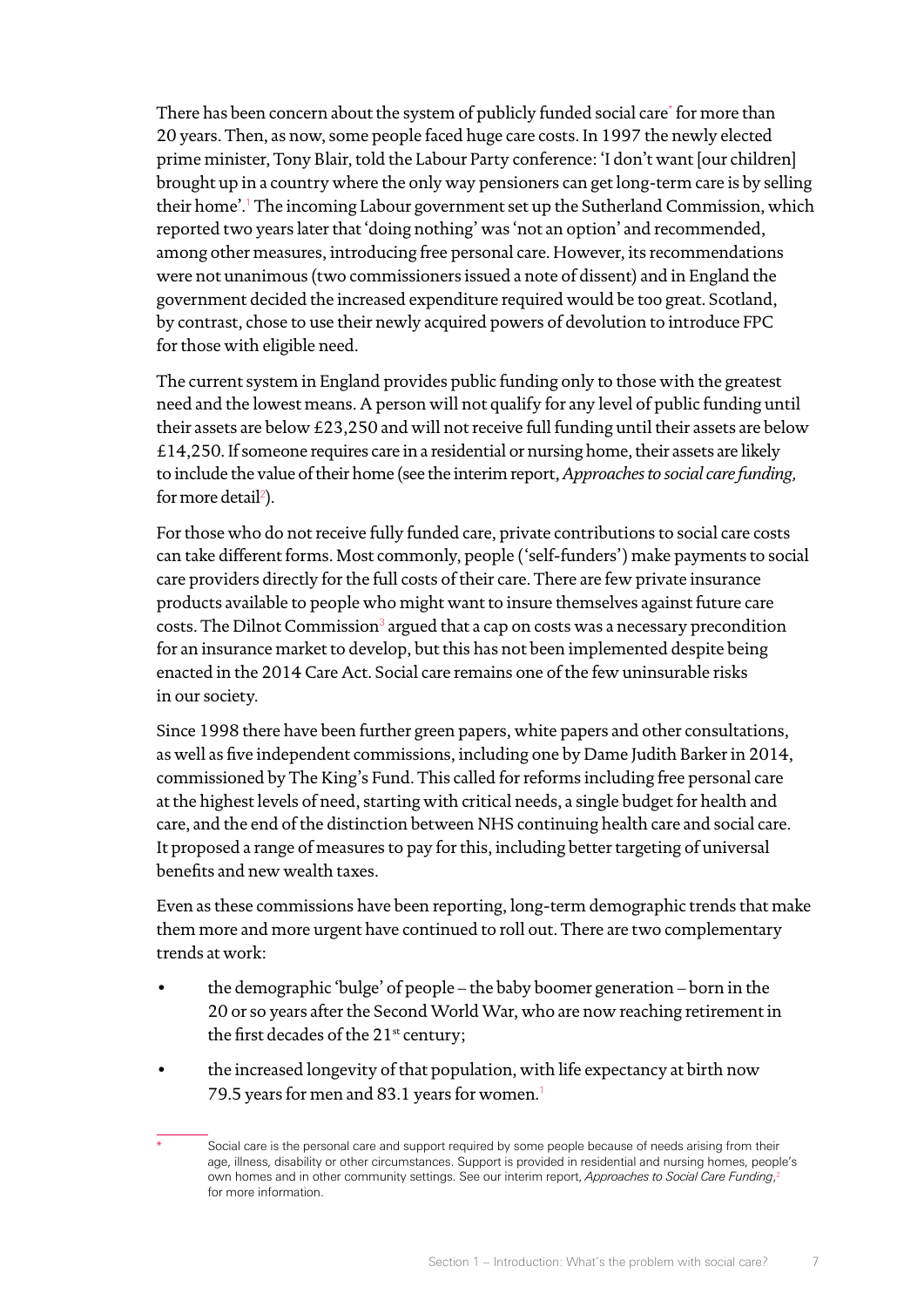As a consequence, the population aged 75 and overis projected to double in the next  $30$  years<sup>2</sup> and the number of people aged over 85 in the UK is predicted to more than double in the next 23 years to over 3.4 million.<sup>3</sup>

As the population ages, it is predicted that by 2030 there will be:<sup>4</sup>

- 45% more people living with diabetes
- 50% more people living with arthritis, coronary heart disease or stroke
- 80% more people (nearly 2 million in total) living with dementia.

These population trends have important, well-reported, impacts on health and care demand. They have been exacerbated by related trends in working-age disability, with more disabled people surviving longer and the costs of their support increasing. As a result, social care for people of working age now costs local authorities about as much as that for older people.<sup>5</sup>

But these trends have played out at a time of public spending austerity, with falling real-terms public spending on social care in particular. Between 2009/10 and 2015/16, spending by councils on social care per adult resident fell by  $11\%$  in real terms, $^{\circ}$  and the number of people receiving publicly funded social care services fell by 400,000.<sup>7</sup> These cuts compounded restrictions councils had already placed on publicly funded social care: in 2006, 53% of councils supported people with 'moderate' levels of need but by 2010 only 25% said they planned to do so in future.<sup>8</sup>

Spending reductions have affected providers of social care services, with an increasing number of local authorities reporting suppliers handing back contracts. A recent report by the Competitions and Markets Authority said that 'Many care homes, particularly those that are most reliant on local authority funded residents, are not currently in a sustainable position'.<sup>9</sup> The workforce is also under pressure, with high vacancy and turnover rates in the social care sector. The Care Quality Commission, which regulates care providers, said in 2016 that the system was at 'tipping point' and in 2017 that it 'remained precarious'.<sup>10</sup>

Public concern is also increasing, at least in part because of several high-profile scandals involving abuse or neglect in the care of older people. The collapse of care home provider Southern Cross Healthcare in 2011 and the withdrawal from the publicly funded home care market of several major suppliers has also focused concern on the sustainability of the market for providing social care.

However, the ageing society is of concern not just because of current and expected demand for services, but also because it implies fewer working-age people paying tax to fund public services generally. The baby boomer generation is now retiring and there will be more of them and fewer people to support them in that retirement. In 2016, [there were an](https://www.ons.gov.uk/peoplepopulationandcommunity/populationandmigration/populationestimates/articles/overviewoftheukpopulation/mar2017)  [estimated](https://www.ons.gov.uk/peoplepopulationandcommunity/populationandmigration/populationestimates/articles/overviewoftheukpopulation/mar2017) 308 people of pensionable age for every 1,000 working-age people. By 2037, this is projected to increase to 365 people.<sup>11</sup>

Combined, these two trends – increasing demand for services and the increasing 'dependency ratio' – have focused attention not just on how we can develop a better, fairer social care funding system but also on how we can pay for it.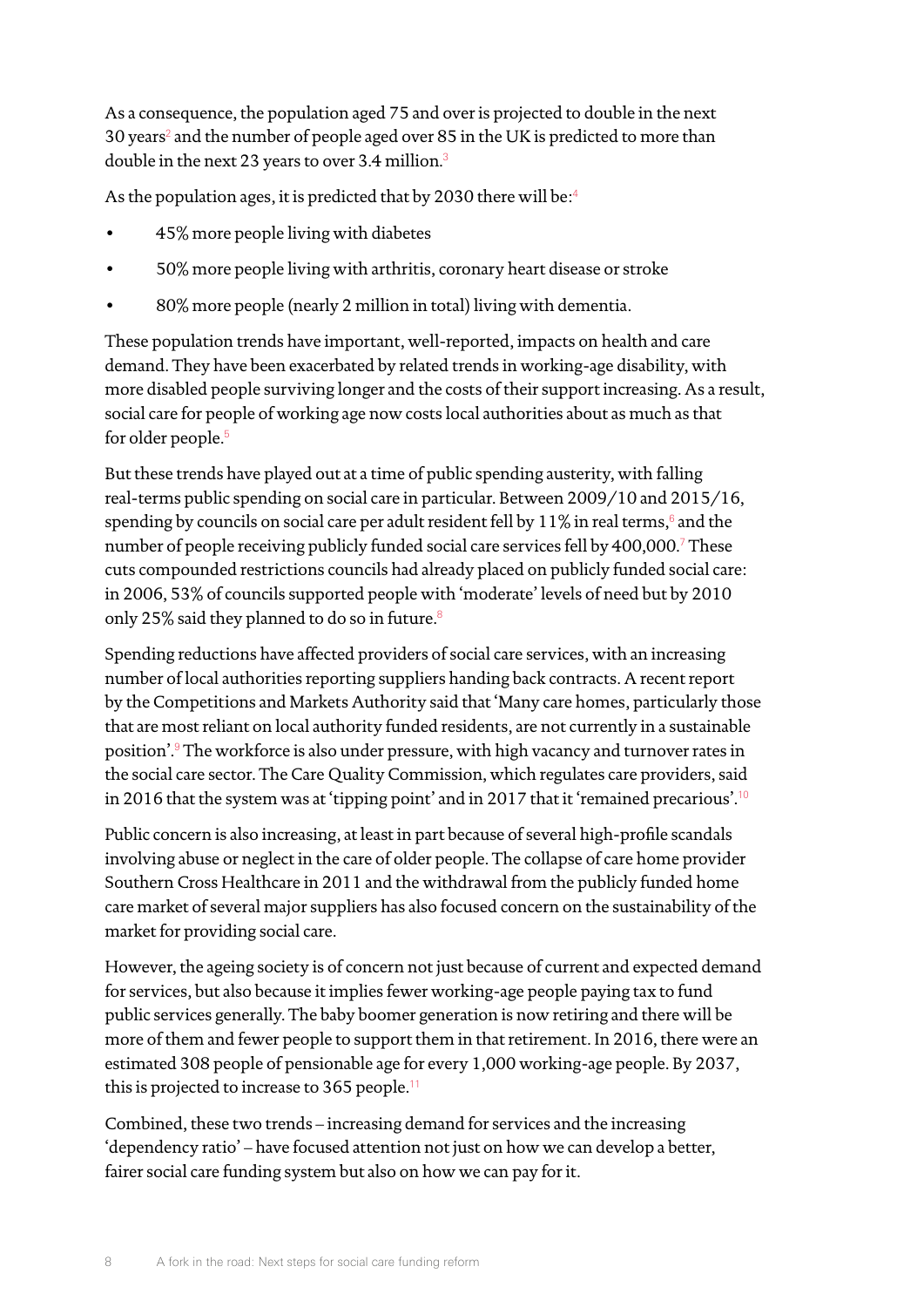Attempts to resolve the issue have created controversy. During the 2010 election campaign, there was a heated debate over the Labour Party's consideration of a tax on people's estates – a so-called 'death tax' – to pay for social care. The issue was then addressed by the 2011 Commission on Funding of Care and Support (Dilnot Commission),<sup>3</sup> which proposed a reformed means test and a cap on the lifetime cost of care that a person might face. However, implentation of the legislation for this was first delayed and then postponed indefinitely. During the 2017 general election there was a negative response to Conservative Party proposals that would have made the system more generous for many people (including, as a late addition, by introducing a cap on costs) but recouped some of the public expense by requiring some people to pay more for care in their own home.

Pressures were recognised with new funding announced in the 2015 comprehensive spending review.<sup>12</sup> This included a new 'precept' which allowed councils to add 2% onto council tax to pay for social care services, later raised to 3% for certain years. Additional funding from central government was also provided through the Improved Better Care Fund (IBCF).<sup>13</sup> With later increases announced, this meant over £2bn of additional funding could be available in 2017/18, rising to £3.6bn by 2019/20, above what would have been spent (2018/19 prices). As a result, public spending on adult social care is expected to rise by an average of 2.5% a year between 2015/16 and 2019/20. However, this continues to lag behind growth in pressures, which are rising by at least 3.7% a year in real terms.<sup>14</sup> Relying on the precept – and the move towards greater retention of business rates – also creates concerns about the level and equity of funding available for social care between different local authorities.<sup>15</sup>

## What the public thinks about social care

Previous research has found that public understanding of social care is often limited and there is a lack of clarity around the current offer.<sup>2</sup> Those who have experience of using social care services, either for themselves or through friends and relatives, have more knowledge, but these services are not well understood. The deliberative work conducted by Ipsos MORI in 2008 to inform the green paper on care and support, *Shaping the future of care together* showed that many people often struggled to distinguish between social care and the health services provided by the NHS.<sup>16</sup>

Recent [polling conducted on](https://www.ipsos.com/ipsos-mori/en-uk/public-perceptions-austerity-social-care-and-personal-data) behalf of Deloitte LLP<sup>17</sup> showed that 63% of people think the NHS provides social care services for older people.

The lack of knowledge around social care is more pronounced when it comes to how social care is currently funded, coupled with a perceived lack of information available to people who want to start planning for future needs.<sup>3,20</sup> Just under half (47%) of the public think social care is free at the point of need.<sup>20</sup>

When it comes to planning for social care, few people have started saving for the care and support they may need in the future. Polling conducted on behalf of the Alzheimer's Society<sup>18</sup> showed that a quarter of people reported that they had started saving for the care and support they might need, but that nearly half of the population (47%) had not.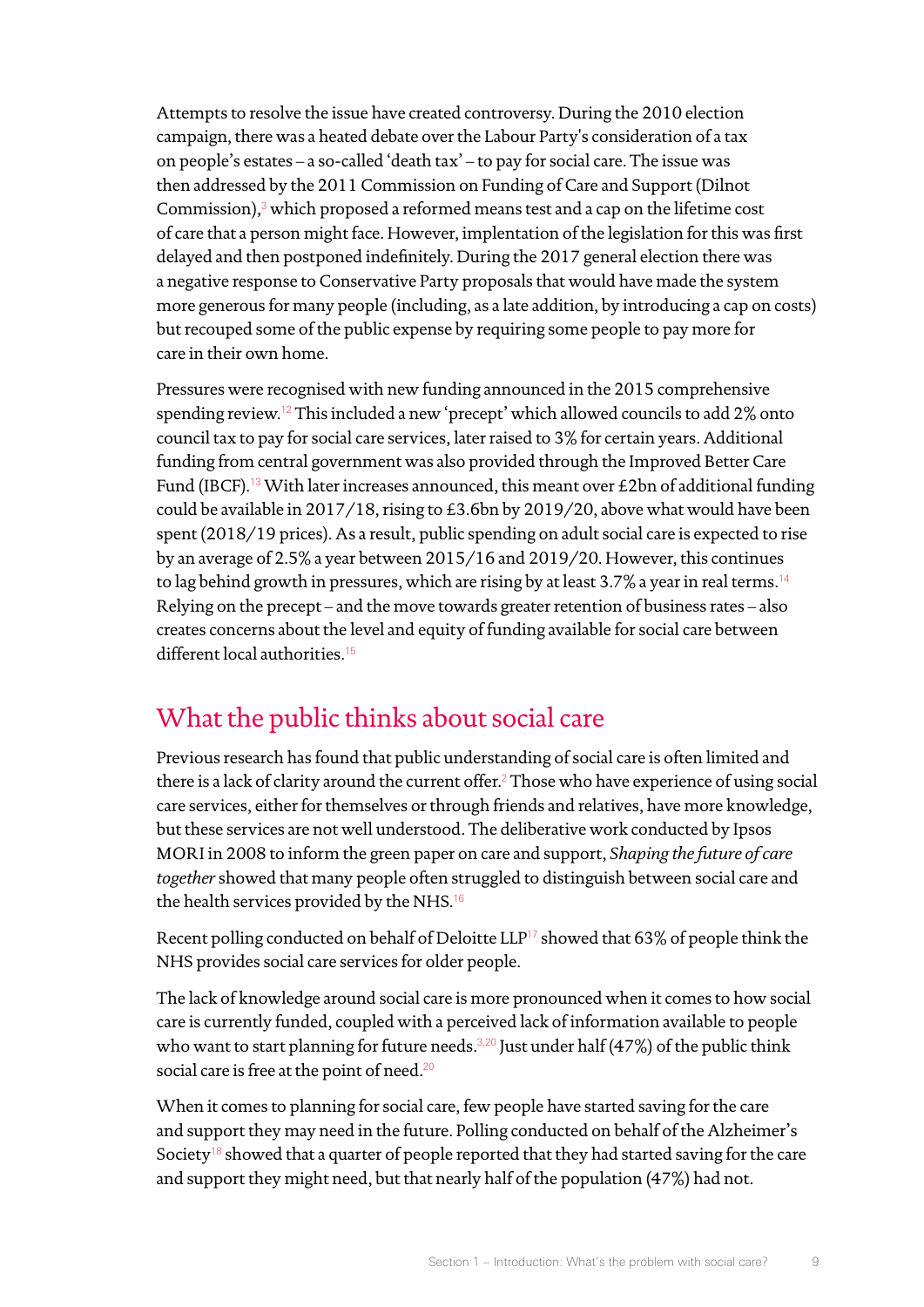The literature review conducted on behalf of the Dilnot Commission points to a tension over people's views of what they are responsible for when it comes to planning for old age. [Most previous studies](https://www.kingsfund.org.uk/blog/2016/02/public-fund-social-care) have found that people think responsibility for social care funding should either sit with the government through taxation, or should take the form of a partnership, with very few people thinking it should be solely the individual's responsibility.<sup>19</sup> When questions are framed in terms of 'costs of retirement', most people think it is their responsibility to plan for retirement, but this does not necessarily include social care. A recent report by Demos showed that more than half (57%) of the public agree that is their responsibility to save towards the costs they will face in retirement, but one in four still expect that social care costs will be met by the state.<sup>20</sup>

The Ipsos MORI deliberative work in 2008 established that people were willing to see social care as a responsibility shared between themselves (and their families) and the state, but there has been persistent hostility towards using housing assets to pay for care.

Since the public has a limited understanding of social care, findings from survey research that examines their views needs to be interpreted carefully. However, it is clear that people's perceptions of social care are broadly negative, which provides an important context for funding reform. Polling conducted on behalf of the Health Foundation in May 2017 found that only 8% of people thought the general standard of social care had improved over the previous year. Moreover, one in two people thought it would get worse over the next year. Overall, satisfaction with social care services was 23% in the British Social Attitudes survey in 2017, the lowest level recorded since the question was first asked in 2005, while dissatisfaction was 41%.

## What next?

Despite previous controversy, the current minority Conservative government has pressed ahead with proposals for a green paper on social care funding before summer 2018. The momentum for action is being maintained by a wide-ranging group of providers, commissioners and users of social care services, along with journalists, opinion-formers and politicians from across the political spectrum. There is now even wider agreement than in 1999 that 'doing nothing is not an option'.

What, though, is the best alternative to 'doing nothing'? This report is structured around three linked pieces of work by the Health Foundation and The King's Fund that looked at different aspects of that debate.

- The first, *Approaches to social care funding*, considered five approaches which were chosen in consultation with stakeholders to reflect the solutions most commonly raised in the debate (rather than being a comprehensive list of all possible models).
- The second, *Social care funding options: How much and where from?*, focused on funding and explored through financial modelling:
	- the current and predicted future gap between spending and demand for social care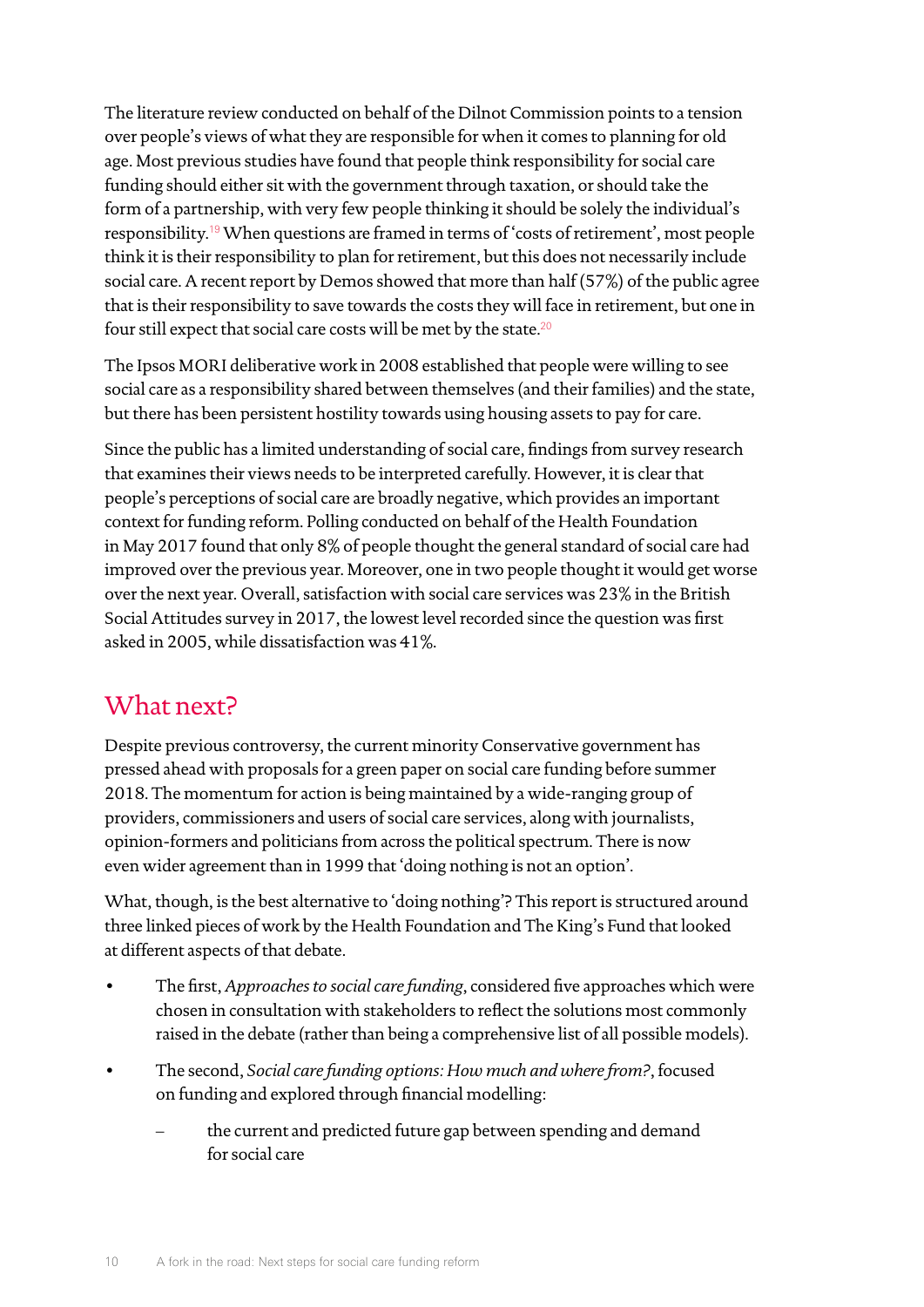- the costs of restoring 2009/10 levels of access and quality, or introducing two of the five options (the 'cap and floor' model and free personal care)
- four options for raising money (taxing income across the general population, taxing higher earners, taxing or redirecting existing spend on older people and taxing wealth).
- The third looked at public attitudes to social care funding reform through a series of deliberative workshops and questions in the National Centre for Social Research's British Social Attitudes survey around perceptions of the current social care system and the priorities, principles and options for its reform.

In the next section of this overview report, we will revisit the analysis of the original funding options, drawing on the added financial analysis from the modelling paper. We then look at the results of the public attitudes work in greater depth. Finally, we draw out some of the key lessons and conclusions from all the relevant research.

As with each of the component parts, this overview report does not aim to make firm proposals orrecommendations, but rather, to identify and make explicit the advantages and disadvantages, impact and consequences of adopting one option over another.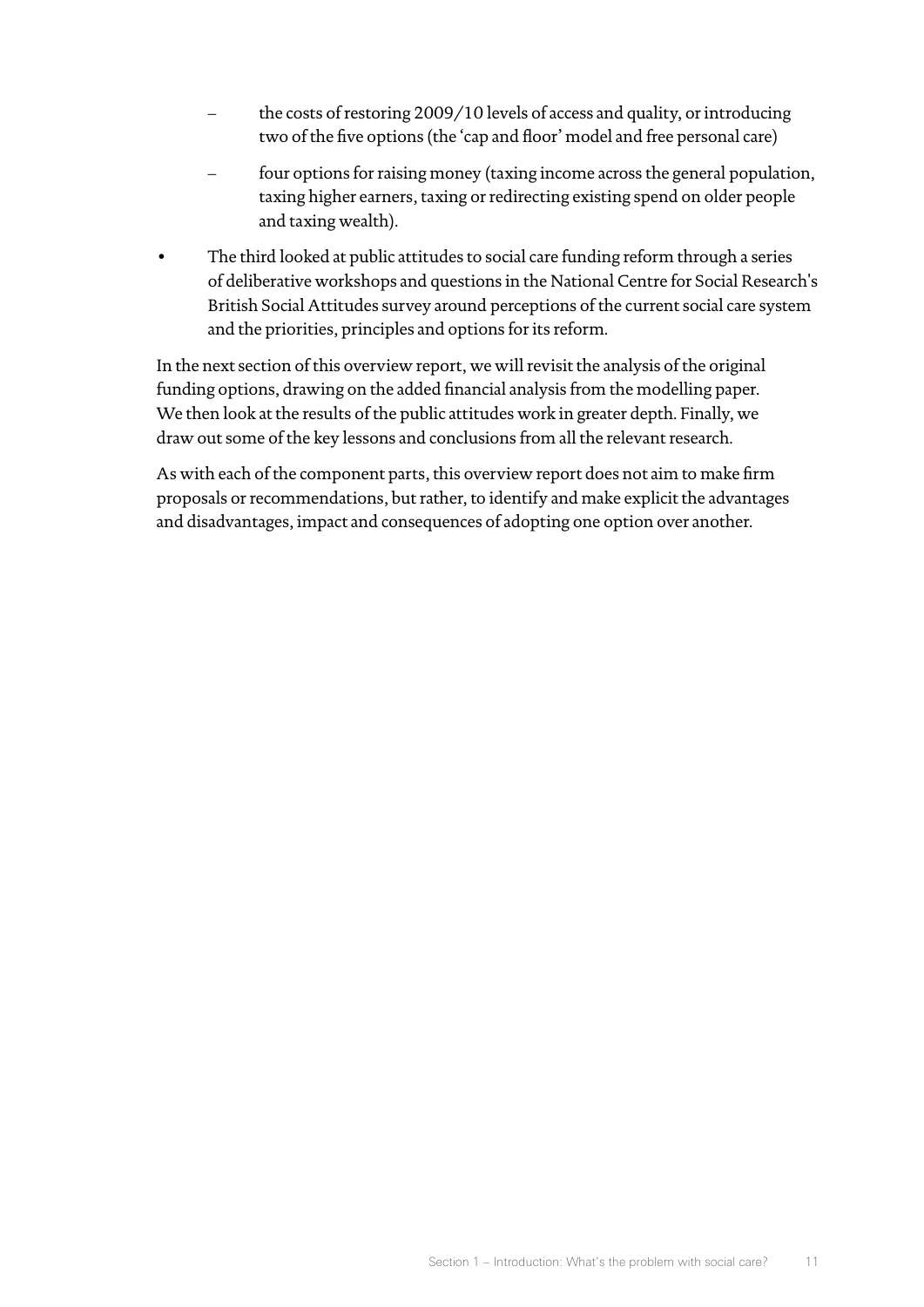## <span id="page-13-0"></span>Section 2 – Options for reform, their costs and considerations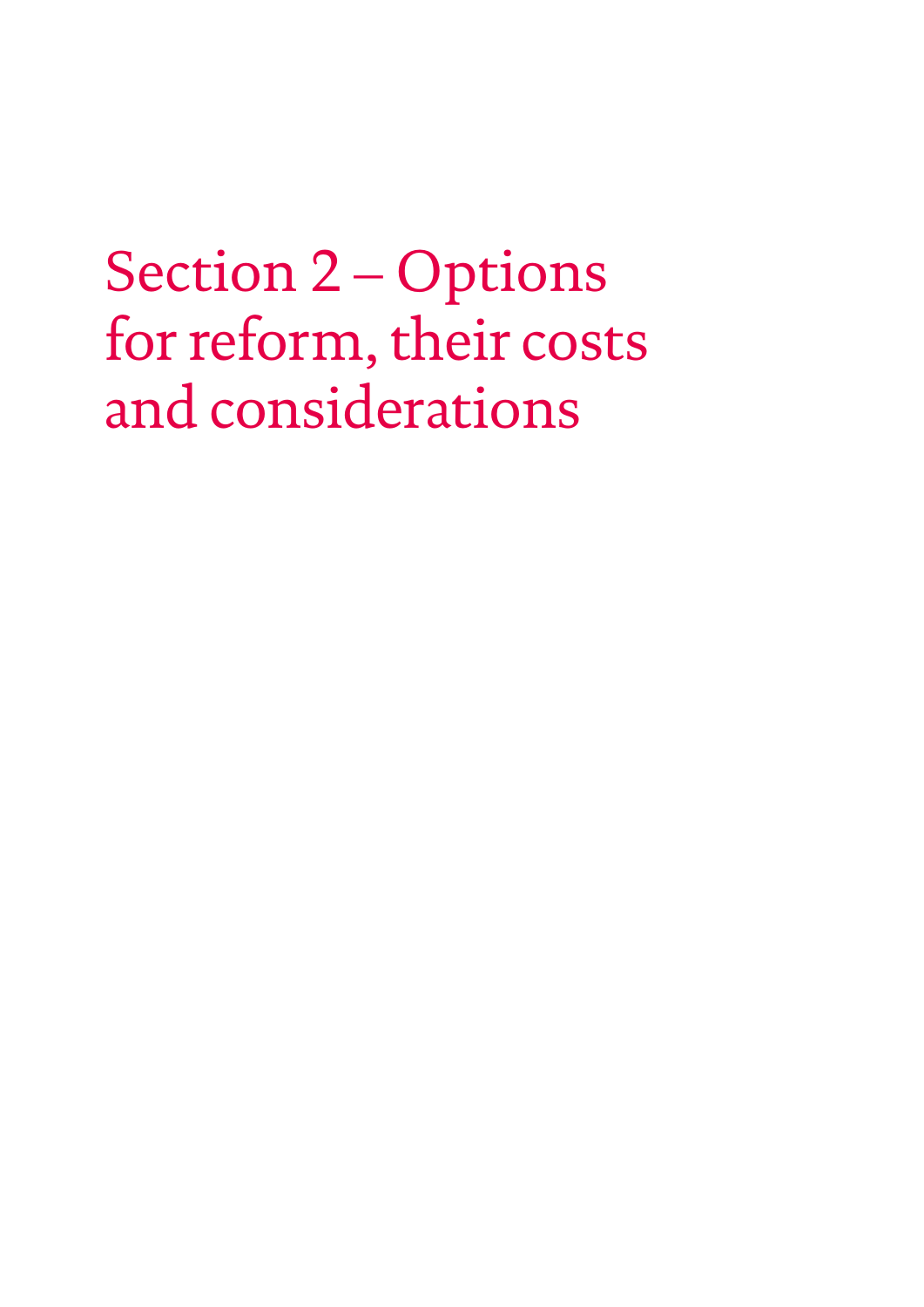All our policy, economic and public engagement work on this project has linked to exploring five approaches to funding social care for older people in England, which are discussed more fully in our interim report, *Approaches to social care funding*. <sup>2</sup> They were chosen to reflect solutions commonly raised in the debate around social care funding:

- improving the current system
- introducing free personal care
- introducing a cap on costs and a revised 'floor' to the means test
- introducing a hypothecated tax for social care
- introducing a single budget for health and social care.

We are clear that these options are neither directly equivalent nor mutually exclusive, and that they tackle very different aspects of the social care funding challenge. They are also not an exhaustive list of the possible models that policymakers could consider.

So in this overview report, we review them by way of developing the discussion of some of the wider issues each raises, such as:

- the costs of improvement (or inaction) in the current system
- the nature of the 'offer' itself and issues of expanding access more widely
- social protection and fairness
- how funding could be raised for specific options.

While a joint health and social care budget might support progress towards more integrated care, it will not alone generate additional revenue for either health or social care, nor change eligibility for care. Therefore, we do not explore this option in detail in the costing analysis but do consider the issue of further integration between health and social care in the context of reform and public attitudes (see *Approaches to social care funding* for more on this option<sup>2</sup>).

These options focus on changes to public provision of social care for older people. This reflects, among other factors, the reality that in general, working-age people who use social care services have very different financial characteristics to users aged 65 and older. For instance, there is far greater scope for funding older people's social care by drawing on personal and property wealth than there is for funding working-age adults' social care, where a fully tax-funded solution is likely to be the only appropriate approach.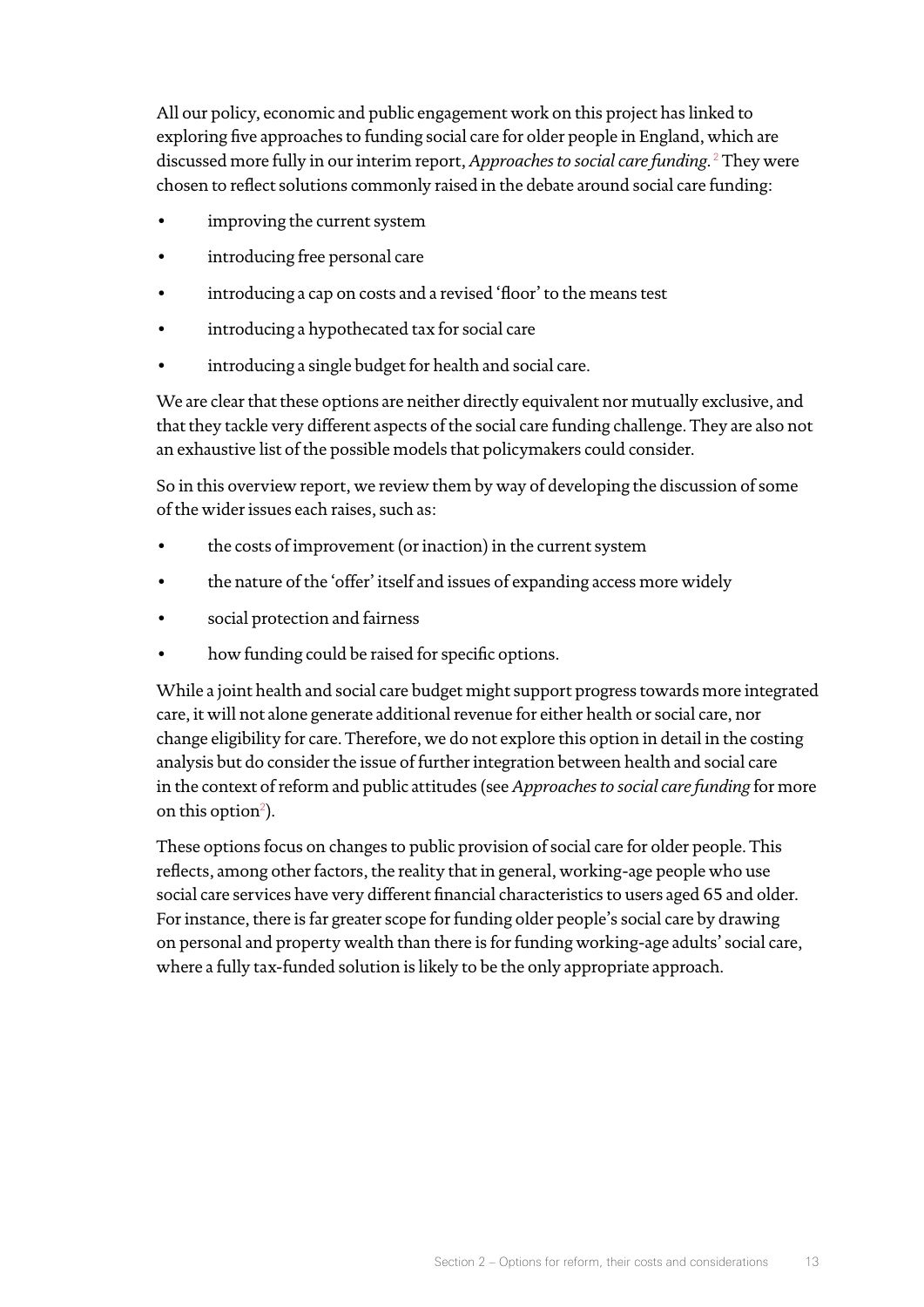This does not mean that services for working-age adults do not require attention, and indeed additional funding. In fact, the opposite is clearly true. However, as described in our interim report, we see no alternative to continuing a largely tax-funded option for providing care for younger adults, so have not explored alternatives. It remains vital that the social care system works for all adults with social care needs, and so our projection of the associated demand and costs for the future include spending on all adults, which changes when alternative approaches are applied to services for those aged 65 and older.

The pros and cons of the models are adapted from *Approaches to social care funding*. 2

All the financial figures in this section are drawn from the paper, *Social care funding options: How much will they cost?* and are based on data from the Personal Social Services Research Unit (PSSRU). The PSSRU projects that on current trends, social care spending pressures will rise at an average of 3.7% a year until 2030/31, compared with our projections that local authority spending would rise by just 2.1%.\* Unless stated otherwise, all figures in this section are expressed in 2018/19 prices, relate to England only and are rounded to whole billions of pounds where uncertainty makes a higher degree of accuracy spurious.

### 'Improving' the current system – and maintaining or restoring access

This option, as defined in *Approaches to social care funding*, 2 would mean retaining the existing social care system but seeking incremental improvements over time.

There are several areas in which the government could make incremental improvements to the current system without changing legislation or large-scale reform. These could include financial support short of a new tax, perhaps directly increasing the amount of funding available through the improved Better Care Fund or the adult social care support grant, by allowing councils the freedom to raise additional income, or incentivising private funding. Other improvements might include expanding the eligibility for publicly funded care, improving integration with other services through sustainability and transformation partnerships and integrated care systems, and spreading innovation and best practice. The nature of the offer and who receives support could be addressed by revising either the means or needs tests. Options for improving the current system are discussed further in the interim report *Approaches to [social care funding](https://www.health.org.uk/sites/health/files/Approaches-social-care-funding_1.pdf)*. 2

We have not attempted to model a version of incremental change, as described in the interim report. Instead we have modelled two options at different ends of a scale to set out the funding that would be needed, from no change to the current system and keeping pace with pressures, to more widespread improvements to the system by returning to levels observed in 2009/10. By doing so we provide a range of costs that may occur for different levels of improvement.

This is based on current spending plans for adult social care to 2017/18, expected local authority spending power to 2019/20, and then assuming spending would rise in line with GDP beyond 2019/20 in line with Office for Budget Responsibility methodology. In reality it will depend heavily on the shift among local authorities towards greater retention of business rates, which we do not attempt to model here.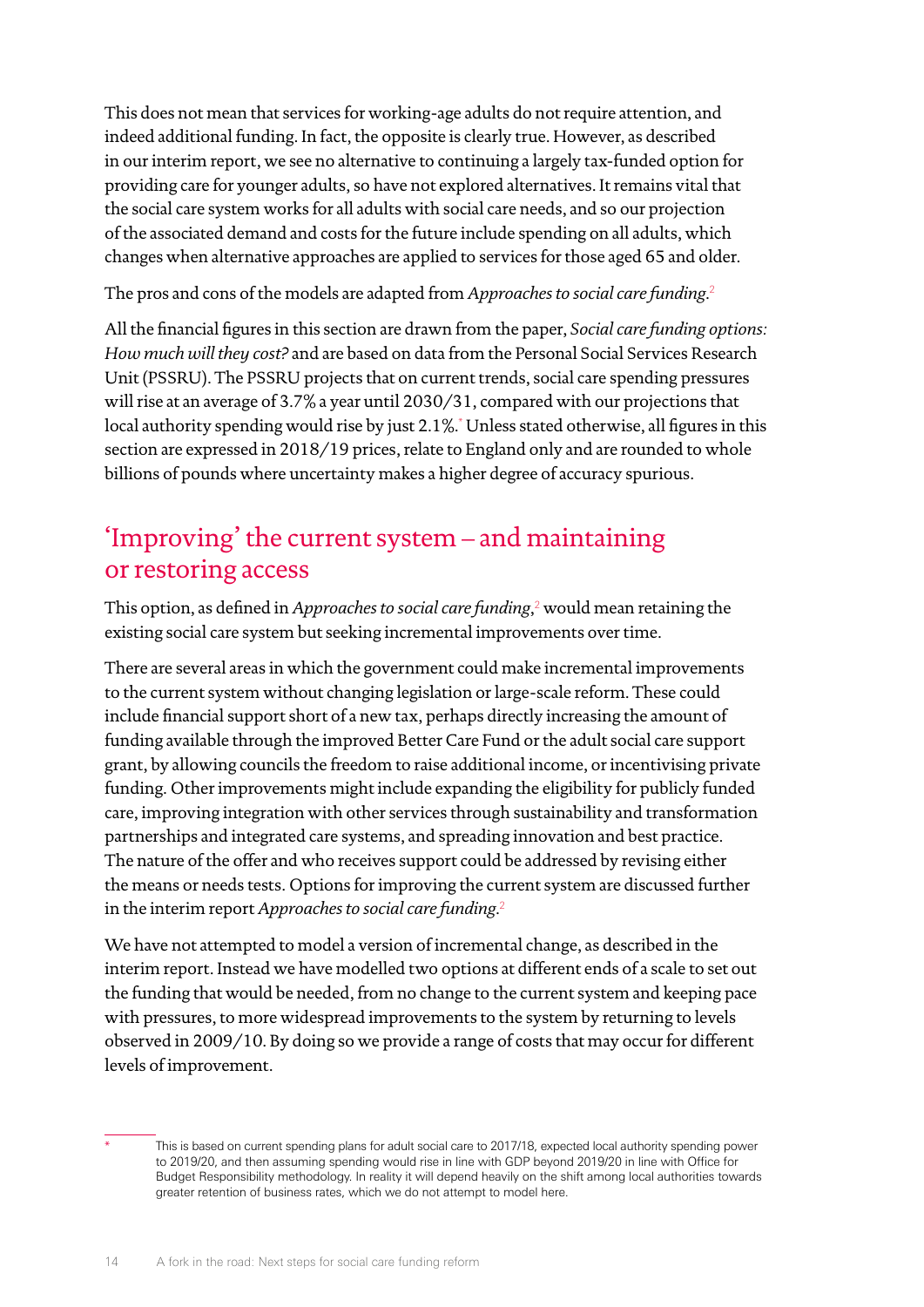#### **Advantages/disadvantages**

This approach would recognise the great difficulty successive governments have faced in achieving major reform. Compared with implementing a new model, it would also involve minimal disruption and minimal transition costs – though the existing funding gap and growing pressures will still need to be met. Making small improvements would not address many of the fundamental problems with the current system, including the downward trend in the number of people receiving care. Even substantial levels of new money would not fix the issues of the system's complexity. Nor would it protect people against catastrophic care costs.

- Through its eligibility criteria, the current system aims to focus public resources for social care on those with the greatest needs and the lowest means. Yet the number of people receiving publicly funded care is declining, and there is evidence that the number of people with unmet care needs is growing. In addition, due to financial pressures on care providers, the rate paid by those who self-fund their care is likely to be higher than it is for those funded by their local council.
- Arguably, the current system has proved resilient to both growing and shrinking budgets due to the range of 'levers' (such as the means test thresholds), which enable local or national government to adjust the level of demand for funding.
- However, without reform, and even with significant investment, issues will remain over the system's complexity, equity and failure to protect individuals against catastrophic costs without reform, even with significant investment. There is also a question as to whether recent (often short-term) efforts to address the shortfall in funding have been sufficient. In the case of the social care precept, for example, some councils' reluctance to apply this, and the variation in the level raised between local authorities, means that many consider it unsustainable as a funding source. Councils' other options for raising revenue locally are limited and many of the possible mechanisms, such as council tax increases, run the risk of exacerbating local variation.
- Issues around sustainability of funding also affect the stability of the social care provider market: this has been evident in councils reporting the handing back of contracts by both home and residential care providers.

To explore some of the costs inherent in any attempts to improve access to the system while not seeking to wholeheartedly reform it, two scenarios were modelled in the paper *Social care funding options: How much will they cost?*

• **Maintaining the system at 2015/16 levels** and keeping pace with pressures would require additional investment of £4bn more by 2020/21 than was spent in 2015/16. This is £1.5bn higher than our projection of additional spending by local authorities based on current trends. By 2030/31, an extra £12bn would need to be spent, £6bn higher than projected spending plans.\*

These updated projections for pressures are lower than previously reported (see: [www.pssru.ac.uk/pub/DP2900.pdf\)](http://www.pssru.ac.uk/pub/DP2900.pdf),) and those used in our previous reports (see: [www.health.org.uk/publication/autumn-budget\).](http://www.health.org.uk/publication/autumn-budget).) This reflects a number of changes, including fewer people currently receiving services, lower estimates of population growth, and lower projected growth in national wealth (measured using GDP). See accompanying report *Social care funding options: How much will they cost?* for more information.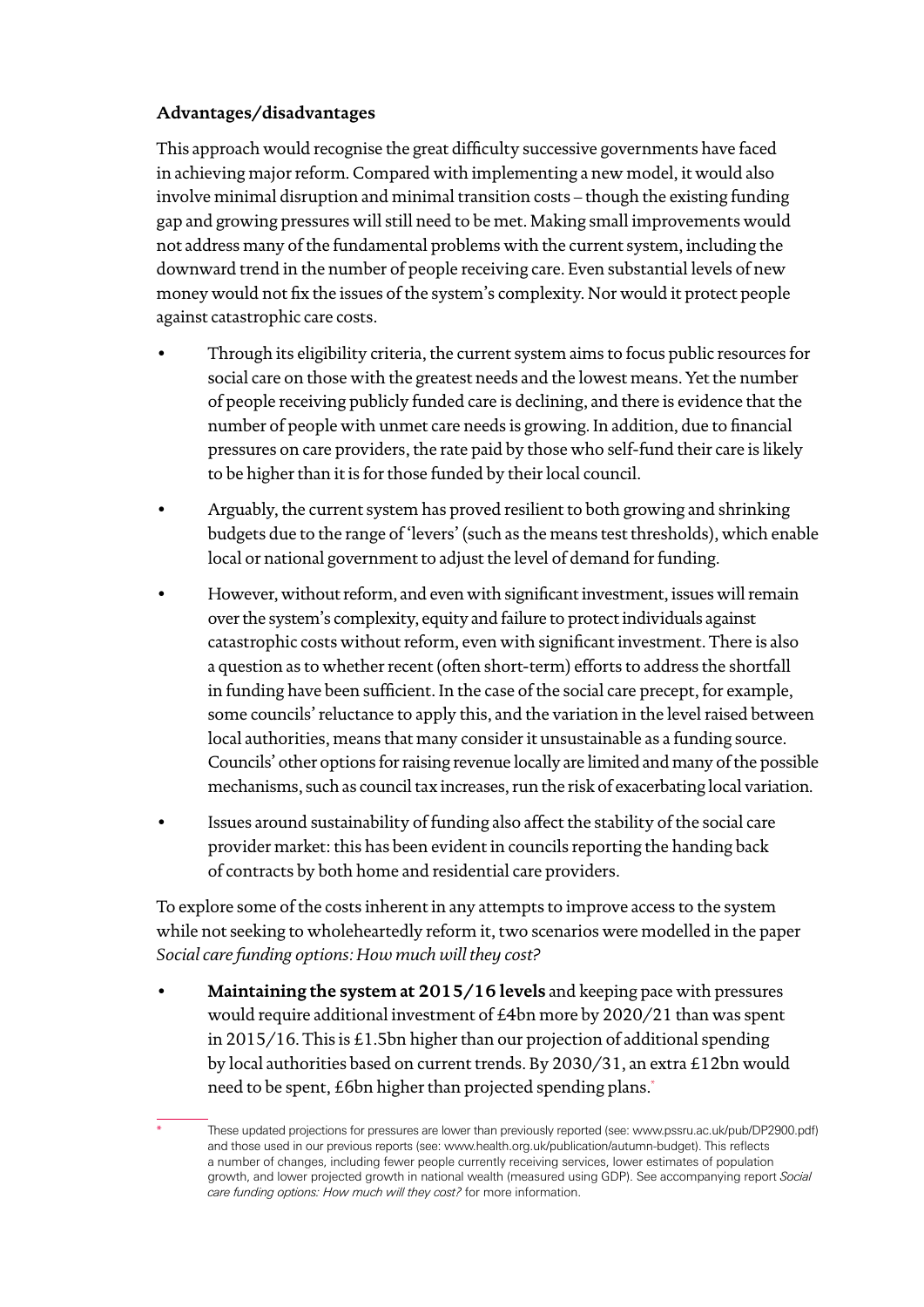• **Restoring the system to 2009/10 levels** and restoring the level of eligibility that existed at that time (perhaps through changes in the eligibility criteria) would require an additional £8bn in 2020/21 above estimated plans. Projecting forward to 2030/31, the funding gap grows to £15bn.

These two modelled levels of funding, without change to the current system, provide estimates for a potential funding gap of between **£1.5bn and £8bn in 2020/21** and between **£6bn and £15bn in 2030/31**, depending on various factors, but crucially, the level of quality and access desired.

The lower cost option, maintaining funding at 2015/16 levels, is simply in line with PSSRU projections of current provision. As such, it is not enough to lead to real improvement. This just stops the system declining any further, but does not address issues such as fewer people receiving care or market instability (although some level of improvement is possible through efficiency savings).

On the other hand, restoring funding to 2009/10 levels represents an upper estimate of the investment needed to restore services to the levels of access previously observed. This level of investment could indeed improve access and quality without primary legislation, but the major concerns over the design of the system even at that time, would go unresolved if this option was taken.

It is true that genuine efficiency gains will have been made since 2009/10, so the actual cost could be lower if these have been sustained.

## Free personal care – broadening the offer

Free personal care\* has been offered in Scotland since 2002. Under this model in Scotland, personal care is provided to anyone aged over 65 based solely on need and not their ability to pay. Personal care includes personal hygiene, continence, diet, mobility, counselling, simple treatments and personal assistance. Those at critical or substantial risk to their independence or health and wellbeing are expected to be provided with social care services within a short period of time.

The approach is different depending on whether the individual receives personal care in their own home (domiciliary care) or in a care home:

- People receiving domiciliary care are not charged for any personal care services. The package offered varies on a case-by-case basis. According to free personal care data, net spending† on domiciliary care services for older people in 2015/16 was £196 per week per user in 2018/19 terms: of this £161 was spent on free personal care.<sup>21</sup>
- For people who receive care in a residential home, the local authority contributes to the cost of their personal care (at a flat rate) directly to the care provider. As of April 2015, this contribution is £171 for personal care, plus an additional

The Scottish government calls this 'free personal and nursing care'.

<sup>†</sup> Excluding client contribution included in gross spending.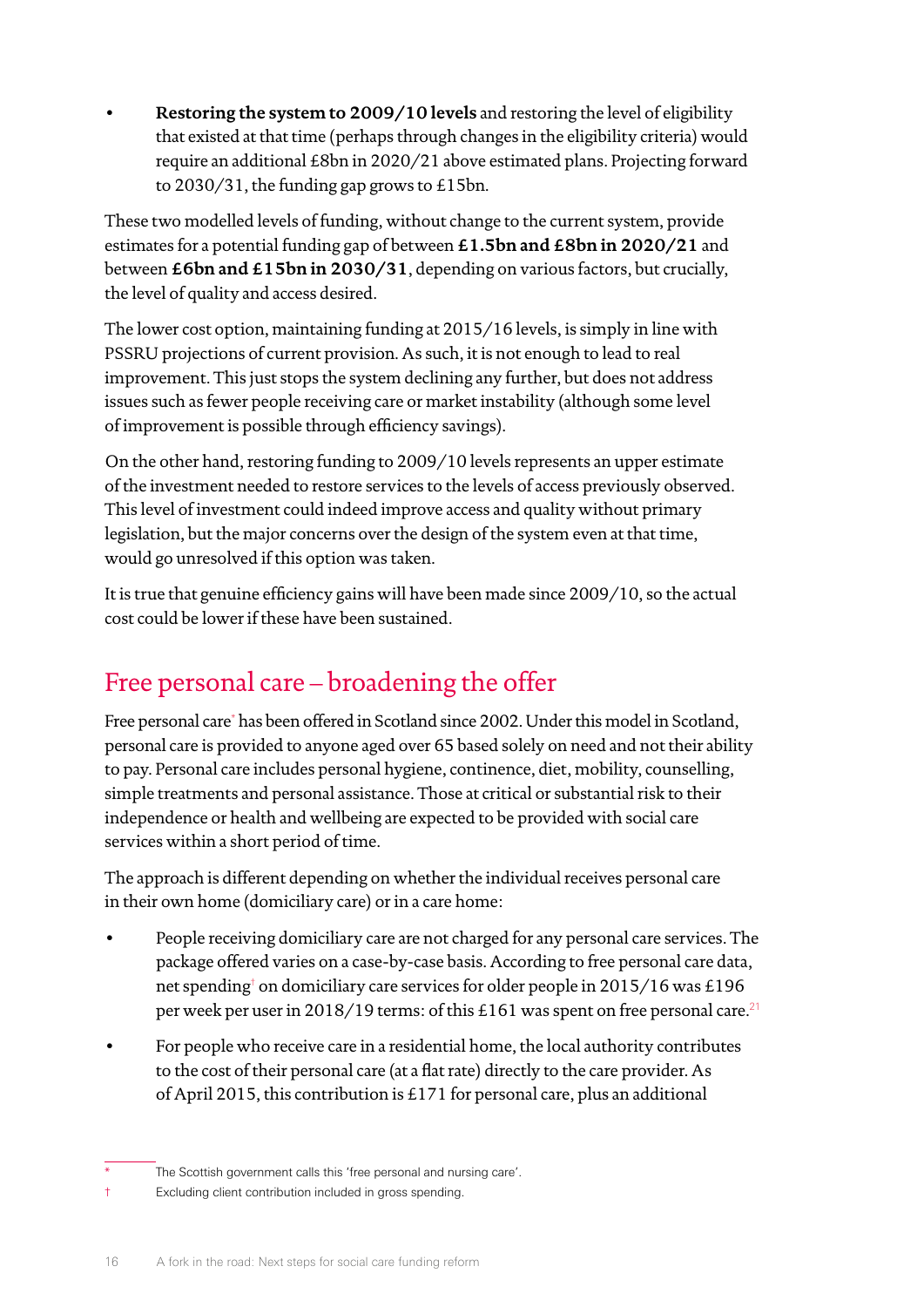£78 per week for nursing care services if needed. This payment does not cover accommodation costs, which are subject to a means test. This is currently mandated by the Scottish government, so cannot vary across different local authorities.

This system relates to the nature and scope of the government's offer on entitlement for social care, but is not a means of generating funding.

#### **Advantages/disadvantages**

Free personal care would mean extending the government's 'offer' on social care to more people. By aligning eligibility with health, free personal care would also remove one of the biggest national obstacles to integration of health and social care. However, given that this would require an increase in public spending, there is a question – as with all models – as to whether this would be the best use of additional funding for social care.

At current levels of eligibility, free personal care could require around an extra £6bn in 2020/21 and £8bn by 2030/31, compared with continuing levels of access and quality under the current system. This would increase the estimated funding gap to £7bn in 2020/21 and £14bn in 2030/31.

However, this funding would be used only to expand the number of people who could access publicly funded personal care by removing the means test from these services. It would not allow for any improvement in the needs threshold to expand access beyond those with severe need to include more people with high or moderate need, as would be possible in the scenario of returning to 2009/10 levels. If improving the needs threshold were also to be included, this would add considerably more to the total cost.

It is likely that, initially at least, the costs could be higher due to behavioural effects. In Scotland, introducing free personal care created unexpected levels of increased demand for domiciliary care which we might also expect to occur in England.

|                  | <b>Current system</b> | Free personal care |
|------------------|-----------------------|--------------------|
| Domiciliary care | 248,000               | 480,000            |
| Residential care | 157,000               | 157,000            |
| Total            | 405,000               | 637,000            |

#### **Table 2: Estimated number of people aged 65 and older receiving fully publicly funded care in 2015/16**

Note that the table uses 'snapshot' (on-a-given-day) data and numbers are accordingly lower than some 'in-year' figures reported elsewhere.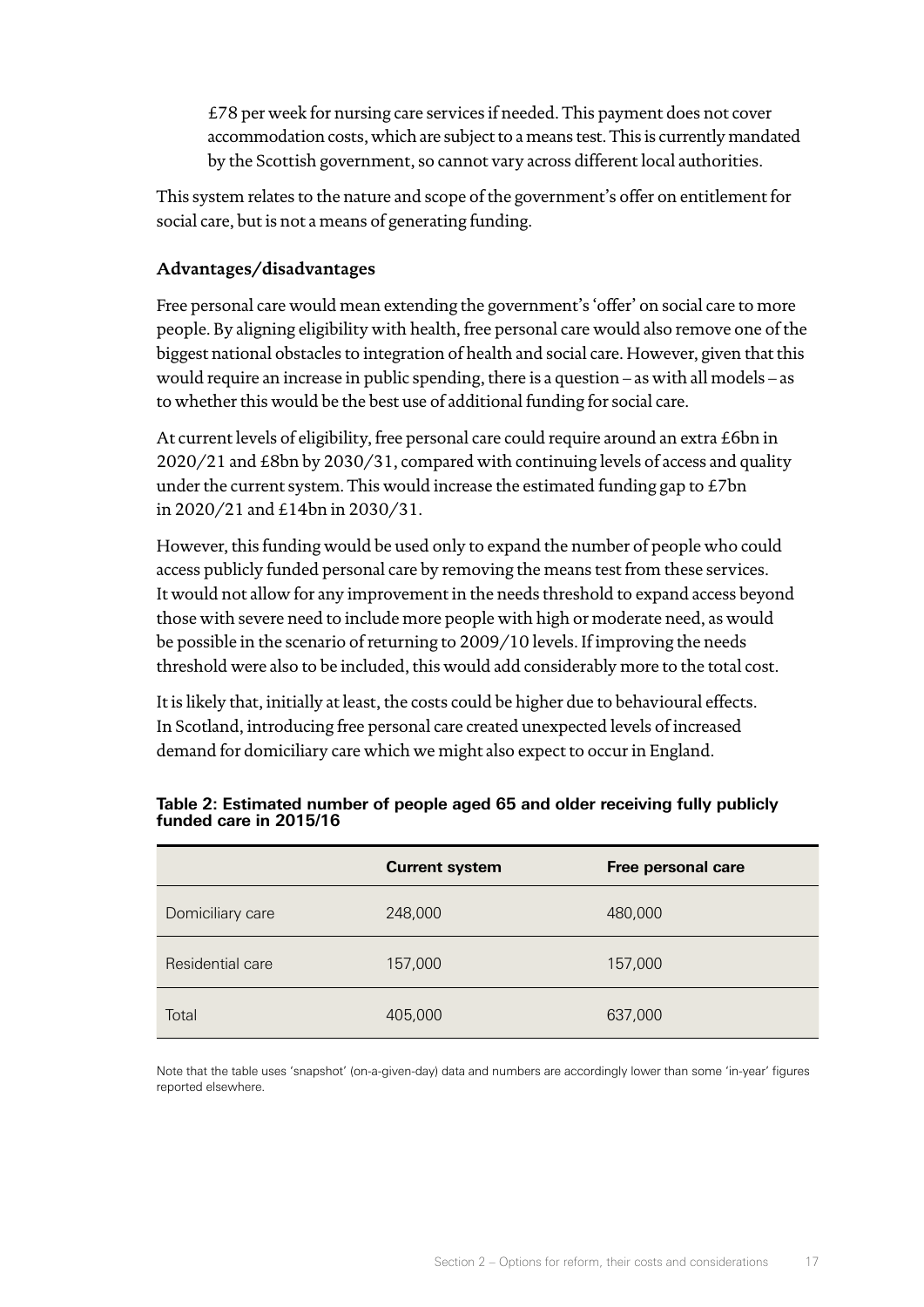Indeed, local authorities in Scotland experienced a loss of income and an increase in costs when free personal care was introduced, and the system has become increasingly expensive over time. However, by supporting older people to live at home, helping to prevent costly hospital admissions, and delaying the need for residential care, the system may have resulted in lower total government expenditure as compared with no policy being in place.

The model has proved popular and durable in Scotland and is now being expanded to adults of working age. The number of people in receipt of personal care grew significantly once the policy was introduced, suggesting that the system is providing care for people whose needs were previously unmet.

The system also supports the longer-term vision for social care (and health) more broadly, by supporting older people to stay in their own homes. However, introducing free personal care also appears to have reduced the provision of care services which do not meet the narrow definition of personal care in fixed budgets, and charges have increased.

## The 'cap and floor' option – protecting people from catastrophic costs

In the run-up to the 2017 general election, the Conservative Party proposed the following (in its election manifesto and through subsequent clarifications):

- Two changes to the means test for social care:
	- replacing the existing upper and lower thresholds with a single threshold, set at £100,000, much higher than the current upper threshold (of £23,250), thereby abolishing tariff\* income and ensuring that users always retained at least £100,000 in assets
	- including property assets in the means test for both residential and domiciliary care, rather than for residential care only, as is the case currently.
- A cap on the lifetime costs of care, meaning that no one would need to pay above a certain level. The level of the cap was not specified.

#### **Advantages/disadvantages**

The inclusion of a cap on care costs and the proposed changes to the means test are likely to mean a more generous system for some, offering protection against catastrophic care costs. This option constitutes a policy that has previously received some support from across the political spectrum. However, there is a question as to whether this alone is the best use of increased spending on social care, given the complex pattern of 'winners' and 'losers' (some of whom will make big gains).

Under the current system, people contribute a percentage of the costs of their care if they have assets between the upper and lower thresholds.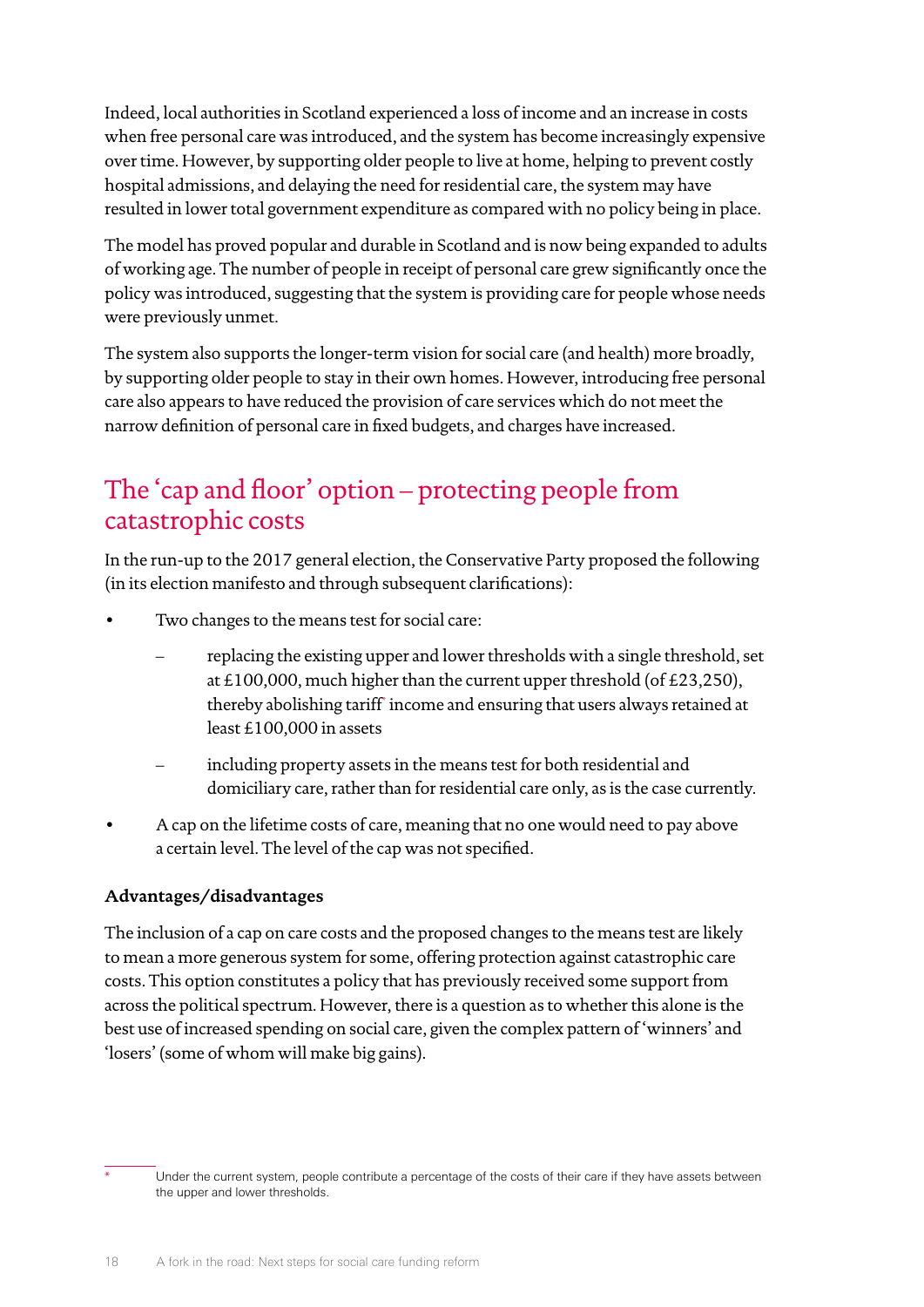In principle, a cap on care costs would protect people from very high costs of care. However, the extent of this protection (and naturally, the cost to the Treasury) would depend entirely on where the cap was set. Even with the introduction of a cap and a floor, many people would still be liable for relatively high costs – including all care which falls outside of needs eligibility.

There is a risk that including property in the means test for domiciliary care would reduce the incentive for people to remain in their homes (although it is difficult to predict how behaviours would change in practice). This may be seen by many as unhelpful, given that current health and care policy is aimed at supporting people to live independently, and avoiding the need for long-term care as far as possible.

Implementation of this system would be aided by the fact that some of the principles set out by the Dilnot Commission, such as a cap on costs, are already provided for through the 2014 Care Act. However, communicating this system – which has added complexity – to the public is likely to be difficult, given the limited understanding of the current system. It will, in practice, also be a very different system, with vast numbers of deferred payments perhaps becoming the norm.

Our analysis in *Social care funding options: How much will they cost?* shows that the 'cap and floor' model, with an assumed cap of £75,000, would cost an additional £4bn in 2020/21 and an extra £6bn in 2030/31 above the costs of maintaining the current model. Introducing this model could therefore increase the total projected funding gap against our estimated budget from £1.5bn to £5bn in 2020/21, and from £6bn to £12bn in 2030/31.

Our modelling shows that such a new system would make a saving on the public funding of domiciliary care (ie be less generous to users) because it includes individuals' housing assets in the means test. However, it would cost considerably more (ie be more generous to users) for people needing residential care, as can be seen in Table 3.

Domiciliary care under this proposal will cost around £270m less than it does currently but costs for publicly funding residential care would double, from £3.4bn to £6.8bn. Note that, in our modelling, the costs of assessment are held constant, although system change will likely incur some implementation costs.

|                  | <b>Current system</b> | <b>Cap and floor</b> |
|------------------|-----------------------|----------------------|
| Domiciliary care | 248,000               | 166,000              |
| Residential care | 157,000               | 280,000              |
| Total            | 405,000               | 446,000              |

#### **Table 3: Estimated number of people aged 65 and older receiving fully publicly funded care in 2015/16**

Note that the table uses 'snapshot' (on-a-given-day) data and numbers are accordingly lower than some 'in-year' figures reported elsewhere.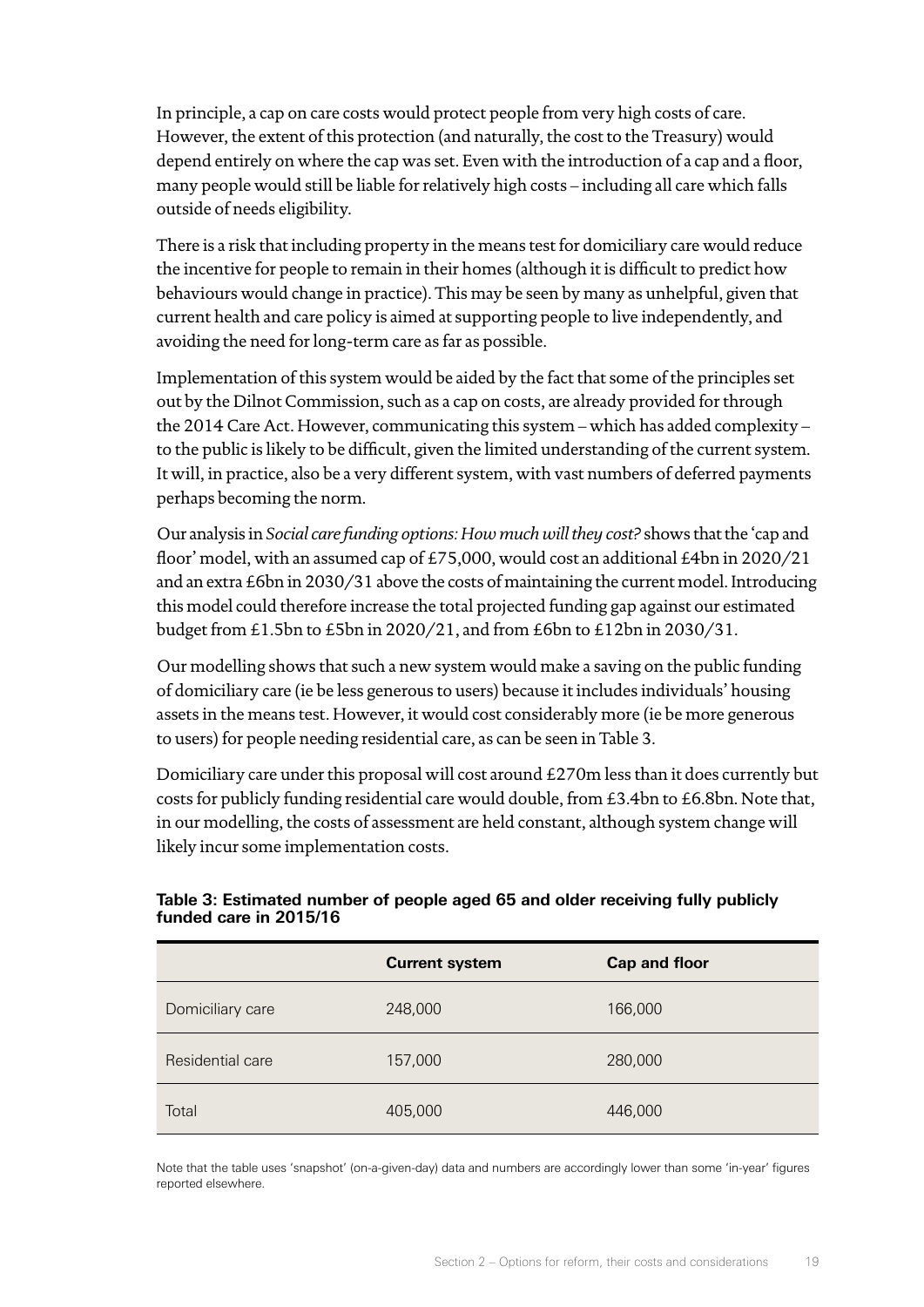As this offer is more generous to potential residential care users, there is a risk that it could create additional demand for residential care versus domiciliary care, running contrary to the long-term strategic direction of most local authorities.

### Summary of costs

The costs of all options are summarised in Table 4.

#### **Table 4: Summary of costs for the cap and floor model and free personal care alongside additional costs for maintaining and improving access and/or quality of current system**\*

|         |                                              | <b>Current system</b>               |                                   | <b>Reforms</b>   |                          |
|---------|----------------------------------------------|-------------------------------------|-----------------------------------|------------------|--------------------------|
|         |                                              | Maintaining<br>at 2015/16<br>levels | Restoring<br>to 2009/10<br>levels | Cap and<br>Floor | Free<br>personal<br>care |
| 2020/21 | Projected cost<br>pressures                  | £21bn                               | £27bn                             | £25bn            | £26bn                    |
|         | Increase from 2015/16<br>spend of £17.1bn    | f4 <sub>bn</sub>                    | £10bn                             | £8bn             | £9 <sub>bn</sub>         |
|         | Additional cost above<br>maintaining 2015/16 | N/A                                 | £6bn                              | £4bn             | £6bn                     |
|         | Projected funding<br>available               | £19bn                               |                                   |                  |                          |
|         | <b>Extra funding</b><br>required             | £1.5bn                              | £8bn                              | £5bn             | £7bn                     |
| 2030/31 | Projected cost<br>pressures                  | £29bn                               | £39bn                             | £35bn            | £37bn                    |
|         | Increase from 2015/16<br>spend of £17.1bn    | £12bn                               | £21bn                             | £18bn            | £20bn                    |
|         | Additional cost above<br>maintaining 2015/16 | N/A                                 | £9bn                              | £6bn             | £8bn                     |
|         | Projected funding<br>available               | £23bn                               |                                   |                  |                          |
|         | <b>Extra funding</b><br>required             | £6bn                                | £15bn                             | £12bn            | £14bn                    |

Figures do not sum due to rounding, specifically when comparing free personal care and cap and floor models. Figures are rounded for ease of reading and to reflect uncertainty in the estimate.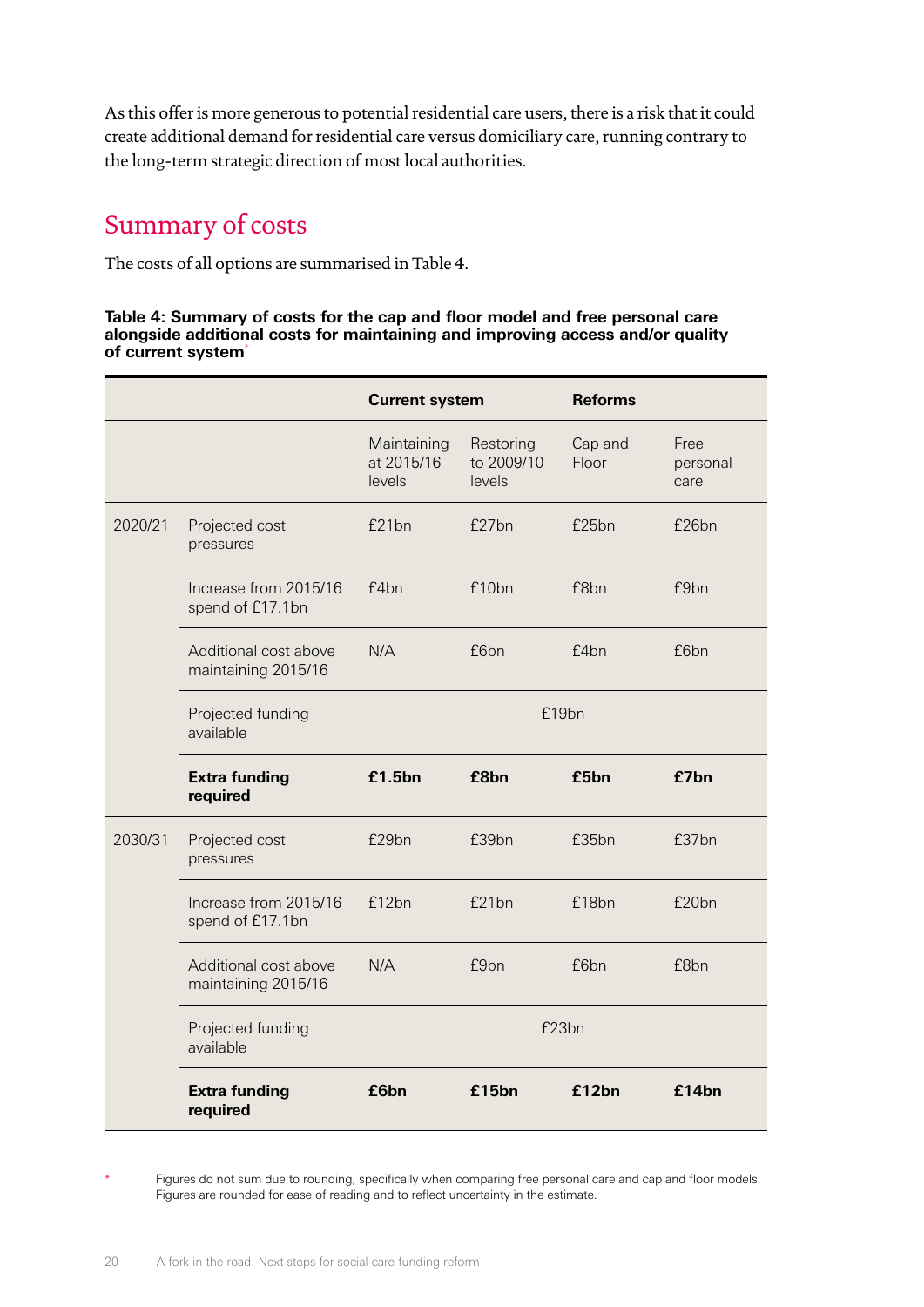**Figure 1: Costs for the cap and floor model and free personal care alongside additional costs for maintaining and improving access to and/or quality of current system**



### How to raise the funding needed

In the previous section, we showed that any option that avoids further decline in access and quality will require additional investment, which in turn will require additional taxation or change to current benefits. By 2030/31, even maintaining the current system would require an additional £6bn above estimated spending. Improving access to similar levels achieved previously under the current system (ie 2009/10 levels) would be the most expensive option, requiring anextra £15bn by 2030/31. Improving access by introducing free personal care would need an extra £14bn, while protecting against catastrophic costs would need an extra £12bn.

How these sums are funded depends on several trade-offs regarding the amount required and how it is to be raised, including:

- the balance between protecting those with the lowest personal resources and protecting people from catastrophic costs
- the relative contributions of working-age and older people towards paying for care
- whether funding is raised against people's income or their wealth.

The analysis in the paper *Social care funding options: How much and where from?*22 sets these out in detail (summarised here), including the amount that can be raised through current taxation (Table 4).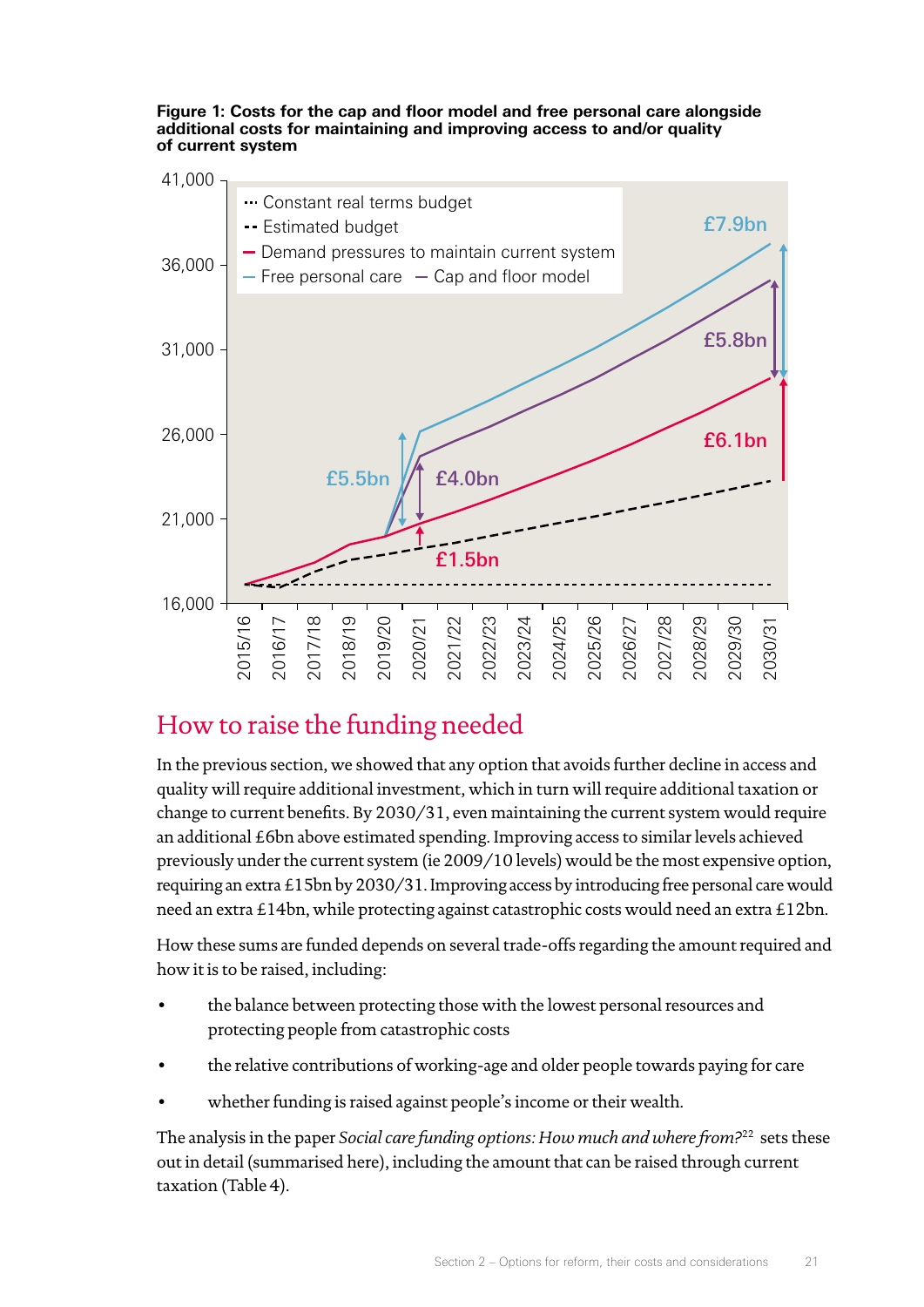At least some of the additional funding required could theoretically be found from other areas of public spending or additional borrowing. But with other services already facing further cuts, and the government's commitment to reducing the national budget deficit, the scope for additional social care spending without the government raising additional tax revenue is very limited.

#### **Increasing general taxation (including taxing the wealthy)**

Adding 1p to the main rate, higher rate and employers' contribution to NI by 2030/31 could raise enough to fund the introduction of the cap and floor model.\* If, at the same time, means testing was introduced for winter fuel payments, this could be enough to introduce free personal care.

Alternatively, adding 2p to the basic, higher and top levels of income tax, or 3p to VAT, would provide more than enough to fund either the cap and floor orfree personal care, and would be sufficient to improve access and quality close to the levels observed in 2009/10.

A different approach favoured by some is to limit tax increases to those earning the highest incomes, by increasing only the top and higher rate of income tax. This approach would be progressive in nature but would require substantial increases in the rate. For example, just funding the current projected pressures would require a 3p increase in the higher rate of income tax, or 6p in the top rate in 2030/31.

Improving access back to levels observed in 2009/10 would require a 9p increase in the higher rate of income tax, or 17p in the top rate in 2030/31. Introducing the cap and floor model would require an extra 8p or 16p in the pound respectively, and for free personal care an extra 7p or 16p. It should also be noted that there is a significant risk that a rise of this magnitude would not in fact generate the expected level of income as the fnanical behaviour of the highest earners might well change in response to the planned tax increases.

This would also increase the burden placed on a very small portion of the population. Currently the top 1% of earners pay around 28% of total income tax, and households earning the top 10% of incomes pay around 27% of total taxes.

#### **Taxing or redirecting spending on older people**

These approaches raise concerns about intergenerational fairness – taxing (via NI) lower income families to provide free services to wealthy older people looks regressive. A common argument for how to raise funding for social care is that as older people are the greater benefactors of an improved care system, they should contribute towards funding any improvement to the model.

For example, linking the winter fuel payment to Pension Credit could make an additional £1.8bn available for social care services but is potentially a regressive option, given the high rate of eligible poorer pensioners who do not claim Pension Credit.

The estimates provided here do not include any behavioural effects due to changes in taxes, so represent the upper bounds for the revenue that would be raised. For example, increases in income tax may discourage some people from working, reducing the overall revenue raised.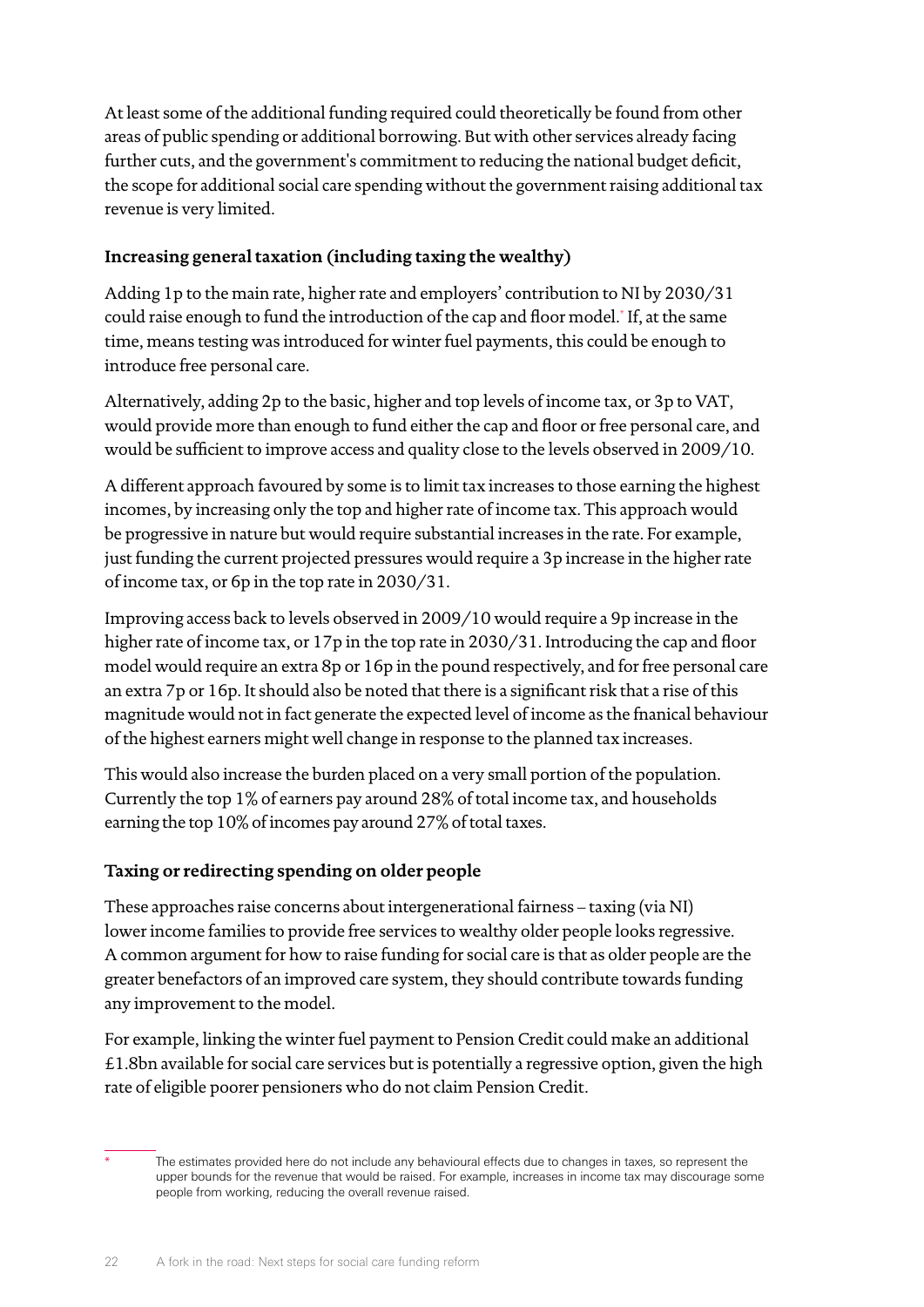| <b>Policies</b>                 |                                       |                      | 2020/21 (£bn)<br><b>England</b> | 2030/31 (£bn)<br><b>England</b> |
|---------------------------------|---------------------------------------|----------------------|---------------------------------|---------------------------------|
| Tax type                        | <b>Detail</b>                         | <b>Source</b>        | (2018/19 terms)                 | (2018/19 terms)                 |
| Income tax                      | <b>Basic</b>                          | <b>IPPR</b><br>model | 3.8                             | 5.1                             |
|                                 | Higher                                | <b>IPPR</b><br>model | 1.3                             | 1.8                             |
|                                 | Top rate                              | <b>IPPR</b><br>model | 0.4                             | 0.9                             |
|                                 | Fiscal drag<br>(no uprating)          | <b>IPPR</b><br>model | 6.8                             | N/A                             |
| N <sub>l</sub><br>contributions | All rates (employee<br>and employers) | <b>IPPR</b><br>model | 9.1                             | 12                              |
|                                 | Extend beyond<br>retirement age       | <b>IPPR</b><br>model | $\mathbf{1}$                    | $\mathbf{1}$                    |
| <b>VAT</b>                      | Main rate                             | <b>HMT</b>           | 5                               | 5.2                             |

#### **Table 5: Estimated revenue raised from a 1 percentage point increase to key tax rates (England's share of additional tax revenue)**

Note: IPPR: Institute for Public Policy Research.

Another option is extending NI contributions beyond retirement age, given the large growth in the number of people working beyond retirement age.<sup>23</sup> At current levels this could raise a further £1bn. However, care should be taken with this option; the Mirrlees Review of the tax system argued that we should be looking to strengthen work incentives at older ages, not weaken them, as older people are particularly responsive to incentives. Therefore, one option would be to introduce a lower rate of NI contributions for this group, for example the 6% rate recommended by the Barker Commission.<sup>24</sup>

A move to a 'double-lock' pension was initially proposed in the Conservative Party manifesto but the amount released would also depend on the outlook for wages growth. In reality, it is rare for both average earnings and inflation to be below 2.5%, so this might do little to change the projected long-run generosity of the state pension.

This approach might close the funding gap under the current system but on its own would not provide enough additional funding for either of the alternative models of reform explored. It would therefore need to be part of a wider solution.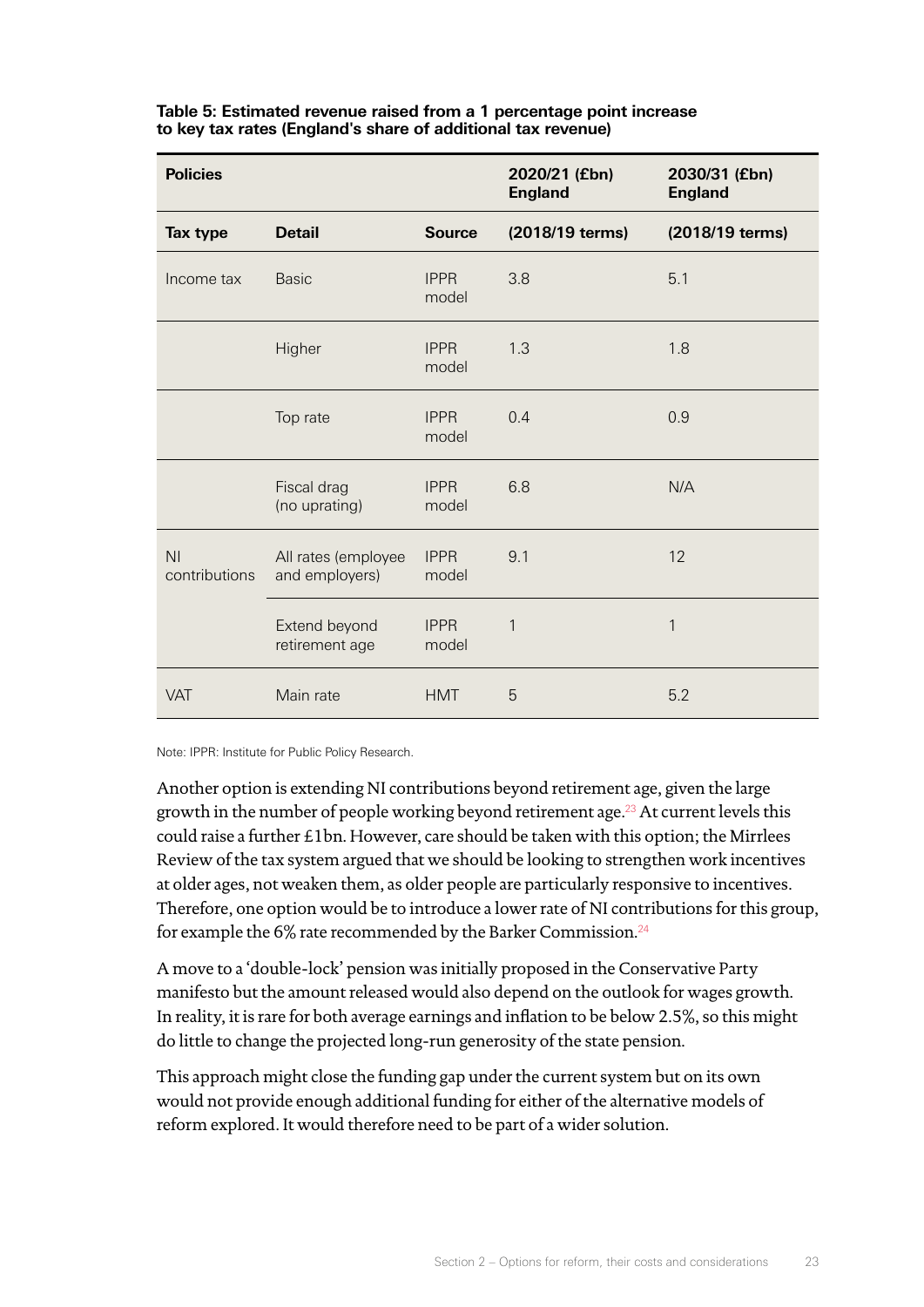#### **Taxing wealth**

There is mounting interest in moving the balance of the UK tax burden away from income towards accumulated personal household wealth, the estimated scale of which, at £12tn, $^{25}$ makes it an option which is impossible to ignore. Inheritance tax receipts have been rising in recent years (and were identified in the 2015 Spending Review as a potential source of funds for Dilnot reforms).

A reform along these lines was proposed by the then Health Secretary Andy Burnham in 2010: this 'care duty' could raise something in the order of £6.5bn. This would make a significant contribution towards funding improved care in the short term, but implications for long-term funding will depend on factors such as changes in the property market.

Other proposals include changes to council tax beyond the social care precept such as an additional council tax band. The Resolution Foundation proposed that a 1% tax on the value of properties above £100,000 could potentially raise £9bn in revenue. This would therefore cover the cost of each of the options modelled in 2020/21.

Wealth taxes such as these are generally seen as progressive options (or at worst proportional). Clearly, options exist that could fund at least part of an improved social care system. However, they can prove controversial, as many people's homes have risen dramatically in value while their incomes have not. Equally, introducing the value of property into the means test for domiciliary care in the cap and floor proposal could also be argued to be a form of tax on property.

#### **Introducing a hypothecated social care tax**

A hypothecated tax has been often suggested in the context of health and social care. However, this would only raise funding if it were set at a level that would increase the total national tax revenue in the mannerillustrated above for general tax rises. As such, it is a method for raising revenue rather than a new source of funding in itself. Ensuring that tax raised is used for a specific purpose helps clarify the link between taxation and government spending, and can increase a sense of accountability – although in practice, this would depend on the form of hypothecation (full, partial or'soft'):

- full hypothecation, where spending is linked directly to revenue raised all funding for social care would come from a clearly identified source and could be used only for social care (countries such as Germany fund social care in a similar way through social insurance schemes, but in England, which has no history of social insurance models, this is more likely to be a specific tax)
- partial or incremental hypothecation, where revenue from tax increases is used to raise spending, but most funding for social care comes from other sources and is not hypothecated
- soft hypothecation: a rise in tax is symbolically linked to a purpose, but in practice the take is not ring-fenced for that purpose (for example, the Labour government's 2002 increase in NI to 'pay' for extra NHS spending).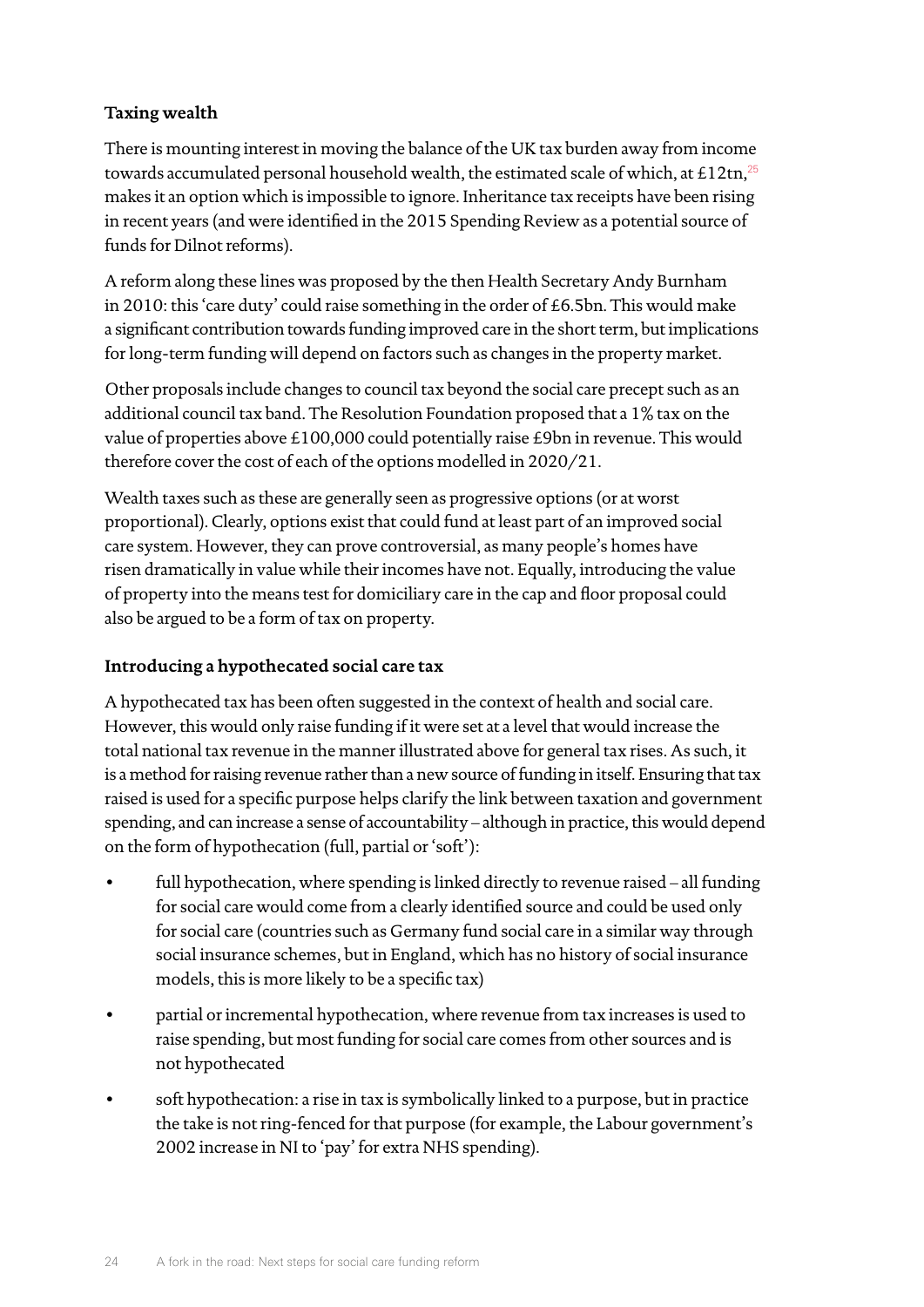#### **Advantages/disadvantages**

The potential revenue raised would depend on the form of tax increase. In any case, it would be likely to require very substantial tax increases to bring about improvements (and to be worth the upheaval).

Implementation would be a major issue. A hypothecated tax for social care would be a major change from the current system of public finance in the UK. Many of the countries that have introduced social insurance have been able to build on established insurance schemes, often in health.

Public acceptability is often considered the primary strength of hypothecation, as raising public awareness of debates around available funding and trade-offs in service delivery may offer the best chance of building public support for raising additional funding. This is discussed further in Section 3 on public attitudes.

A key weakness of a hypothecated tax is that any 'take' will rise and fall with the economy, rather than being aligned to changes in need or demand. In practice, social insurance systems have often required a 'stabilisation fund', which is paid into when the economy is stronger, to provide additional support in a downturn. While this can smooth over the impact of economic boom and bust, it also weakens the short-term link between taxation and spending.

Introducing a hypothecated tax for social care alone would risk exacerbating the separation between the health and social care systems. Conversely, a social care and health hypothecated tax would be a huge undertaking which risks leaving social care as the poor neighbour.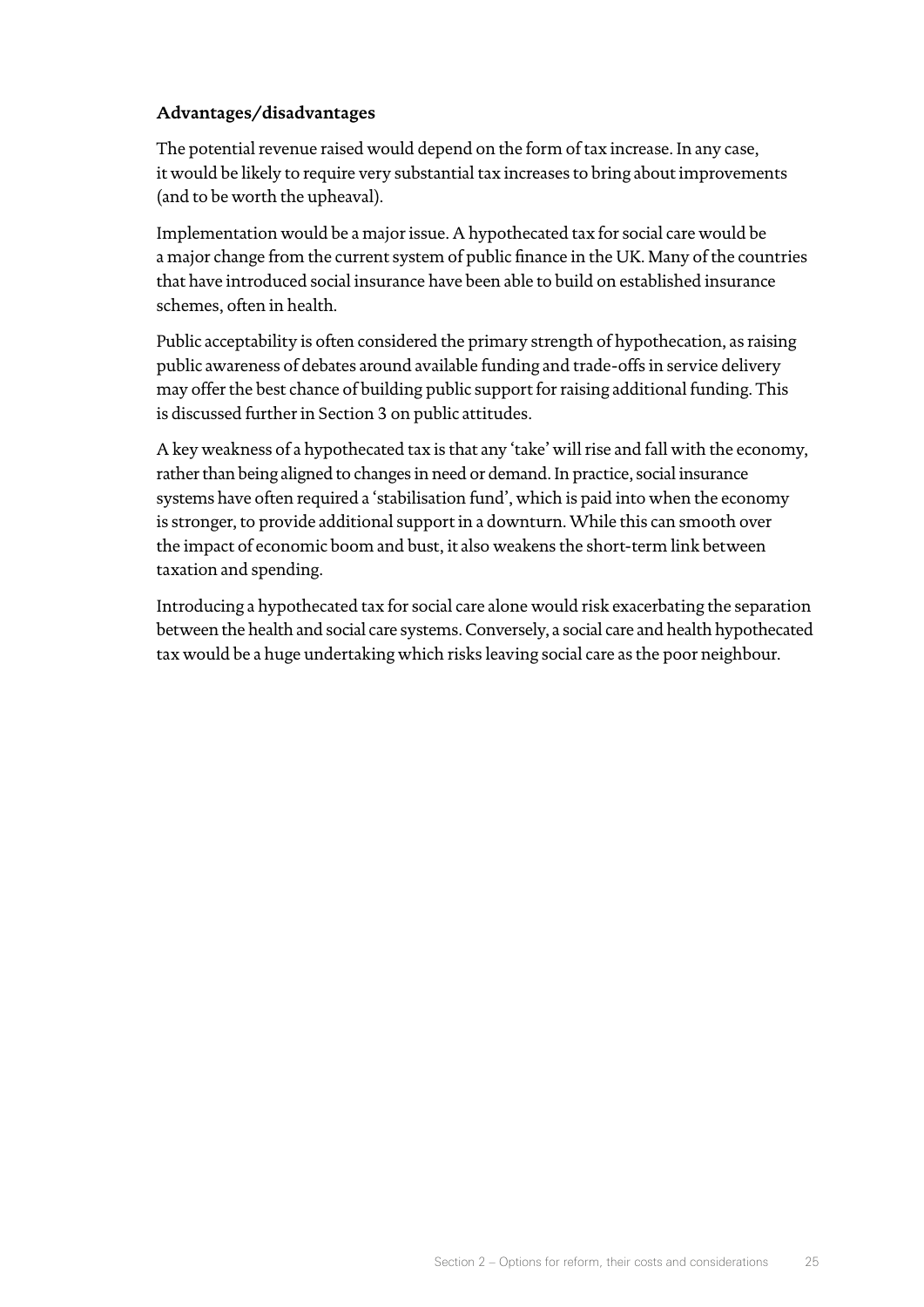## <span id="page-27-0"></span>Section 3 – Public attitudes to social care funding reform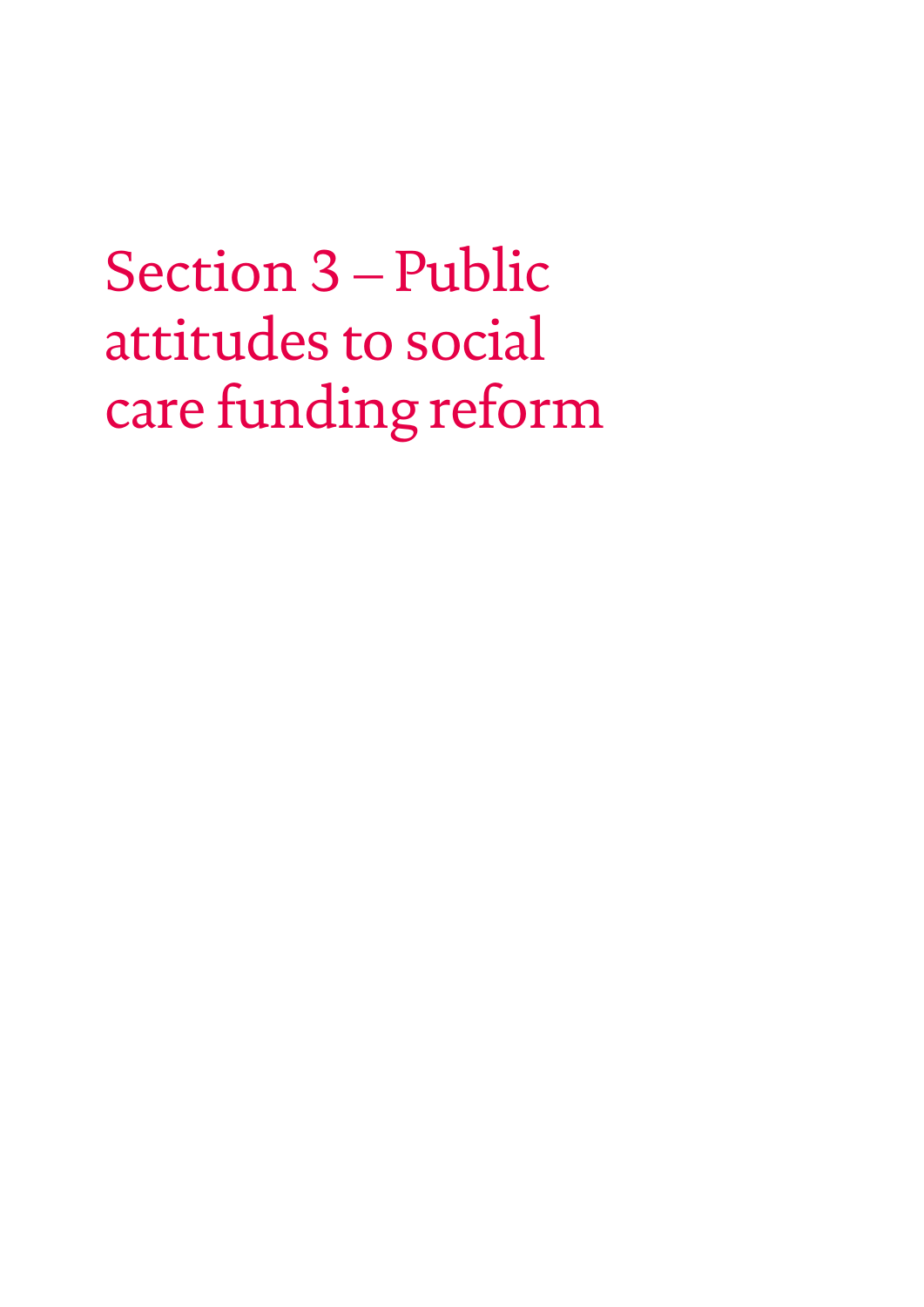This section reflects on the findings from research into public attitudes that ran alongside our joint Health Foundation and King's Fund analysis of funding options for social care. The research aimed to explore the public's knowledge and experience of social care in general, but also how people responded to the options we put forward, and what values and beliefs were brought into play as they reacted.

The section draws on two sources of primary research: qualitative work with the public and questions asked in the most recent British Social Attitudes Survey.

## Qualitative element

Ipsos MORI was commissioned to conduct the qualitative element. The study used reconvened deliberative workshops and in-depth interviews to explore experiences and priorities among the public and users of social care. We wanted to explore current levels of understanding and reactions to the current funding model before testing possible future funding options. Deliberative events are a method well suited to moving people through a process of information-giving, allowing the time and space for participants to digest and reflect on stimulus materials. This provides an opportunity to reflect on complex issues like social care funding, though efforts should be made to draw conclusions for the wider population who have not been through such a process.

Two day-long workshops were held in three different locations in England: London, Leeds and King's Lynn between January and February 2018, attended by 116 people. The workshops in each location were held three weeks apart, and the same groups attended on both days. The groups were mixed in terms of age, gender, social background and ethnicity.

## Quantitative element

We also commissioned four questions on social care in the 2017 British Social Attitudes Survey. Since 1983, NatCen's Social Research British Social Attitudes Survey has asked members of the public about their views and feelings on a range of issues and policy areas, including the NHS and social care.

The latest survey was carried out between July and October 2017 and asked a nationally representative sample of 3,004 adults in England, Scotland and Wales their views on social care funding. In the analysis that follows, the differences highlighted are statistically significant at the 95% level unless otherwise stated.

## What we learnt from this work

#### **1. The public has limited knowledge of what social care is**

It is clear from the 2018 deliberative events that public understanding of social care remains limited, although there are signs that awareness has increased since 2008. Participants in the deliberative events were able to categorise in very general terms what sorts of services would be provided by social care and what were more likely to be health, but there were still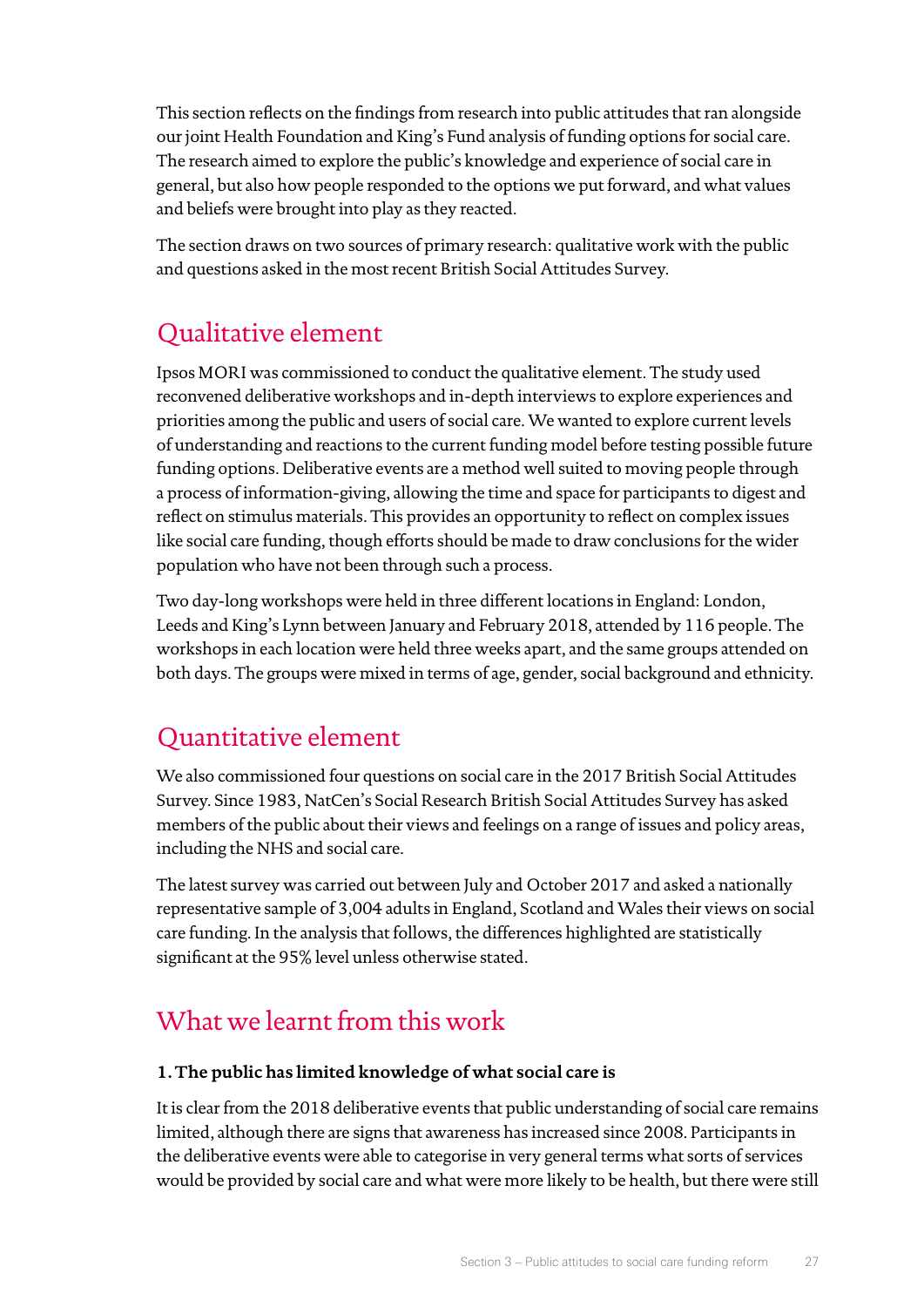many grey areas. People were much less clear on how to access social care and how services are managed. Many participants assumed their GP was the entry point to the system. Local authorities were rarely mentioned spontaneously as having a role in providing social care.

It might be expected that direct experience of social care would lead to greater knowledge. To some extent this was the case. However, even those people who had experience of social care, either personally or through friends and family, were not confident about their understanding of the wider system. Rather, the experiences cited were very individual accounts of seeking care and support. People described how hard it was to navigate the system and the frustration faced in getting through the bureaucracy involved in accessing care.

The biggest thing I found is no one seems to know where to get help. Not knowing where to go, or who to get advice from, to get everything started. There doesn't seem to be any one place.

**Leeds, Workshop 2**

What does seem to have filtered through to public awareness is negative media coverage of social care services. People mentioned reports of abuse and neglect in care homes, which were often attributed to perceptions that the workforce were both low-skilled and low-paid. Participants also referred to media stories about the underfunding of the social care system.

A system under stress. Money isn't being made available by the government, so less people have got to do more work. **King**'**s Lynn, Workshop 1**

You only hear negative things, like people abused in care. **Leeds, Workshop 2**

#### **2. The public has even less knowledge of how social care is funded.**

While there was some, albeit limited, understanding of what social care is, there was very low awareness of how social care is currently funded. Most people, particularly those who had little or no personal experience of social care, thought it was funded in a similar way to the NHS (ie through tax revenues, and free at the point of need) or that they would be able to draw on an entitlement based on NI contributions. They also assume that state-funded care would be provided to most people, with government paying for at least some, or even all, of the care people need.

Personal experience of accessing social care, either directly or on behalf of a family member, brings more knowledge of funding, but within limits. In the deliberative events, people with experience were well informed in relation to their own circumstances, but were often unsure of, for example, what the financial threshold for eligibility was. Although some had experience of their assets, including housing, being used for payment, people's accounts were often more dominated by the pressures of arranging care, often at moments of crisis, and relief when care was put in place. They were less able to provide an overview of how the system is funded.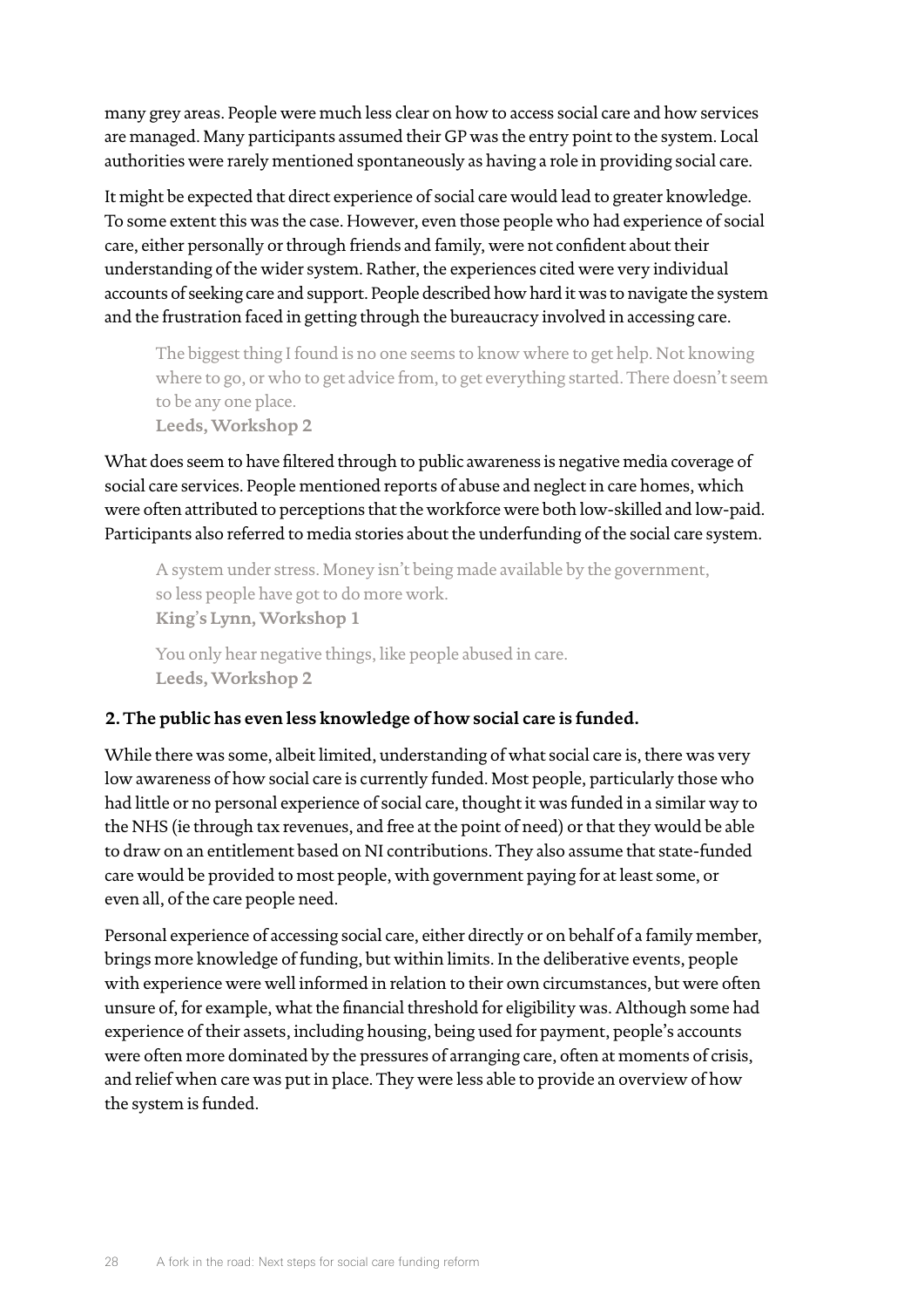The British Social Attitudes Survey asked people who they think currently pays for social care (defined as needing regular help looking after oneself because of illness, disability or old age. This can include help with getting washed, dressed, preparing meals, or care in a nursing home.) The findings reflect what people told us in the deliberative events: there is no clear understanding of how social care is currently funded. A third (34%) say the government currently pays for care, while 12% say the individual pays. Just over half (51%) gave answers that reflect a belief that costs are shared between the government and the individual.

#### **Figure 2: Perceptions of who currently pays for care, from the British Social Attitudes Survey**



#### **Who do you think currently pays for social care?**

Source: National Centre for Social Research's British Social Attitudes survey, 2017

As noted, when reviewing quantitative survey questions asking about social care, we should take into account the lack of understanding in this area. Quantitative views held about the current system need to be interpreted through our qualitative understanding of public attitudes.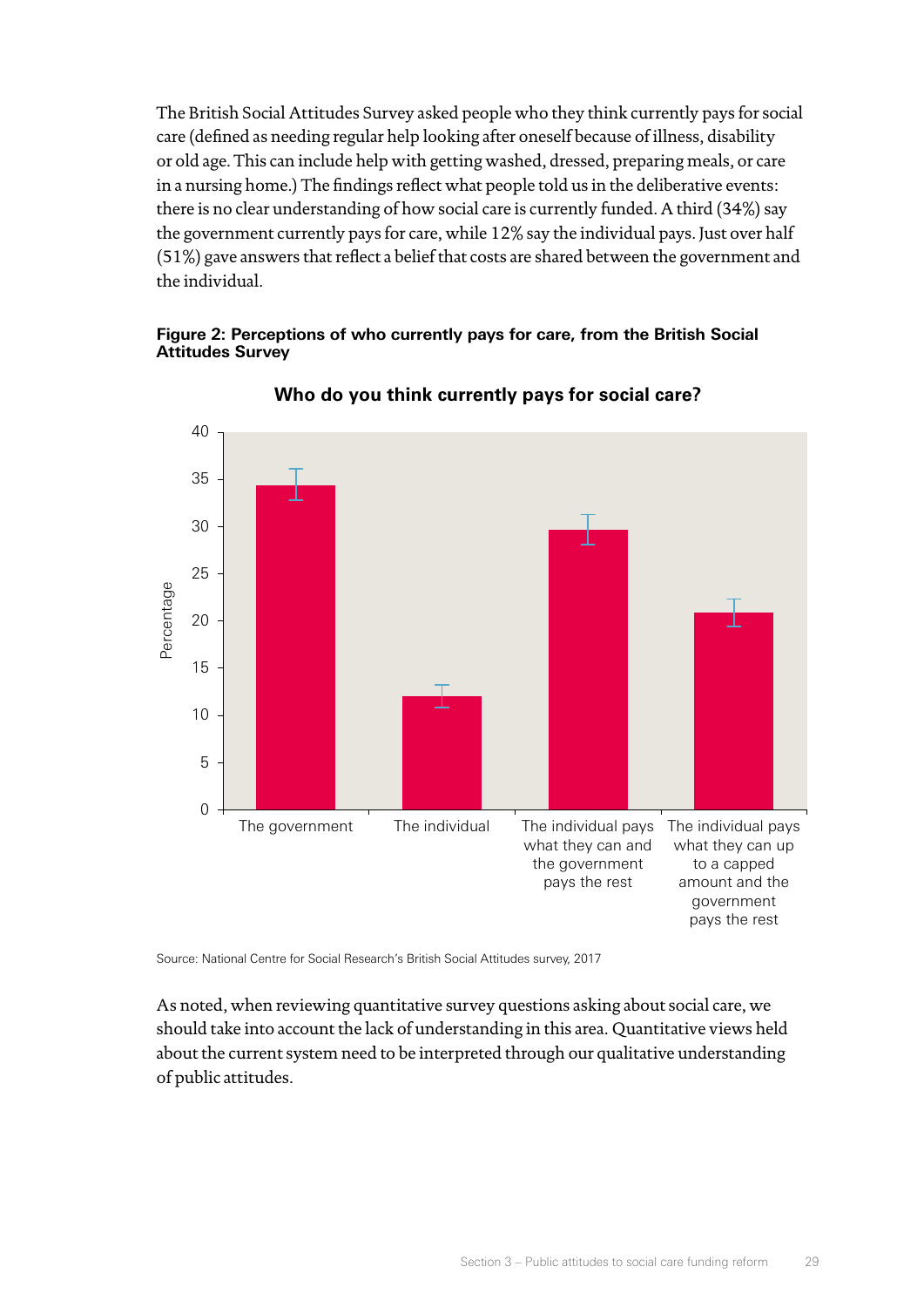#### **Box 2: Analysis: overall perceptions of social care**

It is easy to see why efforts to reform social care have repeatedly hit a stumbling block when it comes to communicating with the public. For people to show support for a solution to a problem, they first need to see it as a problem, and at the moment this is happening only in a limited way.

Although some people have direct or indirect experience of arranging social care, we found that their experience does not give them insight into the system as a whole. Furthermore, the realities of navigating a complex and bureaucratic structure at a time of personal crisis are overwhelming.

That being said, the results of the British Social Attitudes survey in 2017 showed the lowest level of satisfaction with social care (23%) since the question was first asked in 2005. The deliberative events demonstrated that while knowledge of social care was low, there was an emerging sense that there are mounting problems with social care around funding, workforce and the level of care provided.

#### **3.When informed, people think the current funding model needs to change**

The reaction to the current funding model was unanimously negative. People were often shocked when the details of the means test were explained to them. The financial threshold was seen as very low and many people were unfamiliar with the idea that housing assets might be included in the assessment. The suggestion that housing would be taken into account provoked particularly strong negative emotions.

When people were taken through the system as it exists today, there was sometimes a sense of anger as people realised their assumptions that their care would be paid for by lifelong tax and NI contributions were clearly wrong.

There was a strong feeling that what is currently in place is not fit for purpose and needs to change. The reaction led many to feel concerned for how they or their loved ones would be provided for in later life.

Exposure to details of the current model led many to question why so little was understood about social care, why existing information on the system is hard to access and, where it does exist, why it is confusing and unclear.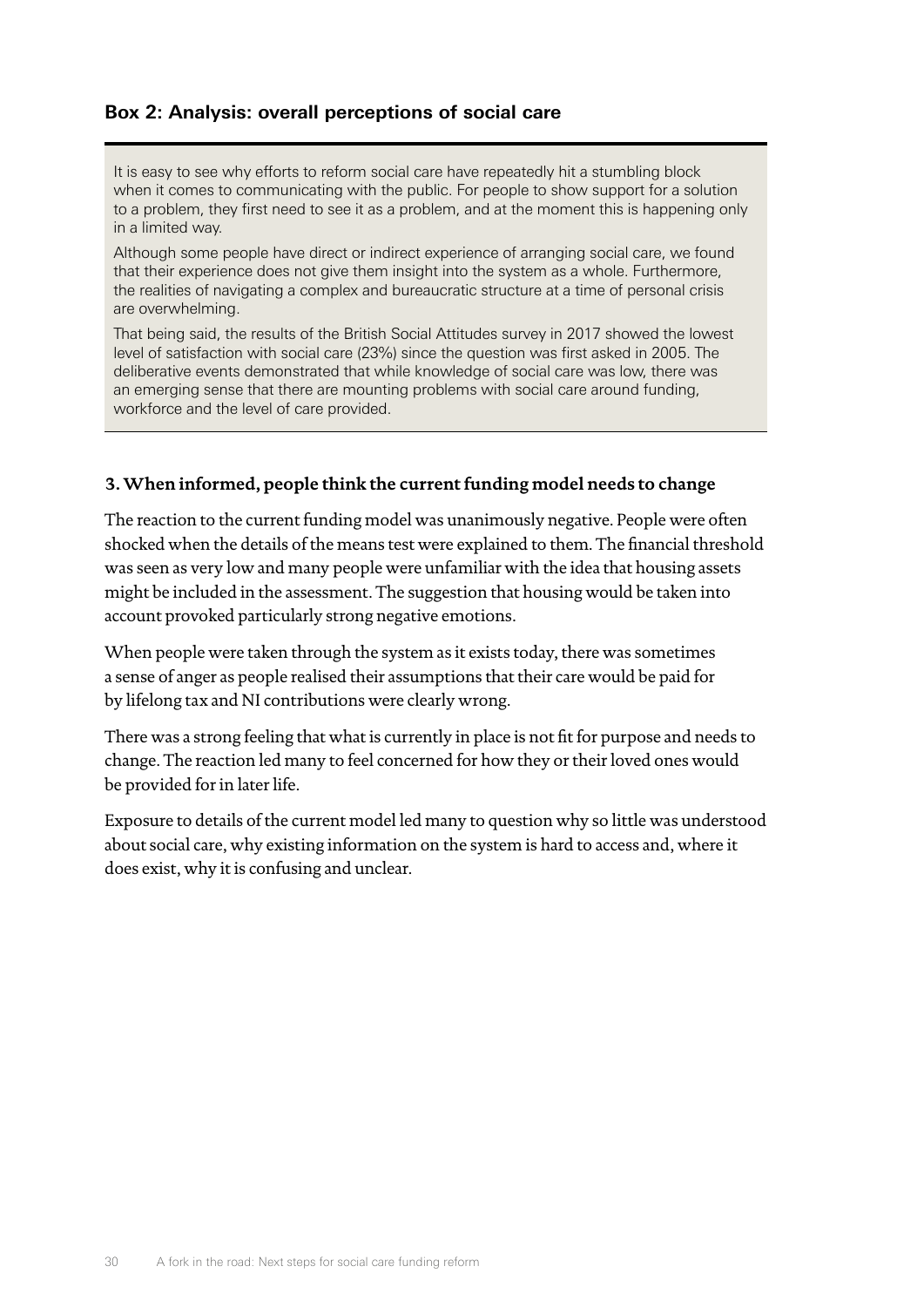#### **Box 3: Analysis: perceptions of the problem and potential solutions**

The deliberative events demonstrated that when people are given further information about social care, they recognise there is a significant problem and believe the current funding system is not fit for purpose.

However, currently a large proportion of the public assume social care will be free at the point of need, paid for by government through taxes and NI. It is unsurprising, then, that new proposals that may involve increased contributions from individuals are seen in a negative light, even if objectively they are more generous than the actual current model.

This is important and in part explains the reaction to the proposals outlined in the Conservative Party manifesto of 2017. While the manifesto pledges were in fact more generous than the current system, it could be argued they would not be seen as such if people think social care is currently free or at least heavily subsidised.

Any potential solution has to be seen as an improvement, but this will only be possible if people understand what is already in place, rather than thinking that the system will be free at the point of need or at least subsidised more significantly than it currently is.

This raises a significant question about how wider knowledge and awareness can be raised and, perhaps more importantly, who should be leading any wider public engagement. It was clear from the deliberative events that trust in government was at a low ebb, not least on this issue. At the same time, participants struggled to identify who they would trust to lead engagement on social care.

#### **4. Underlying public beliefs about the role of government and fairness need to be recognised**

Two areas of people's underlying values and beliefs strongly shaped attitudes towards alternative funding models, namely beliefs about the role of government and how the concept of fairness was understood.

Views on the role of government as a vehicle for resolving the failures of the current system revealed a paradox. On the one hand, there was agreement that the system was not working and government needed to take a leading role in fixing it. On the other hand, some people were not convinced that government was capable of providing a lasting solution to the problem and did not trust them to do so.

As can be seen from Figure 3, most people favoured the idea of the state having most responsibility for funding social care, placing themselves on the 'state pays' and 'state pays with some contribution' end of a spectrum that has individual responsibility at the other end.

The findings of the deliberative work reflect the findings of the British Social Attitudes Survey. The state paying for everything was also favoured by a significant proportion ofrespondents to the British Social Attitudes Survey: 41% opted for 'the government, paid for by taxes' and 2% chose 'the individual' (Figure 4).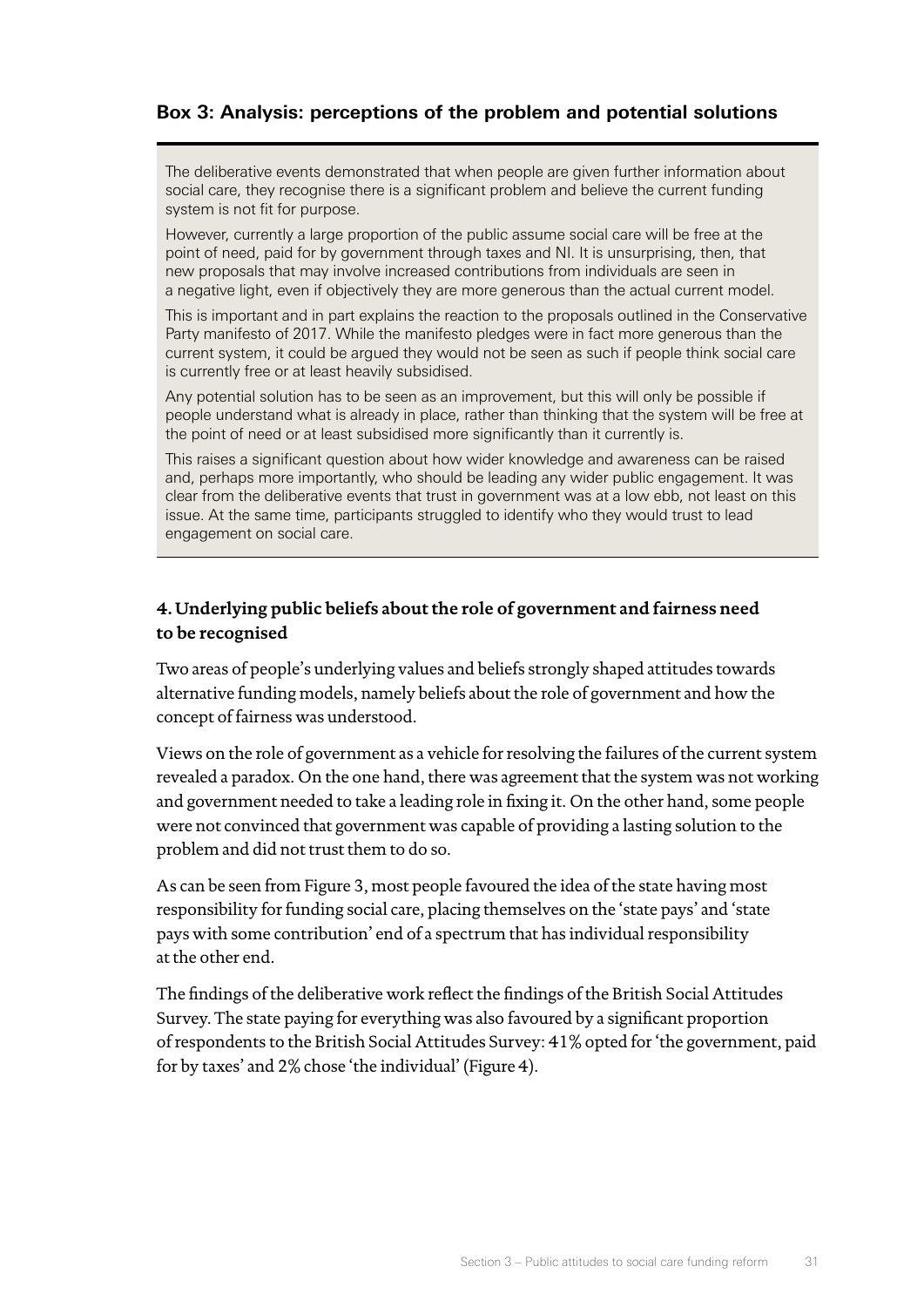

**Figure 3: Perceptions on the balance of responsibility, from the IpsosMORI workshops**

**Figure 4: Perceptions of who respondents think should pay for social care, from the British Social Attitudes Survey**



**And who do you think** *should* **pay for social care?**

Source: National Centre for Social Research's British Social Attitudes survey, 2017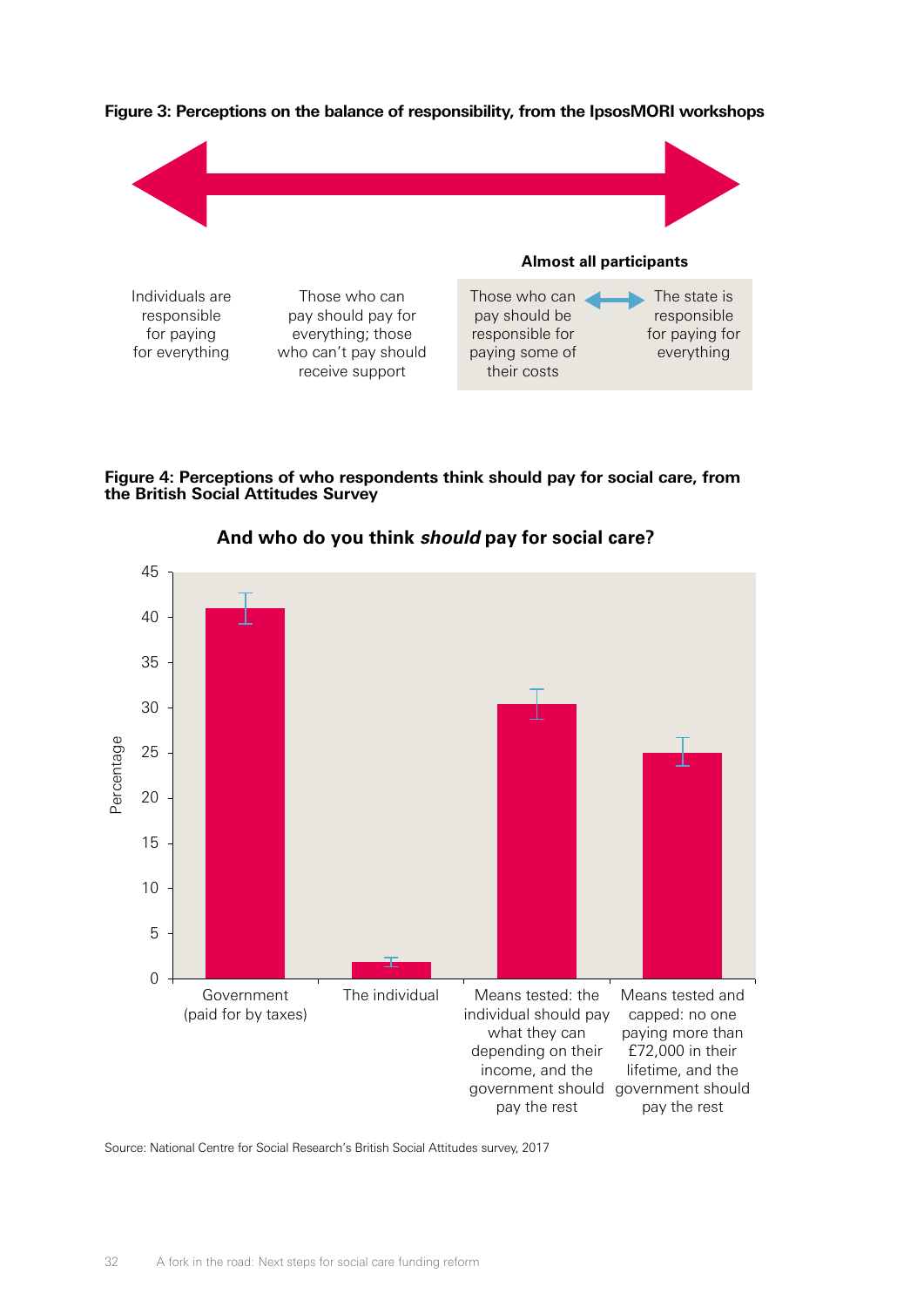Most people (55%) favoured options where responsibility was shared, namely 'means tested' (30%) and 'means tested and capped' (25%).

But these views about the important role of government in both fixing and funding social care often coexisted with doubt about government's capacity and trustworthiness to do so. People were concerned that any funding solution needed to endure for decades to come and should be protected from the pursuit of short-term political goals.

Throughout the deliberative events, people often spoke about setting up an independent body, either in relation to deciding on the right funding levels or to actually administer social care spending. Allied to this was a preference for a dedicated tax, which emerged repeatedly, even before being discussed as one of the options (see below). Such a tax was seen as transparent and would allow people to see where their money was going. There was also a sense that a dedicated tax would stop the money being diverted to areas of government spending that were seen by some as less important, for example foreign aid.

#### *Housing wealth*

A major factor that powerfully shaped attitudes was people's attachment to their homes as a dominant dimension of fairness. This included the idea of home ownership and the hard, lifelong work that homes represented for most people, so that even those who did not own a home wanted to protect those who did. People felt that it was very unfair for government to take into account the value of their homes under the existing model. Even after being exposed to the scale of the future funding pressures, most were still hostile to the idea.

Just forget about touching people's houses. That should be a principle. Just get rid of that rule. Take peoples' houses out of it. You work for that. It's for generations to come. It's yours. You can find other ways ofraising money, and leave people's houses out of it.

**Leeds, Workshop 2**

Behind this view was a conviction that people had worked hard for their homes and had the right to dispose of them as they saw fit. Moreover, there was a view that home ownership had been actively encouraged by government and that any move to include houses in the assessment of assets went against what people had been advised to do.

We've all had to sacrifice something to get something. I sacrificed a lot to get a house, so why should I now, as an older woman, lose my home? **Leeds, Workshop 2**

There was also a question mark over how regional differences in house prices might be taken into account, as can be seen below in reactions to the cap and floor model.

There were mixed views on whether or not wealthier people should be responsible for paying for their own care. There was broad agreement that 'very wealthy' individuals should be, but less consensus on who these people are and how a means-tested system should be set up.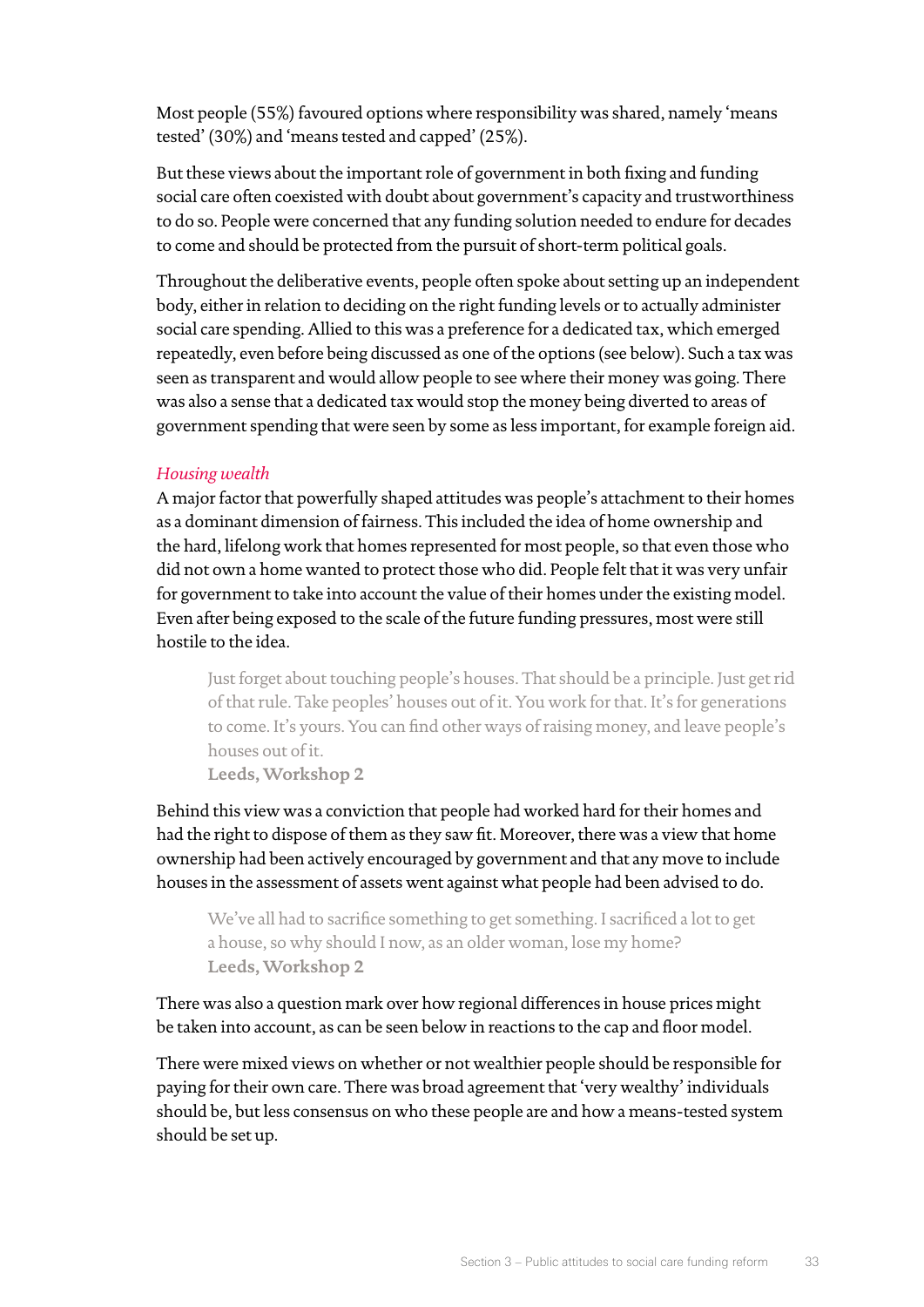While the use of people's housing assets dominated concepts of fairness, a few other dimensions were explored. Views included the idea of a basic package for all (with the freedom to top up for those with the means), to accepting that means testing is inevitable, but with much more generous thresholds than at present.

On the question of fairness between generations, most people understood that social care reform might disproportionately benefit older generations. However, they saw this as a consequence of being fair to older generations in a different way – recognising they had already 'paid in' to the system – and because they wanted to protect housing assets. These two latter types of fairness overrode the notion of fairness to younger generations, partly because they were seen to have more time to adjust to the idea and partly because 'we have to start somewhere'.

#### Although people recognised that younger generations faced financial challenges, this was balanced by a strong sense that it is important to be fair to older generations.

How else can you do it? Older people will have paid for somebody else? It's like with your children. It's rolling over. They work, contribute, pay taxes. It's how we evolve as a society. My children will pay for other people. **London, Workshop 2**

That's how society works. For the greater good and all. When young people get older, they are going to be in the same position as the older people. It just goes around and around.

**London, Workshop 2**

We have done our share. Now it's down to the next generation. **King**'**s Lynn, Workshop 2**

#### **Box 4: Analysis: perceptions around funding**

The strength of people's attachment to their homes seems to trump any attempts to solve social care problems by an appeal to intergenerational fairness by including housing wealth – wealth that is largely held by older generations. It was striking that the public, in these deliberative events, did not buy arguments that a solution that spared the use of housing assets among the current older generation would be unfair to the younger generations. Or if they did, they thought that it was more important to be fair to people who had 'paid in' all their lives and worked hard to buy their houses.

However clear the potential intergenerational unfairness may seem to those working in policy circles – for example, the growing disparity in home-owning status between generations – it would seem that solutions that try to mitigate the divide in intergenerational wealth might have limited traction with the public, at least at the moment.

What did seem apparent from this work, even among younger people, was a sense that it was important to be fair to older generations who have paid in all their lives and thought their social care needs would be met through their tax and NI contributions over many years. It is likely that people's experience of living in families that span generations is a more constructive frame on which to build.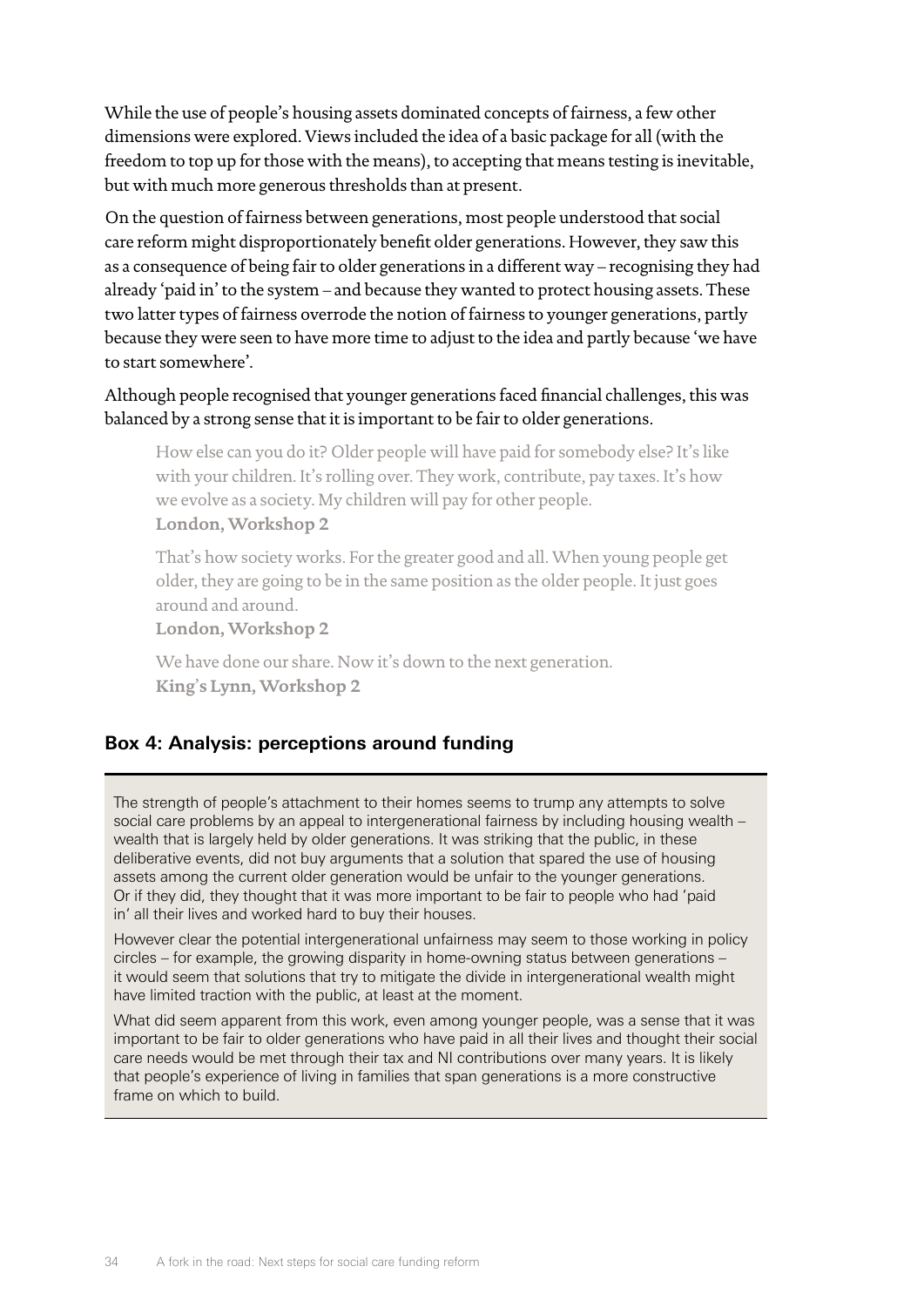#### **5. Public responses to the alternative funding options**

#### *Continuing with the current system*

The sample of the public in our deliberative work fairly quickly reached the view that the current system needed to change for the reasons outlined here, including hostility to the use of housing assets to pay for care and unrealistically low thresholds for state help. The perception that the current system failed to deliver quality care was also a concern for some participants, and was seen as another reason it needed to change. These views were influenced by media stories reporting abusive care homes, or personal experiences of friends and relatives receiving care that was perceived as low quality, including short visits from carers.

The current system doesn't work. It's going to continue to get worse. The funding is not enough for the level of care that's needed. I often wonder how seriously the government is thinking properly about this. **King**'**s Lynn, Workshop 2**

#### *Changes to the cap and floor system*

People found these changes complicated and difficult to understand, even after considerable discussion of how they might work. They were seen, nevertheless, as an improvement on the current model, offering greater certainty about costs, and a guarantee of some assets to pass on to family. However, it is important to note that while perceived as improvements, they were not viewed positively, and the difficulty in understanding how the changes might work should not be underestimated.

It is confusing. I understand it, but we've probably got different interpretations. **King**'**s Lynn, Workshop 2**

I disagree with the fundamentals, but I think if you're going to have a system with a cap, it does lead to some certainty, compared to where things are at the moment. **London, Workshop 2**

As before, many participants were reluctant to consider using housing assets, or suggested alternative ways of calculating the cap based on region. This was because there was concern that this option did not take into account differences in house prices across the country and could more negatively impact some groups of people.

You can't even get help in your own house without that property being included. If you have an expensive property, you could forever be having to pay for it yourself. You have to sell the house. **King**'**s Lynn, Workshop 2**

I think it should be a percentage rather than an absolute number. If you have a house of a million pounds you'd lose an awful lot of money. **Leeds, Workshop 2**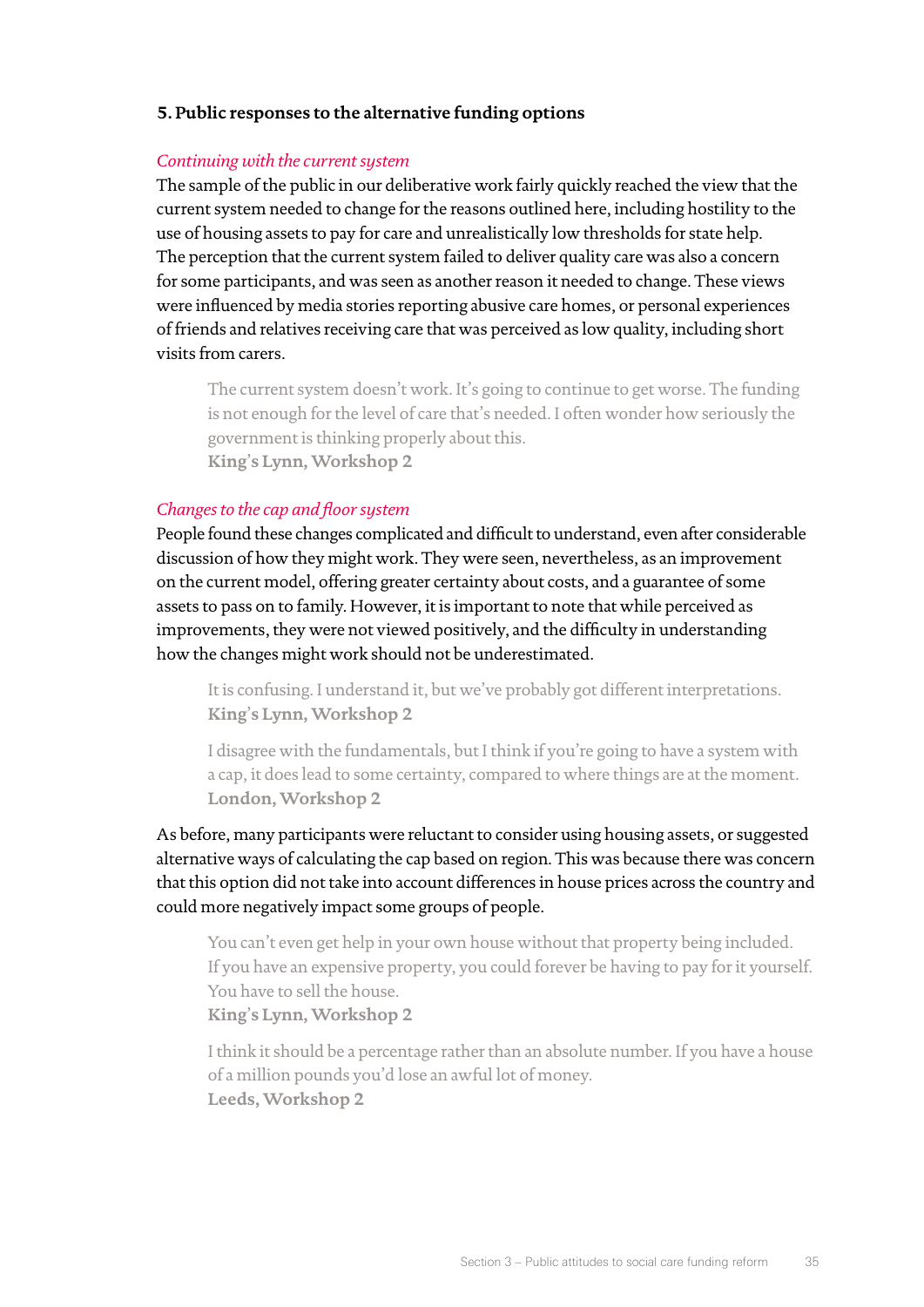It depends where you live. My friends have sold their house in Leeds to go to Huddersfield and pay it off, because the standard of property in Leeds is higher. It's not a national system – you're subject to the variations of the housing market. In Burnley and Bolton it's £45,000 for an average house. **Leeds, Workshop 2**

Linked to this, people were also concerned about regional differences in the cost of care. People worried that those living in areas where care was more expensive might reach the cap sooner than in other areas. Again, participants felt that the model should be proportionate to the value of the home, rather than a single capped amount.

We talked about how different regions have different assets. What if the cap was in correlation to where you are living? **London, Workshop 2**

I think you're going to have to do it on a percentage of the value of the property, not the set value of £100,000. **King**'**s Lynn, Workshop 2**

#### *Free personal care*

This option was relatively well received, although there was wariness about how much it might cost. People liked it because it did not discriminate against those who had saved, while offering some level of security to everyone. Some also felt it would enable older people to be independent and stay in their own homes for longer. In addition to worries about how much this might cost (and whether it would be at the expense of other areas of government spending), participants were also aware that setting the needs threshold might not be straightforward, and that some people just below the threshold might lose out.

In principle I like it because you don't discriminate against people who have saved. **London, Workshop 2**

I think it's an improvement. It's simple, and it's for everybody, and it's a basic level. **Leeds, Worksop 2**

If everyone qualifies for it, the assessment will be stricter. There will be a grey area of knowing you need it, but they say you don't because they can only afford a certain amount.

**London, Workshop 2**

#### *A dedicated social care tax*

This option also struck a chord with many participants, and the idea ofraising taxes was referred to throughout the workshops. Many people decided early on in the deliberative process that increased taxes would be necessary and some even suggested an approach that had features of a dedicated tax.

A dedicated tax was seen as a way of ensuring that government would be accountable for the money going to social care rather than other areas of government spending. This option was favoured because it fitted in with people's concerns around fairness and also mitigated the lack of trust in government.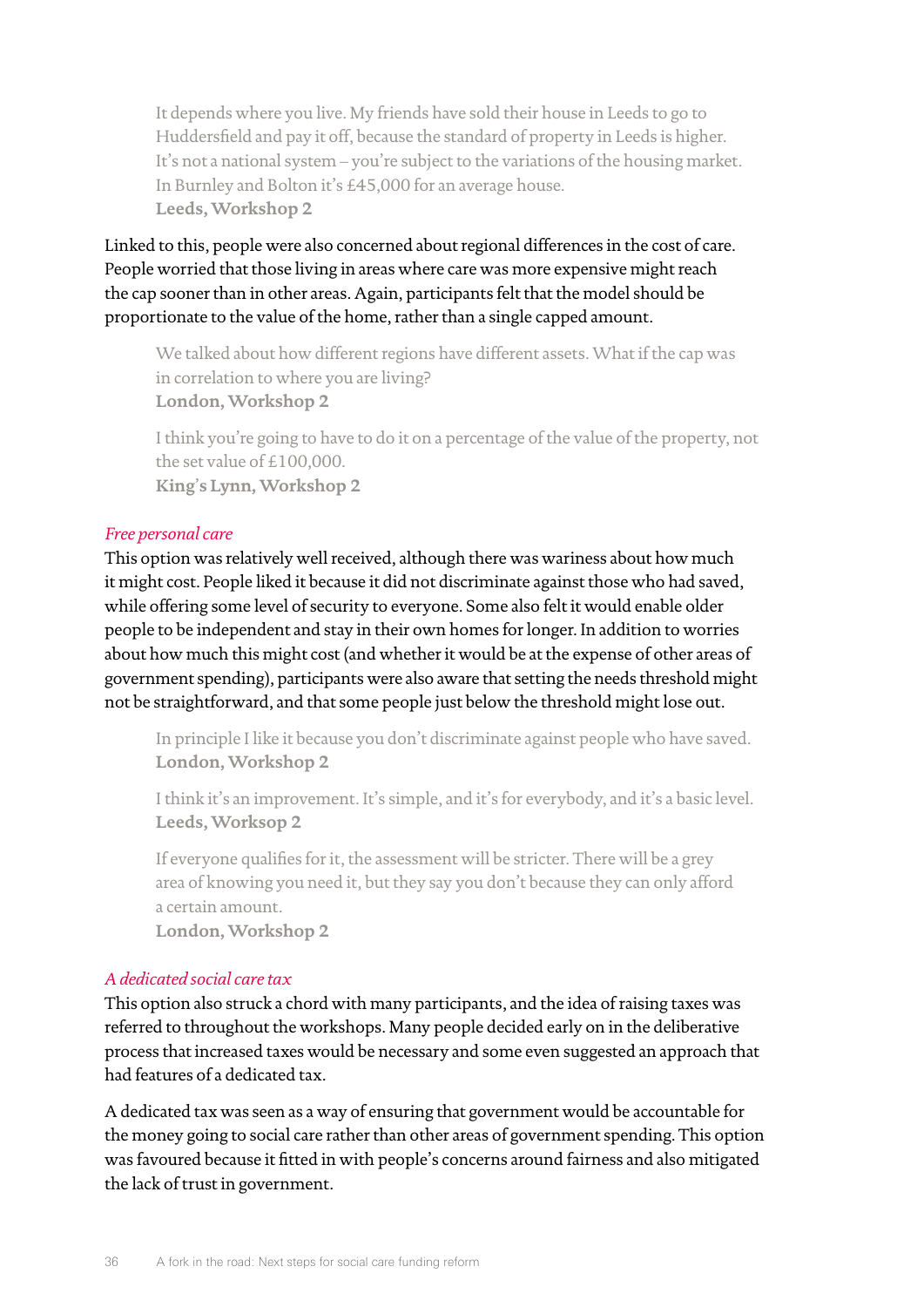The only reason we're looking atring-fencing is because the government's got a bad track record. So, we don't trust them to put so much into social care. It needs to be outlined from the start. **King**'**s Lynn, Workshop 2**

Reducing flexibility of how government spend the money is an advantage. **Leeds, Workshop 2**

I like the idea because you are paying straight out your wage and you know that you are covered. **London, Workshop 2**

Over the course of the workshops, discussions around taxation frequently focused on the benefits and value of knowing how much and where money was being spent. A key concern for participants was how the money raised through one tax (eg road tax) was being spent to fund other services (eg education). They wanted the new system of social care funding to provide a guarantee that the money raised for social care would be spent on social care. Participants also felt that a dedicated tax would provide greater security that social care provision would be there for people who need it. It was also preferred because it was a solution that did not target housing assets.

If you asked people whether they would pay two extra pence on income tax rather than take away assets later on they would choose the former. But I have no confidence the government will use the money appropriately. **Leeds, Workshop 2**

Overall, participants argued that ring-fencing money specifically for social care would also make increasing tax more palatable to the public, if announcement of the new tax was combined with a campaign to raise awareness about the challenges facing social care. The discussion also opened broader questions about whether other areas of government spending should adopt this model.

I think [a dedicated tax] is an opportunity to look at in the NHS. **King**'**s Lynn, Workshop 2**

Nevertheless, others were sceptical that such an approach would be resilient and sustainable, particularly if there was a recession and revenue from taxes fell. There was also a concern that a dedicated tax might not raise the money that is needed to improve social care services.

It says dedicated tax. No money could be spent elsewhere. Does that mean no money could be coming in from elsewhere? What if there were mass unemployment? **Leeds, Workshop 2**

Of course, I disagree with it. It's crazy. Say, you've got your income, in your home. You ring fence this amount for this, and you've got 'X' amount left for your car. Then your car breaks down and you can't get it repaired, because you've got this money ring-fenced.

**Leeds, Workshop 2**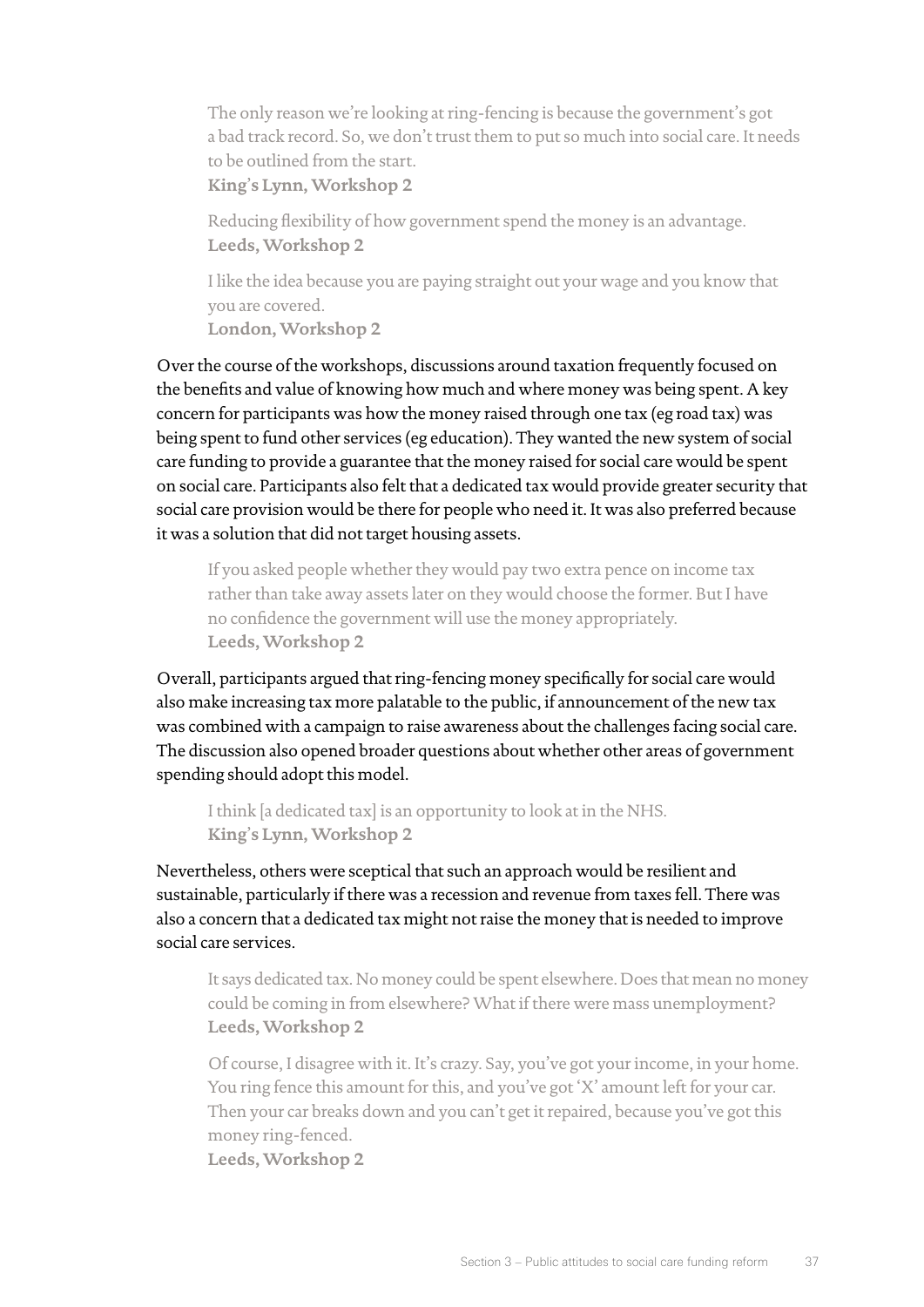If there are fewer younger workers, there won't be enough to cover the costs, or do they raise the tax even more? **London, Workshop 2**

#### *A joint social care and NHS budget*

This was also an appealing option to many people, because they saw the two services as closely linked or overlapping in some instances. There was a sense that this solution might reduce some of the pressures that both sectors face and improve services for patients or care users because it might lead to improved coordination. An example raised was that individuals might receive social care earlier preventing them from needing to go into hospital.

So many beds are taken up by people who need to be taken care of by social care because there's nowhere else for them to go. If it was overseen by one organisation who looked at the bigger picture, it might help. **London, Workshop 2**

I somehow see that social care is part of the NHS. It is part of the nation's health. Why does it have to be two separate units? **King**'**s Lynn, Workshop 2**

There needs to be better integration between the two. If you've got a pensioner who's in bed in hospital but is well enough to go to a nursing home, if the problem is in-between then that can be worked out. **London, Workshop 2**

But there were also those who were worried about this option. People argued that as the NHS was also under financial pressure, there would be tension between the two services and a risk that health would win out over social care.

If it comes down to saving a sick child or an elderly person who might not last another couple of years, where will the money go? **London, Workshop 2**

The NHS is a waste of money. I don't like this model. People are too dependent on the NHS. Mixing the two together, NHS would end up spending the money. **Leeds, Workshop 2**

#### **Features of a better system?**

At the end of the deliberative events, participants were divided into small groups and tasked with developing their ideal system, based on the key features that were important to them.

Any new system should be built on the following key principles:

- Standards: good and consistent quality care
- Transparency: clear information about costs and where funding goes
- Sustainability: a system built to last over the long term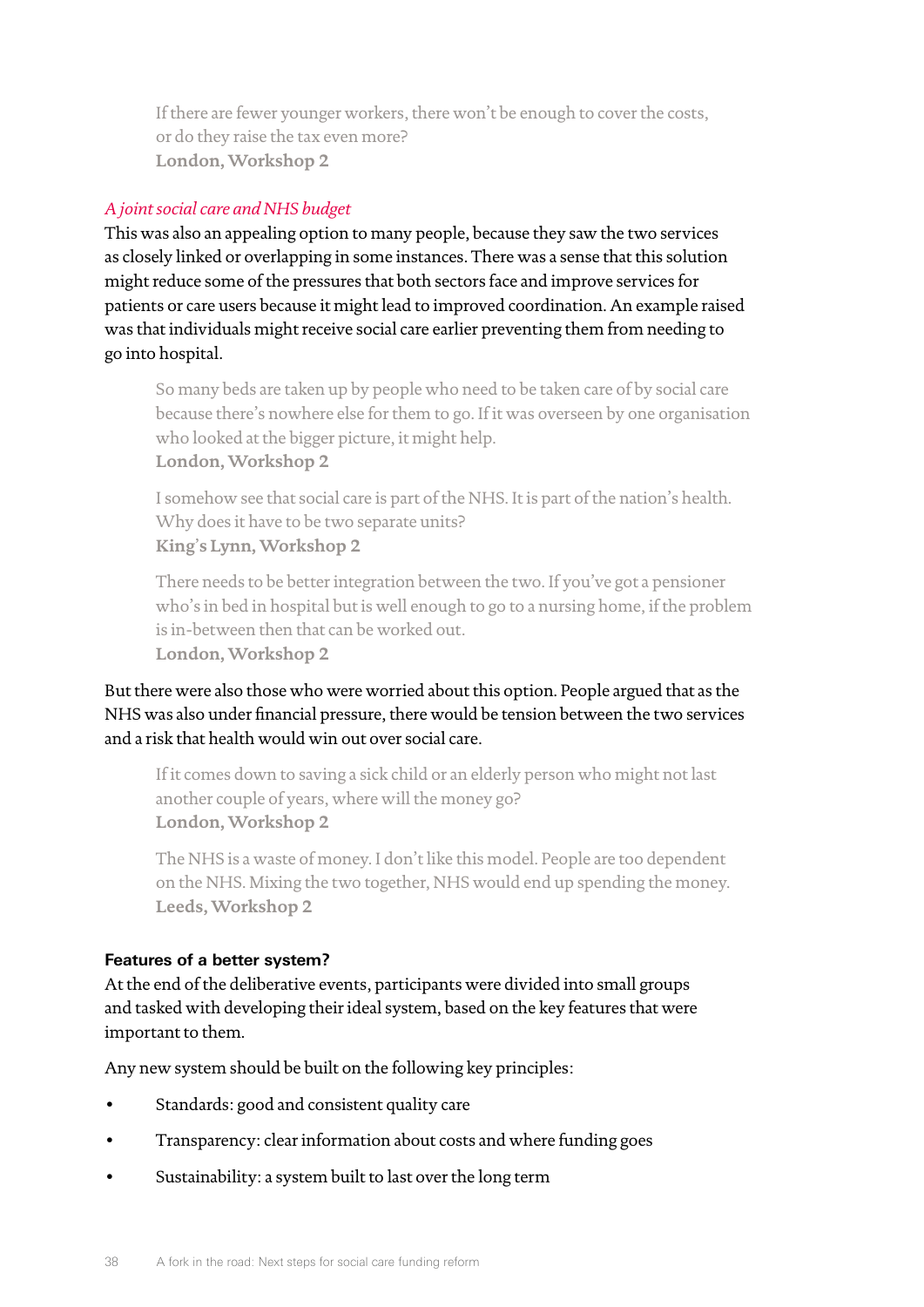- Choice: control over care options
- Accessibility: easy-to-navigate services
- Fairness: everyone contributing to social care funding.

On the funding side, most people mentioned a dedicated social care tax because this was perceived as the fairest and most transparent way to raise additional money. Some people added a cap on costs, to protect individuals' assets. There were many who liked the idea of a basic level of care available to everyone, regardless of their income or assets. But others also warmed to the idea that those who could contribute to their costs should do so, via some sort of means test.

On the management side, a joint budget between health and social care was popular (although additional money was seen to be needed for the NHS, too), as was an independent body to oversee the funding, to guarantee quality and fairness of provision across the country.

Participants also felt strongly that any new funding model should be clearly communicated (the sense of anger generated by not knowing about the current system lingered throughout the workshops). It should be sustainable and last over decades, care provided should be of good quality everywhere, and it should be transparent and simple to access.

#### **Box 5: Analysis: perceptions of costs**

It is important to remember that throughout the deliberative events and in the surveys, the public were not confronted with any calculations of the potential global costs of the various options.

FPC and a joint social care and NHS budget were attractive options to people. But our research also sounds some alarm bells about the implications of going down this route: a minority of people are far from convinced that the NHS is as waste-free and well managed as it could be, and the lack of a clear public service identity for social care made people worry that older people's care would lose out in the battle for resources.

However, when it comes to a means-tested option, it was instructive to see during the deliberative events how difficult people found it to understand the complexities of the idea of a cap and floor for care. Even after ample time for discussion, this approach was deeply confusing, and only reluctantly seen as preferable to the existing arrangements. Even then, only a minority of people were willing to concede that there might be an acceptable trade-off between allowing their housing assets to be used and a system that would potentially protect more people with a basic level of care.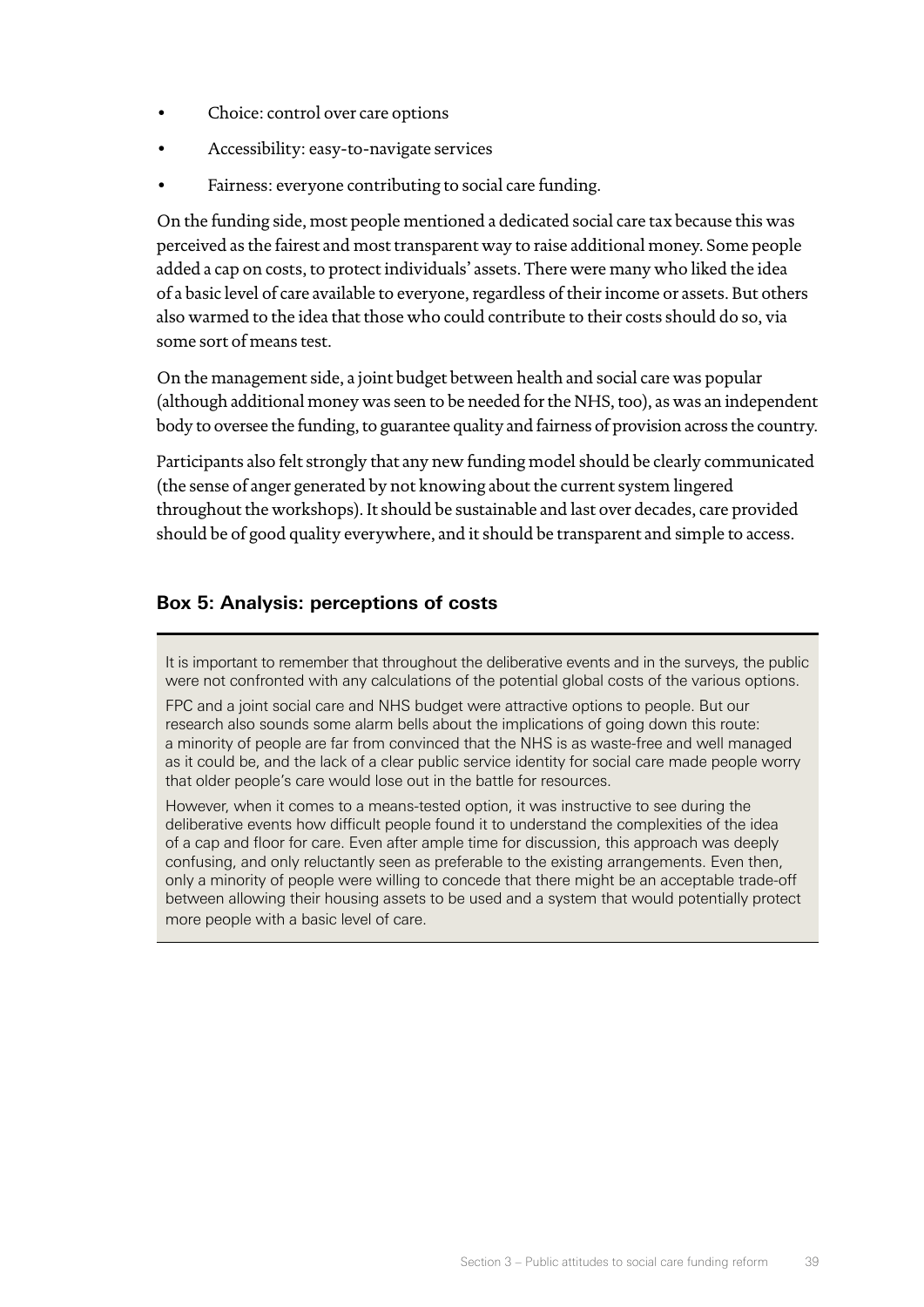<span id="page-41-0"></span>Section 4 – Pulling it all together: policy implications for social care reform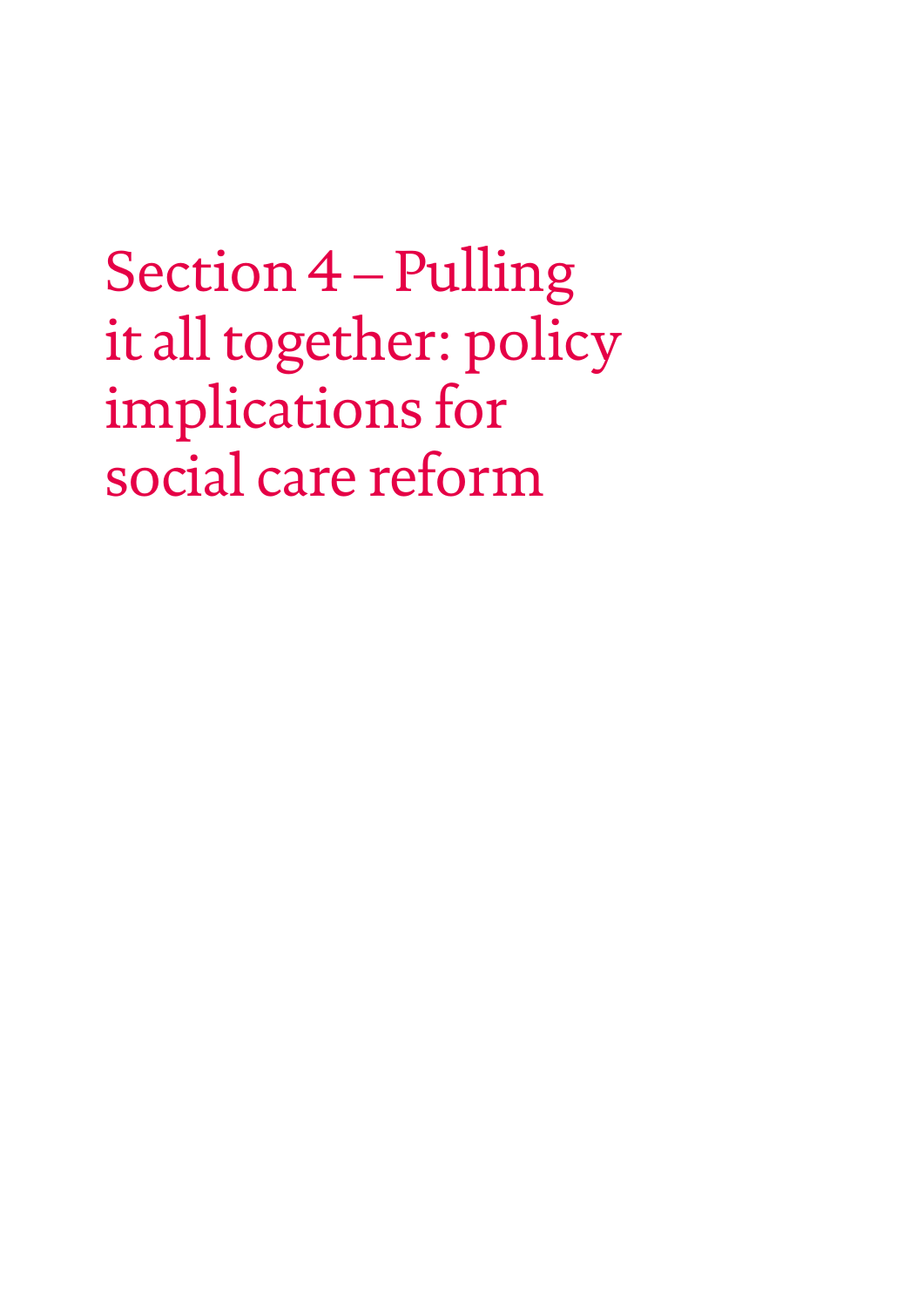The combined strands of this work represent some of the most comprehensive recent work to identify, analyse and quantify options to reform social care funding, and to understand the wide range of public attitudes to them.

Together, they confirm a widely held belief in public policy circles: while the case for change is overwhelming, reforming social care will not be easy. Our key lessons for policymaking are set out below.

## Revision orfull reform? There is a need for more consensus on the problem(s) we most need to solve to decide on the type and scale of response required

The case for major action on public funding of social care is strong and widely accepted in policy circles. However, the scale of the challenge is so large that there is less consensus on which 'burning platform' needs the greatest attention. If additional funding is available, it could be used to improve access and quality for people under the current system, to address the declines in both since 2010. Alternatively, extra funding could be used to address fundamental issues associated with the current model, including equity, protection against catastrophic costs, and public concerns about people having to sell their homes to fund their care.

The views of policymakers are reflected by those sections of the public who are aware of the problems surrounding social care. Some people are concerned about the potential risk of personal catastrophic costs, of having to sell their homes to pay for care. Others are worried less about funding and more about the quality of the current system or reports of abuse and neglect in care homes. For many people, however, social care remains a confusing and often peripheral issue*,* one that relatively few have experienced directly*.*

Providers, meanwhile, may worry about finding a workforce (90,000 social care jobs are vacant at any one time)<sup>26</sup> and delivering services on low fees, while commissioners worry about sustaining a fragile care market with declining income. Policymakers may worry about workforce and market sustainability, too, but also about the wider economic challenges of providing care to an increasing number of people in need, at a time when there will be fewer people paying tax to fund it. From this viewpoint, reducing or at least managing the demand on public finances from social care may well be the priority. The approaches taken to these issues, and the potential solutions, differ and may pose contradictions: capping care costs may prevent catastrophic costs but only at an additional cost for public spending which people may be unwilling to bear.

A key issue for policymakers, then, is this: which problem(s) do we most want to resolve? If the main problem is seen as catastrophic cost, then a cap on costs is an appropriate – and (relatively) low-cost – approach. If equity and complexity are more pressing, then free personal care may be a more attractive option. Yet if improving access and quality for those most in need is more pressing, then arguably providing more funding for the current model may be preferable.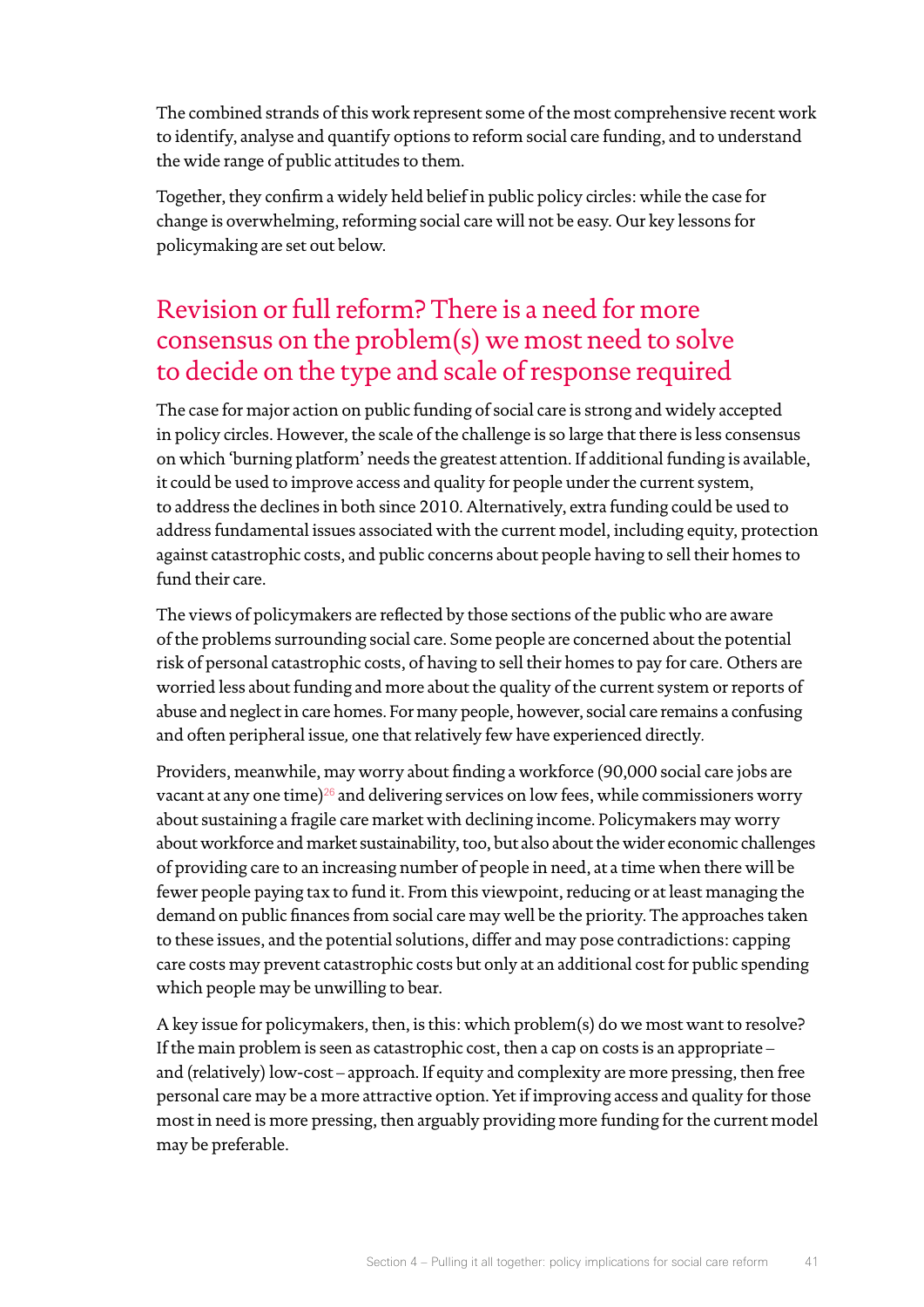Agreeing the most important issue to address will be fundamental. This is the key question that ultimately split the Sutherland Commission in 1999. Without consensus on this key question, it is unlikely a solution will ever be found.

### Sustaining the current social care system will be expensive. While wider reform would cost even more, it may be better value than continuing with a flawed approach

Demographic and workforce pressures on adult social care mean that, under the current system, public spending on social care would need to increase by more than 70% by 2030/31. This would do no more than protect current levels of access and quality, about which the public already has concerns.

However, if funding rises only in line with current trends, there will be a funding gap of £6bn by 2030/31. This is likely to mean even fewer people accessing state-funded services, with further implications for the quality of those services.

Moreover, these may be underestimates since they use as their baseline a social care system which is already, as we have seen, at 'tipping point'. Eligibility for services has already been cut since 2005 and there are serious questions about the sustainability of providers in the publicly funded social care market. As one example, the Competition and Markets Authority estimated that if local authorities paid the full cost of care for residents of care homes, the additional cost to them would be around  $£1$  bn a year.<sup>\*12</sup> Similarly, it is reasonable to wonder whether the up to 700,000 care workers that the sector needs can be found at current levels of pay. Against this should be set any further cost-saving potential in the social care sector from technology or other efficiencies.

So significant additional funding is needed simply to maintain the quality and capacity of the current flawed system. 'Resetting' the current system to the levels of access seen in 2009/10 is expensive – we estimate a total cost of £39bn by 2030/31 and a funding gap of £15bn, at current prices. Yet this was not seen as satisfactory at the time, $^{27}$  so although it would be an improvement, fundamental issues concerning equity and access would remain.

It may, then, make sense to consider whether reform would be better value. Our modelling estimates that introducing a cap and floor model as proposed by the Conservatives at the 2017 general election would cost £35bn (a funding gap of £12bn on current trends) by 2030/31. Providing free personal care similar to the model in Scotland would require total public spending of £37bn, a funding gap of £14bn.

These two options would take reform in different directions. The cap and floor model provides a more generous means-tested system with more people entitled to 'free' care and a protection against catastrophic costs for those who are required to pay. It does, however, move away from the direction of previous policy on 'ageing in place', by removing the personal financial incentive to use home care rather than move to a care home. Its administration would remain fundamentally different to the NHS and the cap would require a wholly separate finance system.

Note this is a UK figure.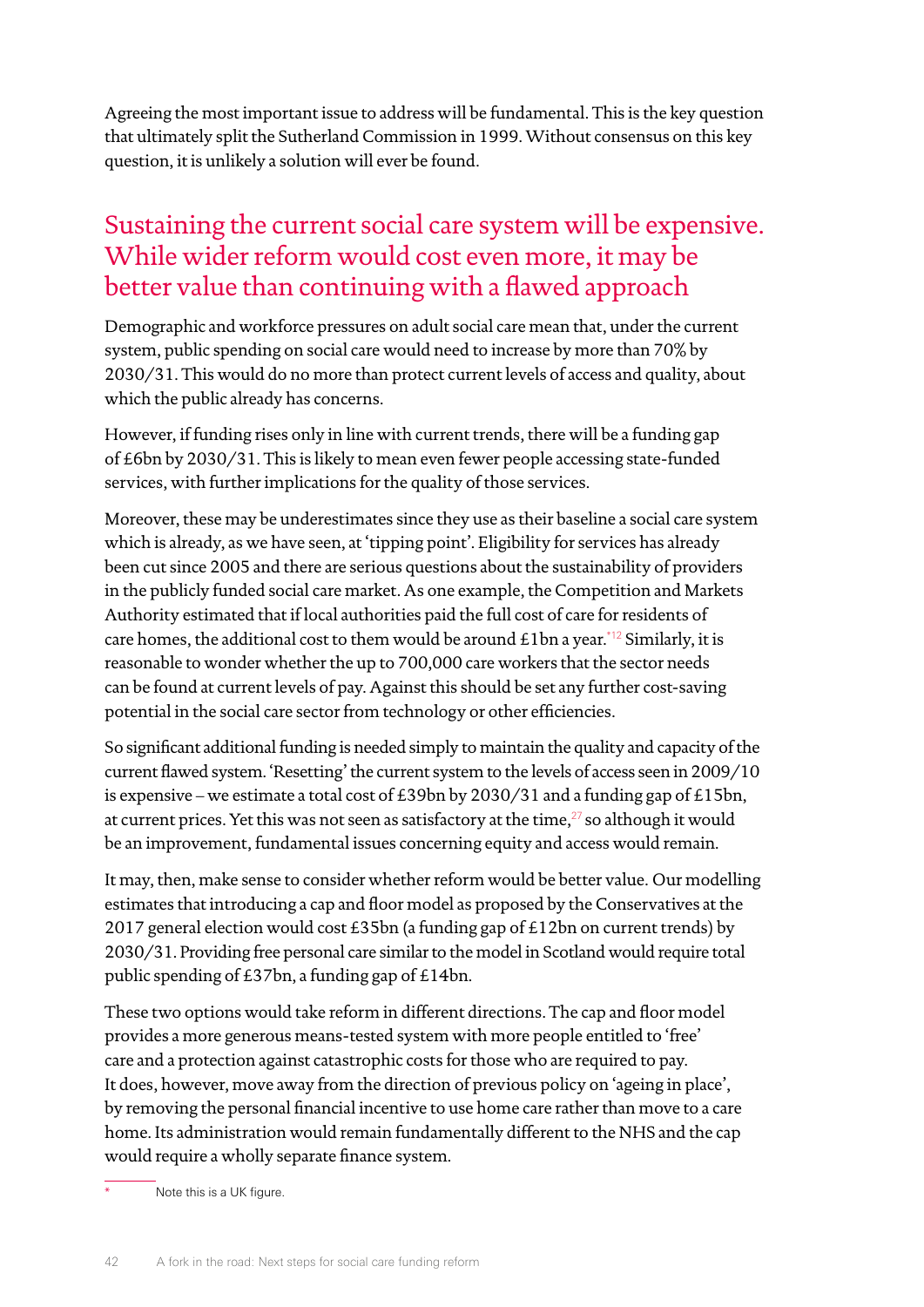Free personal care offers a simpler system, already popular in Scotland, which would allow for closer integration with the NHS – a key direction of travel for this and other governments. But it is the more expensive of the two options.

However, all the potential options for social care funding will require additional investment. The most basic of these is the cheapest but does no more than return the current system to the levels of access and quality it had in 2015, by which time local authorities had already made substantial cuts. Nor does it address the substantive issues raised by the public around quality and costs or by providers and commissioners around sustainability.

To that extent, returning funding levels to those experienced in 2009/10 would be an improvement, especially since local authorities will have made efficiency gains during that period and these savings could be reinvested in quality and market sustainability. Funding would be available to address the increases in population need since 2009/10, as well as to improve payments to providers to address cost pressures. However, this is also the most expensive option and – without specific measures such as introducing a cap – it would not offer any protection against the catastrophic costs that concern the public. The options of real reform – the cap and floor or free personal care – may therefore be far better value for money.

### While most people favour a balance of funding between the state and individual, many believe social care should be wholly tax-funded

Since even carrying on with the current model requires additional funding, there is a critical issue around who bears responsibility for the costs of social care: the individual or the state, or some combination of the two. A consensus has developed during previous attempts atreform that a 'partnership' approach, in which the individual takes some responsibility and the government the rest, is the correct way forward.

Our research found that in principle, most people (55%) favoured such an approach, with 30% supporting a means-tested system and a further 25% supporting a means test and cap. However, 41% of people believed that the government should be solely responsible, as it is for the NHS. Only 2% believed sole responsibility should lie with the individual.

In the deliberative events, similar feelings were expressed with most people favouring more, rather than less, government responsibility.

Moreover, many older people we spoke to believed strongly that they had *already* paid for their care through previous income tax and NI and were reluctant to accept they should pay more.

What is the NI for if it isn't to pay for social care…? Government are washing their hands of us. **Leeds, Workshop 1**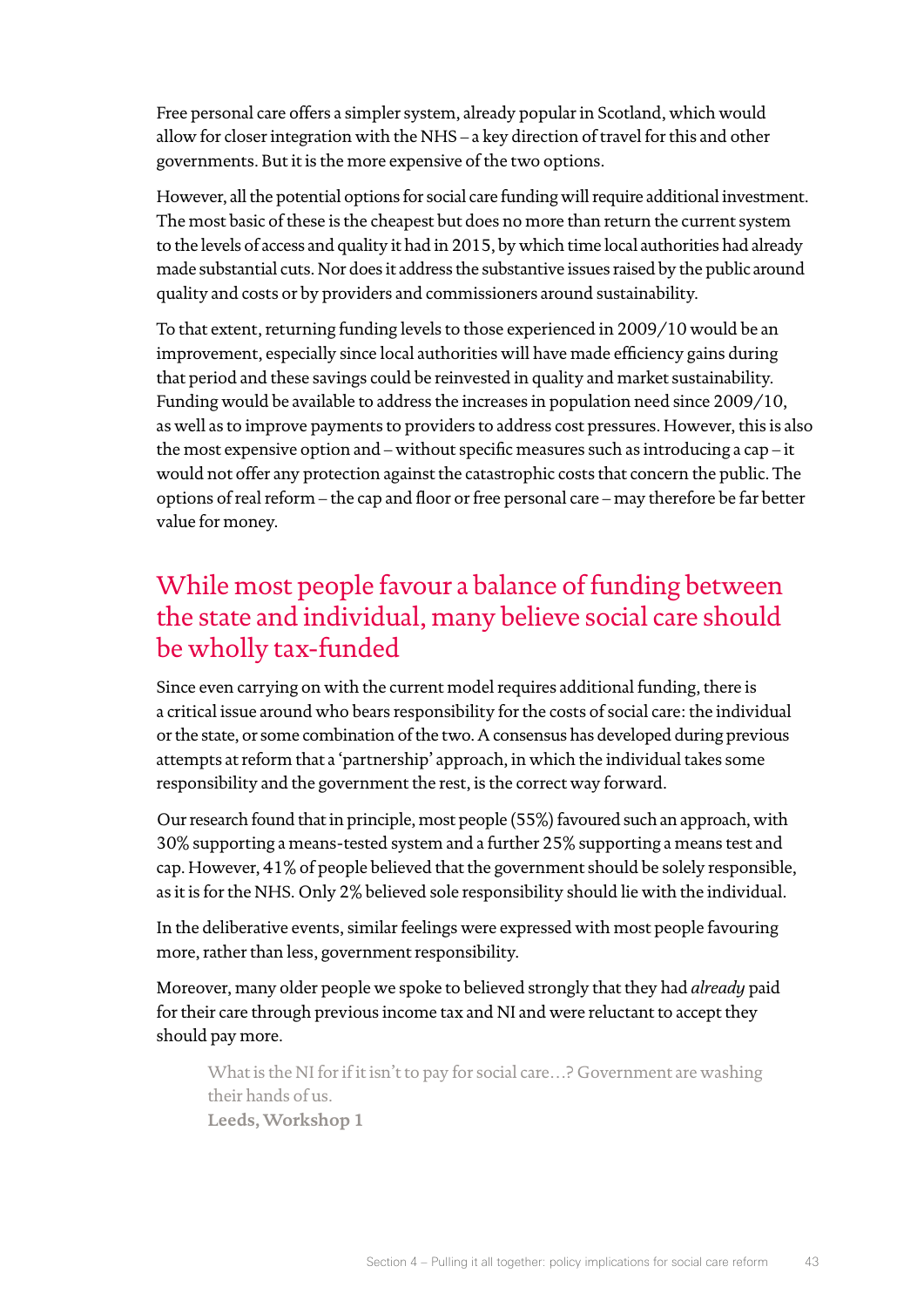#### And a red line for many was the use of housing wealth to pay for care costs:

Just forget about touching people's houses. That should be a principle. Just get rid of that rule. Take people's houses out of it. **Leeds, Workshop 2**

If a significant proportion of the public assume social care will be free at the point of need, paid for by government through taxes and NI then it is unsurprising that new proposals that involve contributions from individuals are seen in a negative light, even if objectively they might be seen as more generous than the current model. This is important and in part explains the reaction to the proposals outlined by the Labour Party in 2010, and again in the 2017 Conservative Party manifesto in 2017. It could be argued that the manifesto pledges were *more* generous than the current system but would not be seen as such if people think social care is currently free or at least heavily subsidised.

The reality facing a government that wants to secure reform involving use of people's housing assets is particularly stark and creates a double bind. The public will first have to be informed that the situation facing social care is bad, and that in many cases, their houses are already at risk depending on the care they might need. They will also have to persuade the public that taxation cannot be raised (or will not be enough), and that alternative sources of existing public spending cannot be diverted. While this does not preclude an approach that uses housing wealth in some way, any government would need to understand the strength of opposition and explore further whether approaches that pool revenues, for example though a tax on estates, could find greater acceptance.

### Identifying the best source of any additional money will be a major challenge, whether for the individual or government

The need to raise more money, whether from the individual and/or the government, generates difficult questions. For the individual, because no long-term insurance products exist there remains no simple way of insuring against care costs, and worldwide there is little evidence that many people will do so voluntarily even where products exist.

 It also seems highly unlikely that many would save towards the costs of future possible care costs – this has been compared to saving up in case your house burns down. This suggests the need for government intervention, as other countries have acknowledged with the introduction of social insurance schemes.

Revenue-raising questions for government are equally if not more profound. We found some people hoping that the extra costs of social care could be paid for by reductions in other government spending, such as foreign aid, by cutting waste or by eliminating the profit motive of providers:

People feel it's unfair to pay for care homes because the cost is extortionate. If the government and local councils opened care homes, it would be more reasonable.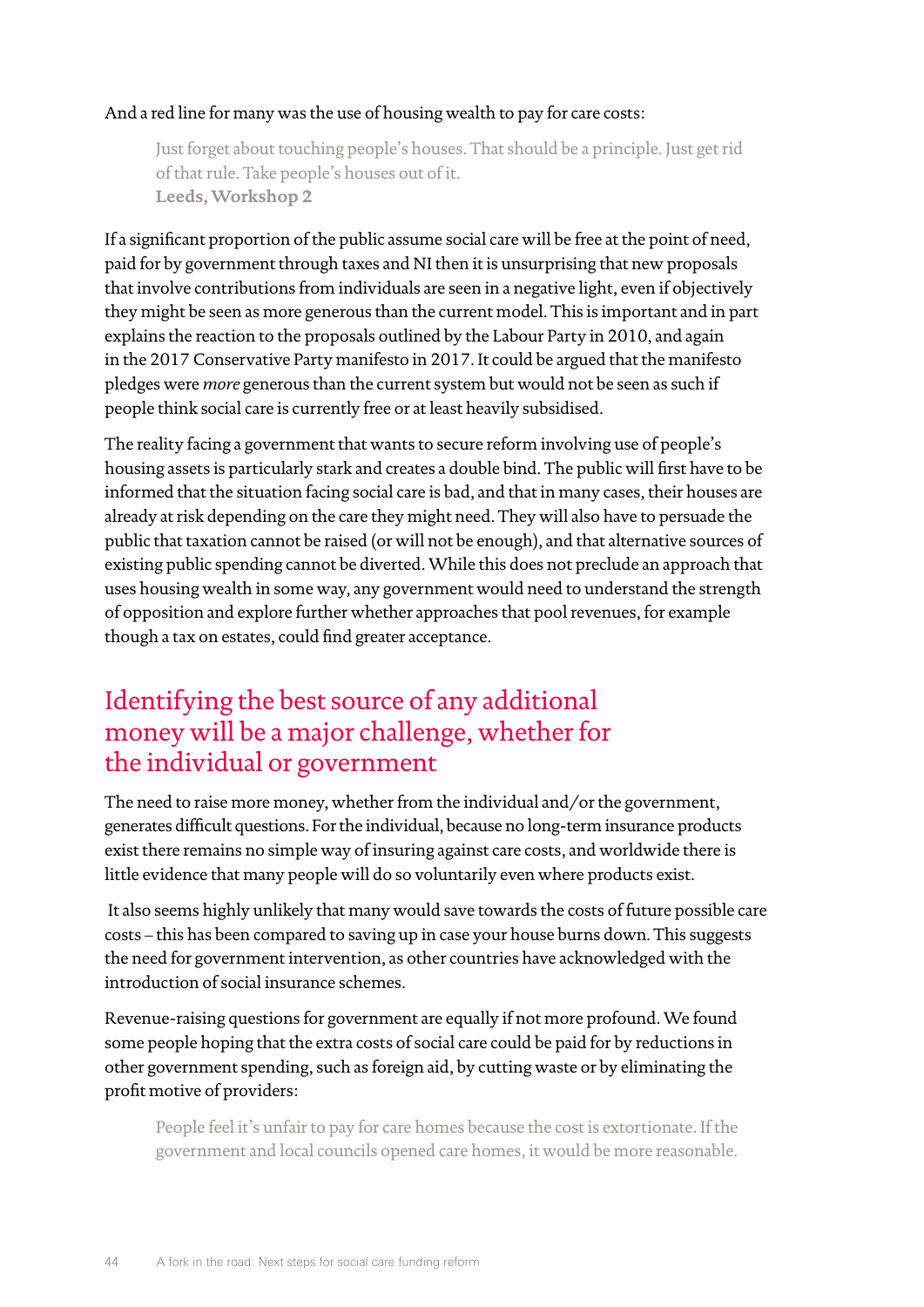But in reality, the potential size of the funds needed means that, if the current model of funding social care largely through general taxation remains, it is likely that a wide basket of tax increases and/or new taxes would be needed to fill the gap. The social care precept would raise relatively low amounts – nearly £2bn a year by 2019/20 – but our modelling suggests that a 1 percentage point rise in the basic rate of income tax could raise £3.7bn for England. Local sources also have fundamental problems in that the areas of the country requiring the greatest spend on social care are least able to raise it.

A package of additional funding, which could include taxes on assets such as housing, has the advantage of spreading responsibility for generating a very significant sum across a wide range of sources. However, itrisks creating as complicated a funding package for social care as currently exists around eligibility and potentially raises public concerns about transparency:

We need to just speak in layman's terms... It's going to be transparent in the way we're going to do it and this is how you're going to benefit. **London, Workshop 2**

If a government continued down this route, it would be important for it to set out some underlying principles behind the funding package, for example around the split between local and national funding, the balance between income versus wealth and/or the contribution between different cohorts/generations. On this last point, our research found little, if any, evidence of intergenerational tension. While there was a recognition that some younger people were struggling financially, there was also a sense that it is important to be fair to older generations.

An alternative strategy to a funding package would be to accept that there is a profound, long-term requirement for significant additional funds for social care and to consider a single source of funding; for example, a hypothecated tax or social insurance model. This could be a full replacement for other methods or, more realistically, an additional one. Since, along with social care, there is widespread acceptance that funding of the NHS will need to rise in line with additional need, it would be logical to consider both the NHS and social care together in such a funding mechanism. However, it would be important to recognise public concern that such a move might ultimately mean social care for older people losing out to the NHS.

## The public wants to be able to 'follow the money'. While hypothecation is problematic in policy terms, its popularity might be an enabler of reform

Our research found a strong public view about the need to link any increased revenueraising with clarity about where the money will be spent. Since many already believe that they have paid for their health and care through previous 'hypothecated' NI payments, this accounts for some of the public anger over having to pay social care costs in older age. 'Soft' hypothecation is a fundamentally short-term lever which cannot answer the long-term challenge of funding social care reform. And there are significant issues around full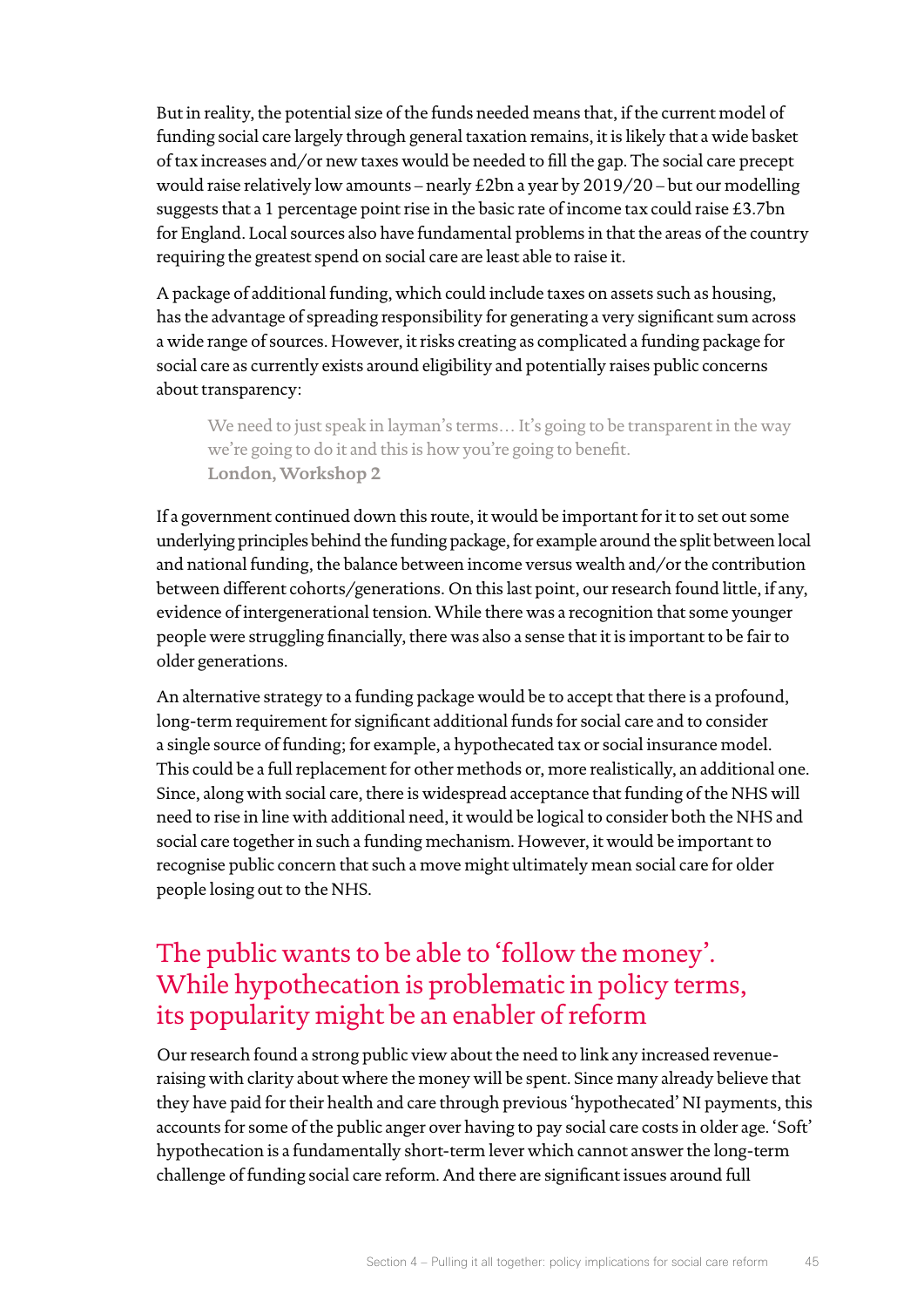hypothecation, for which there is little precedent in the UK, and which limits government flexibility and might see spending on social care actually fall if tax receipts fall, for example during a recession. There is also a concern that an unpopular tax directly linked to social care – as happened with the 'death tax' controversy in 2010 – might put atrisk the wider reform it aims to fund.

However, there is no ignoring the momentum building behind the concept as a way to end the more than 20-year logjam over social care funding reform.

## There is now a clear fork in the road for policy reform

There is no consensus on the balance of responsibility between the state and the individual on social care funding, with many people still believing the state should take responsibility, but others accepting more personal responsibility. This suggests we are at an important fork in the road on social care policy between targeting funding at those with the lowest means, as in the current system, or providing some level of service to everyone.

One route ofreform therefore points towards retaining the current means-tested system but making it fairer and probably more generous. This has the advantage of being cheaper, too:

What's going to happen is a means test. It's inevitable. There's no way there's enough money in the pot. **London, Workshop 2**

It could be modified by introducing a cap on care costs, which would limit the liability of those who need most care.

Even a system with a cap, however, takes us further away from the funding principle underlying the NHS, with which increasingly we want to integrate social care services. The other route, therefore, points towards social care that is – to some degree – free at the point of use.

Free is good. Simple. Treating everyone the same. **King's Lynn, Workshop 2**

While this route is a departure from the recent focus on a cap and floor approach, it is nonetheless a move in the direction of the Sutherland Commission, the 2010 Labour government and the route Scotland has already taken. Nor is it significantly more expensive than the cap and floor model that has already been proposed by the Conservative government.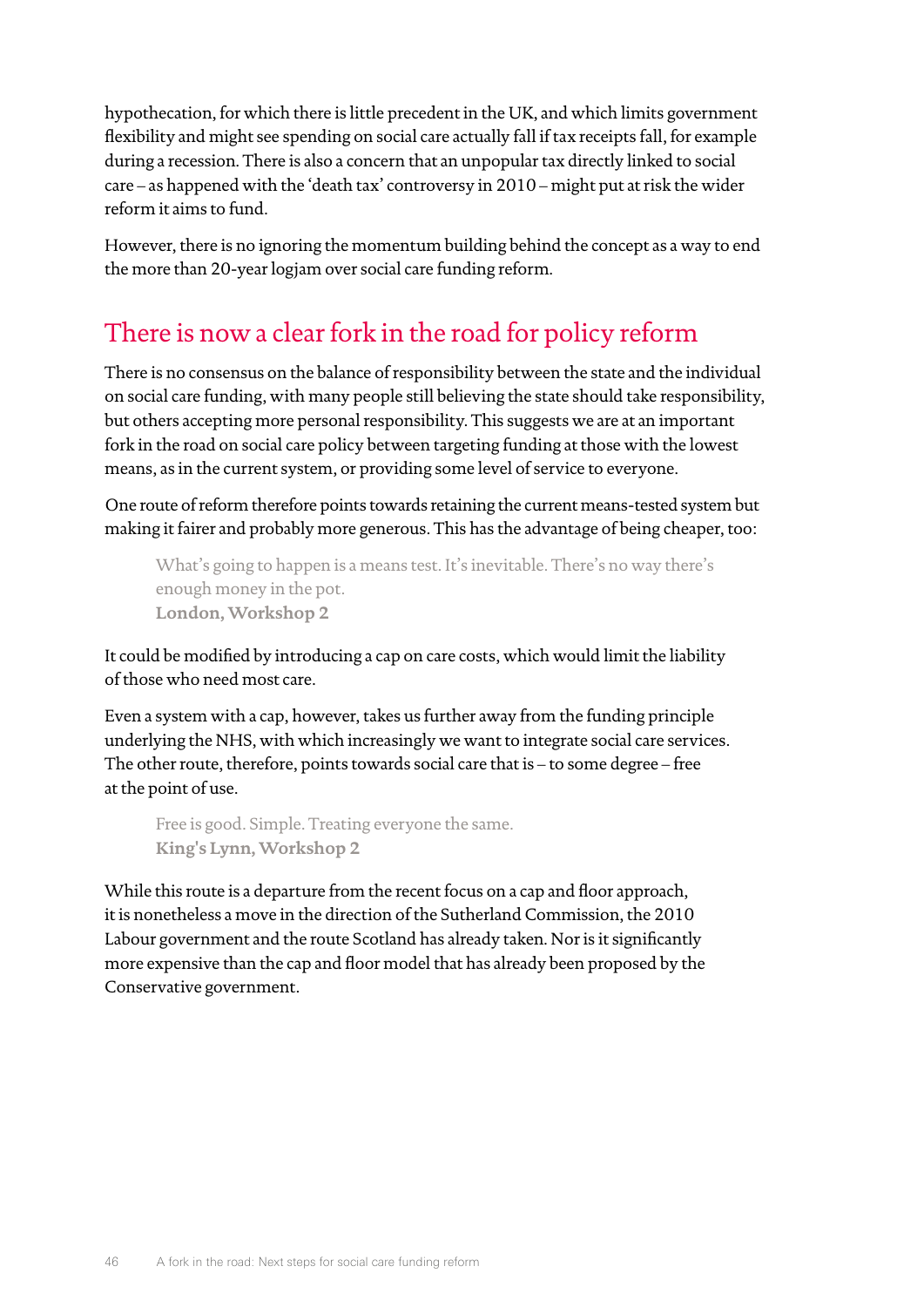## 'Doing nothing' or'doing as little as possible' is not safe, and is no longer an easy option

In reforming social care, a critical question is which attributes of a reformed system a government should seek to prioritise: equity/fairness, economic efficiency/value for money, sustainability and resilience, acceptability and accountability, clarity/ease of use or costs of implementation? In practice, successful reform will need to balance each of these attributes. There is therefore no ideal solution:

There's not a fair way. You'll never please everyone. It will suit some people more than others. A shame, but that's how it is. **King's Lynn, Workshop 2**

Any reform will include trade-offs, in both the offer and how it is funded. Any reform will also require more money. The case for additional investment in a public service is always challenging, but more so in the current climate with the government looking to reduce the national public deficit. Yet avoiding reform may also be risky. The public has an emerging sense the problems with social care around funding, workforce and the level of care provided. When they have the system explained to them, they dislike it:

It's not working. For me personally, I don't think you can continue with this. **Leeds, Workshop 2**

And when people encounter the current system in real life – which, as the population ages, more are now doing – they find it complex and are shocked at the extent of personal responsibility.

Choosing between these trade-offs and finding the money will require leadership, not just among politicians but also other stakeholders. The difficulties of achieving change should not – and, given the history of the issue, will not – be underestimated.

Itremains too optimistic, then, to say that doing nothing is 'not an option'. But for policymakers, the pressures of demographics and growing public concern about the state of social care mean it is no longer politically the least risky option. Inaction is surely not a safe option when public satisfaction with social care services is at its lowest level since the question was first asked in 2005. The Care Quality Commission warns of social care at 'tipping point' and the risk of another 'Southern Cross' collapse remains.

Under those circumstances it may be tempting for government to 'do as little as possible', to provide only enough money to prevent the system from falling over and pass the buck ofreform to a future government. Yet not only would this be the wrong option in policy terms, it might not be a good investment in political terms. It might in practice mean no more than stabilising the provider market while doing little or nothing about quality, eligibility and the risk of catastrophic costs – the issues about which voters are most concerned.

More fundamental reform, whether improving the means-tested system or a move towards free personal care, would undoubtedly be difficult to fund and implement but – because it would improve the issues that most matter to voters – might also be the right move politically.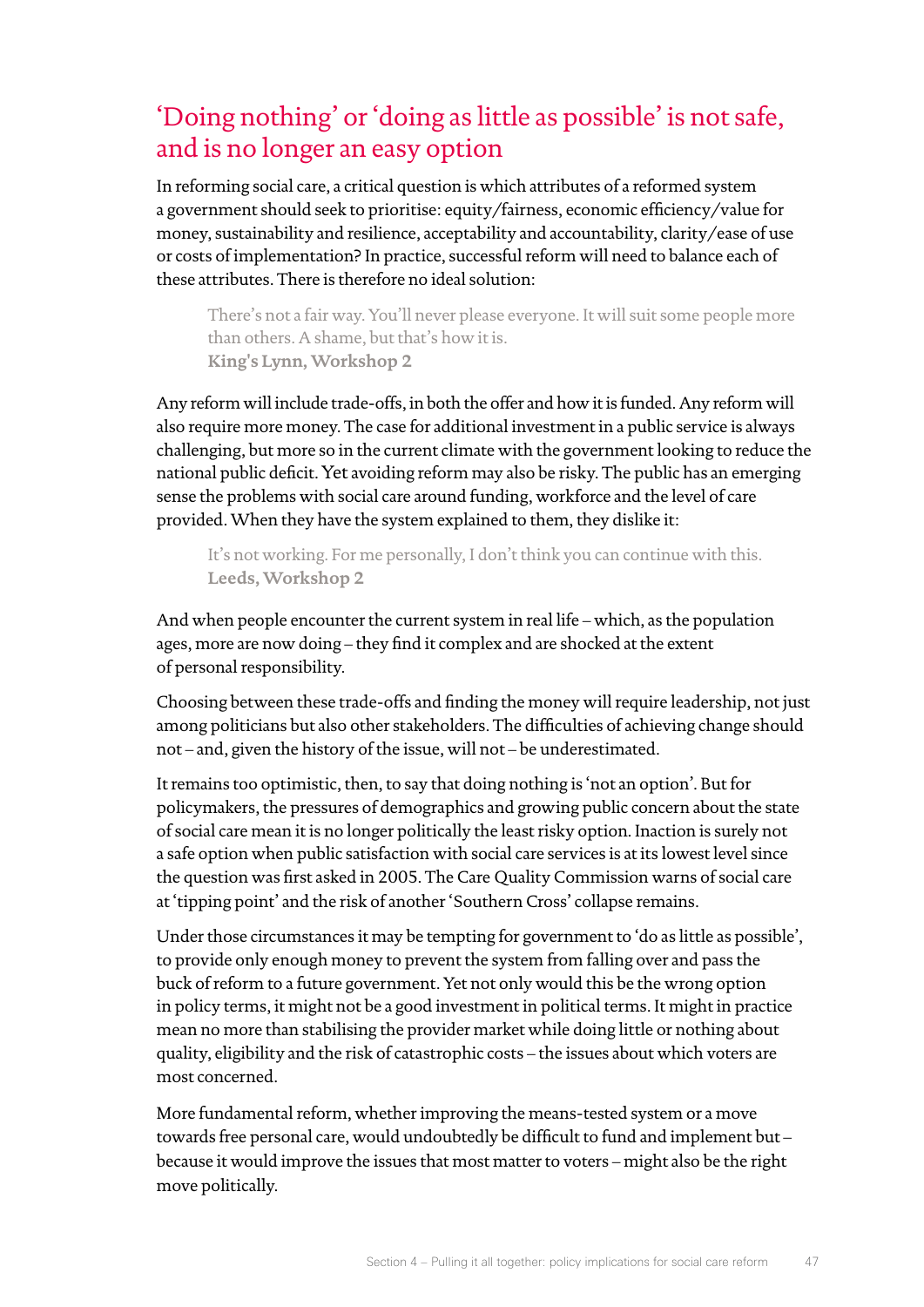## To support solutions, people need much better understanding of the problems and solutions. But politicians are not the best people to provide it

Our public attitude findings will not make easy reading for policymakers and politicians looking to present solutions to a problem that is neither widely recognised nor understood. At the heart of what we have learnt from our work on public attitudes is an unpalatable truth: if genuine public support is needed for a systematic and sustainable reform of social care funding, then there will need to be a painful process of revealing to the public just how broken the current system is.

There needs to be a clearer articulation to the public of where we are now, breaking down the misconceptions and presenting an unvarnished picture of the challenges faced. This must be seen as a communications challenge as much as anything else.

One key challenge is language. There is a question mark over whether the term 'social care' has had its time and whether there needs to be more thought about how to talk about the services that fall under its umbrella. Public advertising around the implementation of the 2014 Care Act used the term 'care and support' rather than 'social care'.

A second key challenge is the scope of the debate. In the run-up to the 2010 election, Labour started to talk about a 'National Care Service', attempting to leverage some of the public's affection for the NHS and apply its strong branding to social care.

As well as the strategic logic of joining up health and care services, there are good pragmatic arguments for debating the funding challenges for health and social care together. Given the disparity in political clout between the sectors – the combined forces of social care providers and local authorities cannot come close to the emotional and political lobbying power of the hospital sector and medical professions – there may well be gains from linking the two issues together. Rather than setting up a separate discussion, it brings social care into a national institution that comes with significant goodwill on the part of the public. There was already some awareness of the impact on the NHS of an inadequate social care system (the experiences of hospitals in winter 2017/18 covered in the media seem to have reached the public), alongside a more general awareness of funding problems in the NHS.

However, joining the two together also brings problems. While integration may be the generally agreed policy direction, the two systems have very different cultures: social care in particular is very sensitive to being 'taken over' by the NHS. And then there is means testing: while situating the debate about social care alongside that regarding the NHS may make sense if the preferred solution is free personal care, it may bring more confusion if the preference is for a model that retains a means test, such as the cap and floor. There should also be concerns that combining the funding challenges of the NHS and social care would create such a large financial requirement that it might appear impossible to some people. And while the public is supportive of the NHS, that support is by no means unconditional, with many believing that the service is inefficient and wasteful.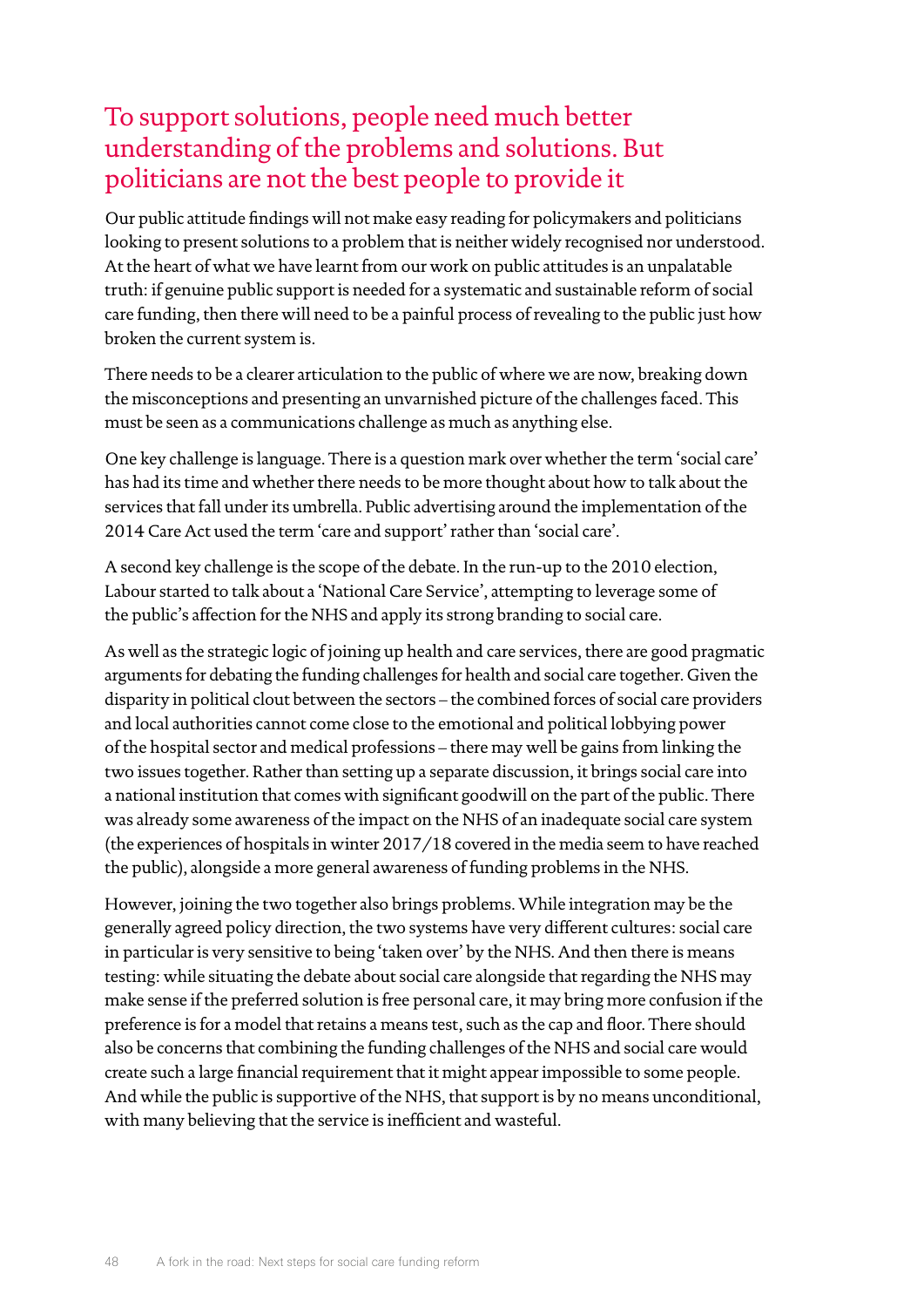Nonetheless, nurses and doctors also regularly top the list when it comes to professions trusted by the public to tell the truth (Figure 6). Even if the public understood that social care was the responsibility of local authorities, councillors are not highly trusted, while the current lack of trust in national government that was so apparent in our public attitudes work would suggest that its involvement would have limited value. Independent bodies might have more potential impact.

All this suggests that there has to be a coalition approach, bringing charities, system leaders, the NHS, user groups, academic institutions, think tanks and, where possible, cross-party support. Lessons must be learnt from other campaigns that have been run to draw public attention to particular issues. What can be learnt from mental health and the increasing public debate taking place in that arena? That debate has been led by many different parts of society, such as patient leaders and high-profile spokespeople, including celebrities and the royal family as well as the sector itself. Although a major challenge, it is not impossible to change public attitudes. Optimism and learning should be taken from the success of the Turner Commission on pension reform between 2002 and 2006.

#### **Figure 6: Results from the Veracity Index 2017 on professions respondents trust to tell the truth**



**Now I will read you a list of different types of people. For each would you tell me if you generally trust them to tell the truth, or not?**

Any potential solution has to be seen as an improvement but this will only happen if people understand what is currently in place, rather than thinking social care will be free at the point of need or at least subsidised more significantly than it currently is.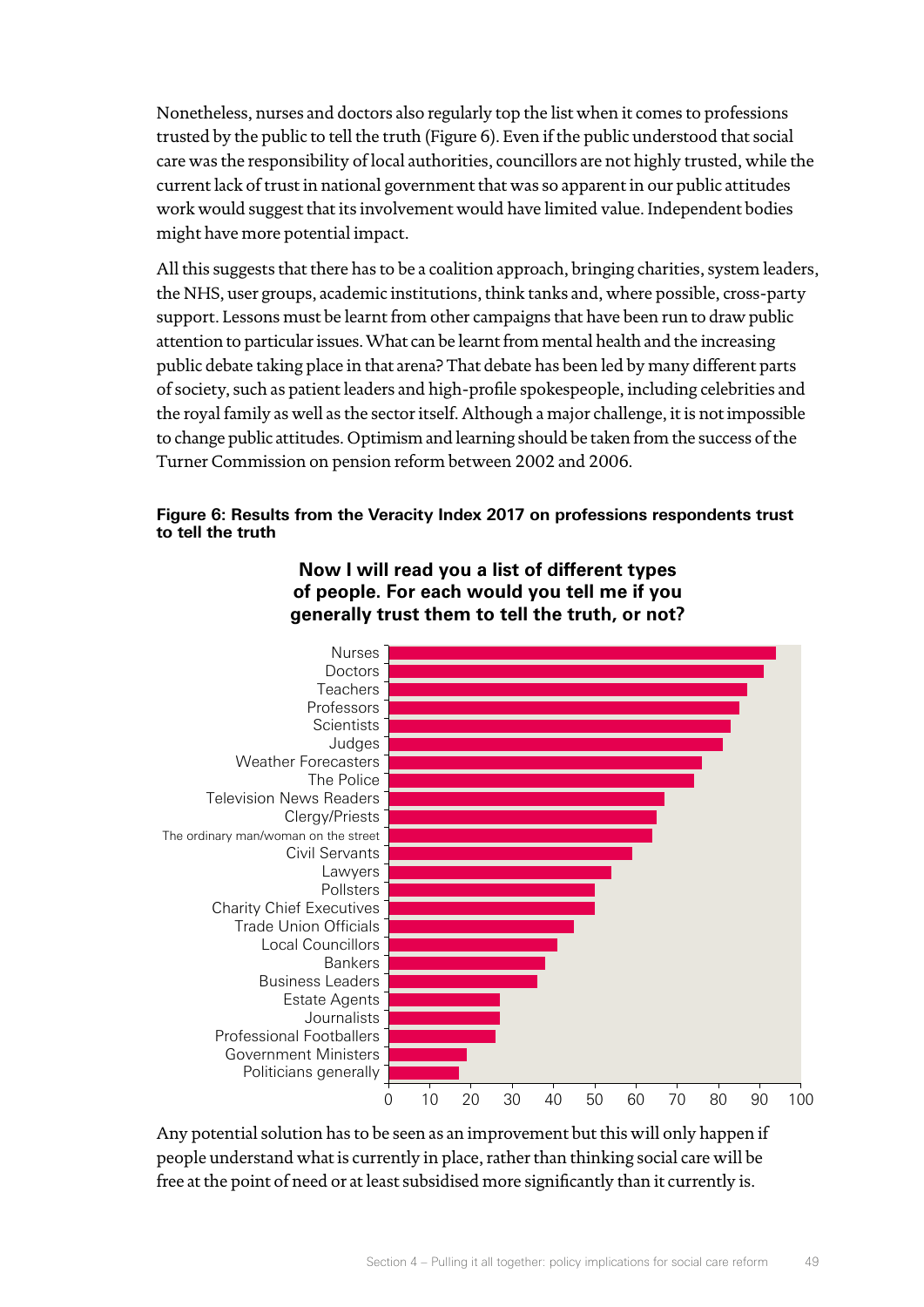## <span id="page-51-0"></span>Conclusion

The case for change that we have set out in this programme of work is not new, having been debated for well over 20 years. Despite this, public awareness remains low, and while political consensus on the need for action exists, the lack of agreement on what should be done has meant a worrying lack of real change for far too long.

While we have not set out to suggest the answer in this work, it does help lay out the groundwork for a solution. We have set out viable options for change, to aid those in government to make the progress that is so desperately needed. Consensus must be quickly sought about whether to address concerns on current access and quality, equity and complexity, or protection against major costs and encouraging an insurance market. Itis unlikely that all these issues can be addressed immediately, so prioritising them is the essential first step to producing a lasting solution.

The ongoing green paper process must lead to major improvement. Without it, real people will suffer and public anger will rise at continuing inaction in the face of ever more serious warnings.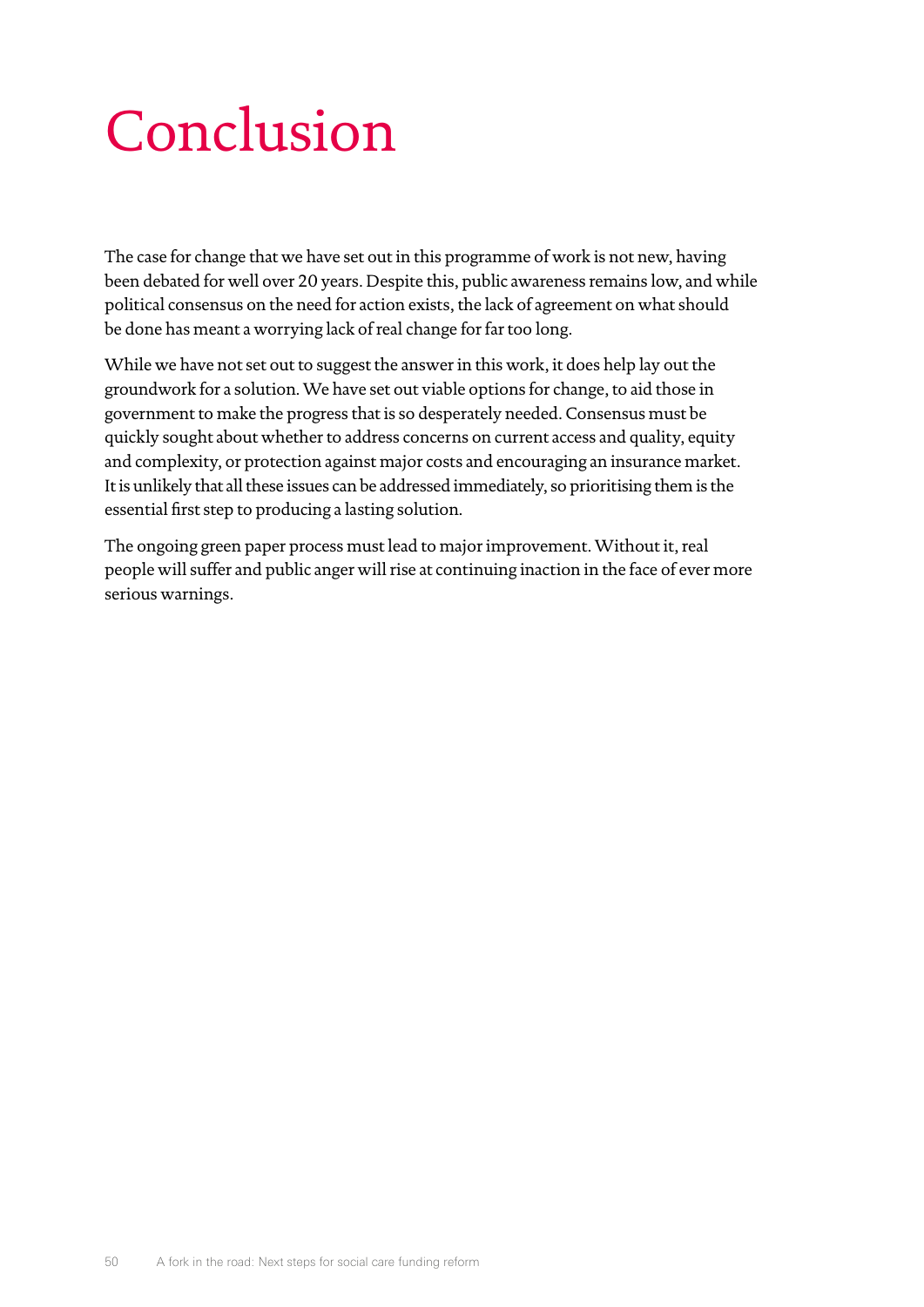## <span id="page-52-0"></span>References

- <span id="page-52-1"></span>1. Blair T. Leader's speech, Labour Party conference. Brighton: Labour Party; 30 September 1997. Available from: / www.britishpoliticalspeech.org/speech-archive.htm?speech=203 (accessed 9 May 2018).
- <span id="page-52-2"></span>2. Wenzel L, Bennett L, Bottery S, Murray R, Sahib B. *Approaches to social care funding*. London: The Health Foundation and The King's Fund; 2018. Available from: www.health.org.uk/publication/approaches-socialcarefunding (accessed 9 May 2018).
- <span id="page-52-3"></span>3. Dilnot A. *Fairer care funding*. London: Commission on Funding of Care and Support (the Dilnot Commission);2011. Available from: webarchive.nationalarchives.gov.uk/ 20130221130239/www. dilnotcommission.dh.gov.uk (accessed 9 May 2018).
- 4. Office for National Statistics. *National life tables, UK: 2014 to 2016*. London: ONS; 2017. Available from: [www.ons.gov.uk/peoplepopulationandcommunity/birthsdeathsandmarriages/lifeexpectancies/bulletins/](http://www.ons.gov.uk/peoplepopulationandcommunity/birthsdeathsandmarriages/lifeexpectancies/bulletins/nationallifetablesunitedkingdom/2014to2016) [nationallifetablesunitedkingdom/2014to2016](http://www.ons.gov.uk/peoplepopulationandcommunity/birthsdeathsandmarriages/lifeexpectancies/bulletins/nationallifetablesunitedkingdom/2014to2016) (accessed 9 May 2018).
- 5. Office for National Statistics. *National population projections: 2014-based statistical bulletin*. London: ONS; 2017. Available from: [www.ons.gov.uk/peoplepopulationandcommunity/populationandmigration/](http://www.ons.gov.uk/peoplepopulationandcommunity/populationandmigration/populationprojections/bulletins/nationalpopulationprojections/2015-10-29) [populationprojections/bulletins/nationalpopulationprojections/2015-10-29](http://www.ons.gov.uk/peoplepopulationandcommunity/populationandmigration/populationprojections/bulletins/nationalpopulationprojections/2015-10-29) (accessed 9 May 2018).
- 6. Age UK. *Later Life in the United Kingdom*. London: Age UK; 2018. Available from: [https://www.ageuk.org.uk/](https://www.ageuk.org.uk/globalassets/age-uk/documents/reports-and-publications/later_life_uk_factsheet.pdf) [globalassets/age-uk/documents/reports-and-publications/later\\_life\\_uk\\_factsheet.pdf](https://www.ageuk.org.uk/globalassets/age-uk/documents/reports-and-publications/later_life_uk_factsheet.pdf) (accessed 9 May 2018).
- 7. House of Lords Select Committee on Public Service and Demographic Change. *Ready for ageing?* London; 2013. Available from: [publications.parliament.uk/pa/ld201213/ldselect/ldpublic/140/14003.htm](http://publications.parliament.uk/pa/ld201213/ldselect/ldpublic/140/14003.htm) (accessed 9 May 2018).
- 8. NHS Digital. *Adult Social Care Activity and Finance Report, England 2016–17*. London: NHS Digital; 2017. Available from: [digital.nhs.uk/catalogue/](http://digital.nhs.uk/catalogue/) PUB30121 (accessed 9 May 2018).
- 9. Phillips D, Simpson P. *National standards, local risks: the geography of local authority funded social care, 2009–10 to 2015–16*. London: Institute for Fiscal Studies; 2017. Available from: [www.ifs.org.uk/publications/9122](http://www.ifs.org.uk/publications/9122) (accessed 9 May 2018).
- 10. Nuffield Trust, The Health Foundation, The King's Fund. *The Autumn Budget: joint statement on health and social care*. London; November 2017. Available from: [www.health.org.uk/publication/autumn-budget](http://www.health.org.uk/publication/autumn-budget) (accessed 9 May 2018).
- 11. Dunning J. *Councils to deny social care support to all but most needy*. London: Community Care; 2010. Available from: [www.communitycare.co.uk/](http://www.communitycare.co.uk/) 2010/09/14/councils-to-deny-social-care-support-to-all-but-most-needy/ (accessed 9 May 2018).
- 12. Competition & Markets Authority (UK Government). *Care homes market study: summary of final report*. London: CMA; 2017. Available from: [www.gov.uk/government/publications/care-homes-market-study-summary-of-final](http://www.gov.uk/government/publications/care-homes-market-study-summary-of-final-report/care-homes-market-study-summary-of-final-report)[report/care-homes-market-study-summary-of-final-report](http://www.gov.uk/government/publications/care-homes-market-study-summary-of-final-report/care-homes-market-study-summary-of-final-report) (accessed 9 May 2018).
- 13. Care Quality Commission. *The state of health care and adult social care in England 2016/17*. London: CQC; 2017. Available from: [www.cqc.org.uk/publications/major-report/state-care](http://www.cqc.org.uk/publications/major-report/state-care) (accessed 9 May 2018).
- 14. Office for National Statistics. *Overview of the UK population: March 2017*. London: ONS; 2017. Available from: [www.ons.gov.uk/peoplepopulationandcommunity/](http://www.ons.gov.uk/peoplepopulationandcommunity/) populationandmigration/populationestimates/articles/ overviewoftheukpopulation/mar2017 (accessed 9 May 2018).
- 15. UK Government. *Spending review and autumn statement 2015*. London; 2015. Available from: [www.gov.uk/](http://www.gov.uk/government/topical-events/autumn-statement-and-spending-review-2015) [government/topical-events/autumn-statement-and-spending-review-2015](http://www.gov.uk/government/topical-events/autumn-statement-and-spending-review-2015) (accessed 9 May 2018).
- 16. UK Government. *Spending Review and Autumn Statement 2015: key announcements*. Available from: [www.gov.uk/](http://www.gov.uk/government/) [government/](http://www.gov.uk/government/) news/spending-review-and-autumn-statement-2015-key-announcements (accessed 9 May 2018).
- 17. Same as note 10: [www.health.org.uk/publication/autumn-budget](http://www.health.org.uk/publication/autumn-budget)
- 18. Amin Smith N, Phillips D, Simpson P. *Adult social care funding: a local or national responsibility? (Briefing note BN 227)*. London: Institute for Fiscal Studies; 2018. Available from: [www.ifs.org.uk/publications/12857](http://www.ifs.org.uk/publications/12857) (accessed 9 May 2018).
- 19. Dilnot, A. Fairer care funding: volume III, supporting documents. London: Commission on Funding of Care and Support (the Dilnot Commission); 2010. Available at: [webarchive.nationalarchives.gov.uk/20130221121534/](http://webarchive.nationalarchives.gov.uk/20130221121534/http) [http](http://webarchive.nationalarchives.gov.uk/20130221121534/http)://[www.dilnotcommission.dh.gov.uk/our-report/](http://www.dilnotcommission.dh.gov.uk/our-report/) (accessed 12 April 2018).
- 20. Shrimpton H, Cameron D, Skinner G. *State of the State 2017-18: austerity, government spending, social care and data*. London: Ipsos MORI on behalf of Deloitte LLP; 2017. Available from: [www.ipsos.com/ipsos-mori/en-uk/](http://www.ipsos.com/ipsos-mori/en-uk/public-perceptions-austerity-social-care-and-personal-data) [public-perceptions-austerity-social-care-and-personal-data](http://www.ipsos.com/ipsos-mori/en-uk/public-perceptions-austerity-social-care-and-personal-data) (accessed 9 May 2018).
- 21. Carter D, Rigby A. *Turning up the volume: unheard voices of people with dementia*. London: Alzheimer's Society; 2017. Available from: [https://www.alzheimers.org.uk/sites/default/files/migrate/downloads/turning\\_up\\_the\\_](https://www.alzheimers.org.uk/sites/default/files/migrate/downloads/turning_up_the_volume_unheard_voices_of_people_with_dementia.pdf) [volume\\_unheard\\_voices\\_of\\_people\\_with\\_dementia.pdf](https://www.alzheimers.org.uk/sites/default/files/migrate/downloads/turning_up_the_volume_unheard_voices_of_people_with_dementia.pdf) (accessed 9 May 2018).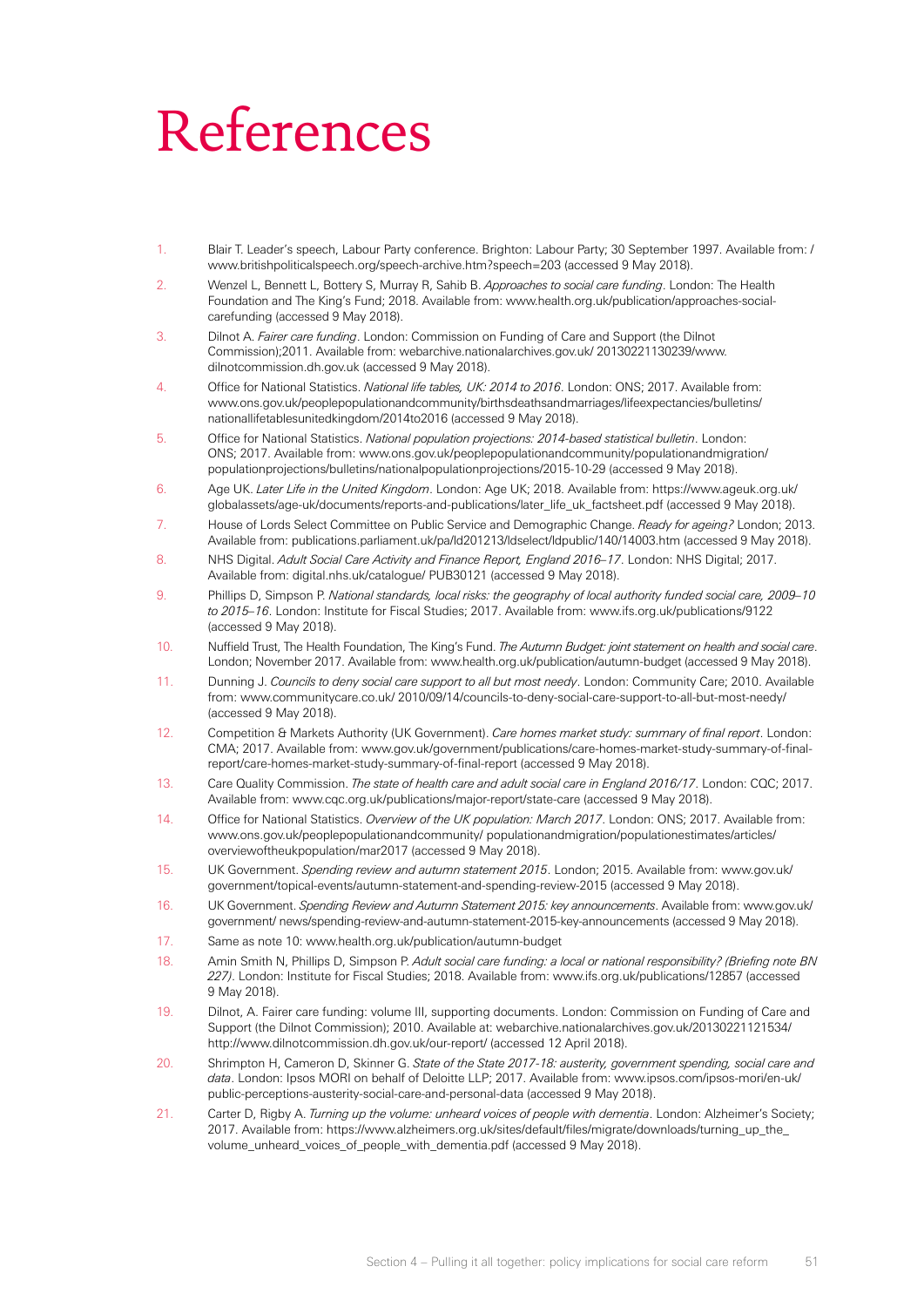- 22. Dilnot, A. *Fairer care funding: volume III, supporting documents*. London: Commission on Funding of Care and Support (the Dilnot Commission); 2010. Available at: [webarchive.nationalarchives.gov.uk/20130221121534/](http://webarchive.nationalarchives.gov.uk/20130221121534/http) [http:](http://webarchive.nationalarchives.gov.uk/20130221121534/http)/[/www.dilnotcommission.dh.gov.uk/our-report/](http://www.dilnotcommission.dh.gov.uk/our-report/) (accessed 12 April 2018). NB: As this is a repeat of reference #19, it will have to be deleted here and #22 replaced by #19 in the body of the text (this is HF style). This will affect the subsequent numbering of references.
- 23. Wood C, Vibert S. *A Good Retirement: public attitudes to the role of the state and the individual in achieving financial security in later life*. London: Demos; 2017. Available at: [www.demos.co.uk/wp-content/uploads/2017/12/](http://www.demos.co.uk/wp-content/uploads/2017/12/A-Good-Retirement.pdf) [A-Good-Retirement.pdf](http://www.demos.co.uk/wp-content/uploads/2017/12/A-Good-Retirement.pdf) (accessed 9 May 2018).
- 24. Scottish Government. *Free personal and nursing care, Scotland, 2015*. Edinburgh: A National Statistics Publication for Scotland; 2017. Available from: [www.gov](http://www.gov).scot/Topics/Statistics/Browse/Health/Data/FPNC (accessed 9 May 2018).
- 25. The Health Foundation 2018. *Social care funding options: how much and where from?* www.health.org.uk/socialcare-funding-options
- 26. Office for National Statistics. Five facts about… older people at work. London: ONS; 2016. Available from: [visual.ons.gov.uk/five-facts-about-older-people-at-work/](http://visual.ons.gov.uk/five-facts-about-older-people-at-work/) (accessed 9 May 2018).
- 27. Barker K. *A new settlement for health and social care: final report*. London: The King's Fund; 2014. Available from: [www.kingsfund.org.uk/projects/commission-future-health-and-social-care-england](http://www.kingsfund.org.uk/projects/commission-future-health-and-social-care-england) (accessed 9 May 2018).
- 28. Office for National Statistics. *Wealth in Great Britain Wave 5: 2014 to 2016 (Wealth and Assets Survey)*. London: ONS; 2018. Available from: [www.ons.gov.uk/peoplepopulationandcommunity/personalandhouseholdfinances/](http://www.ons.gov.uk/peoplepopulationandcommunity/personalandhouseholdfinances/incomeandwealth/bulletins/wealthingreatbritainwave5/2014to2016) [incomeandwealth/bulletins/wealthingreatbritainwave5/2014to2016](http://www.ons.gov.uk/peoplepopulationandcommunity/personalandhouseholdfinances/incomeandwealth/bulletins/wealthingreatbritainwave5/2014to2016) (accessed 9 May 2018).
- 29. Lloyd J. *Inheritance tax: could it be used to fund long-term care?* London: The Strategic Society Centre; 2011. Available from: [strategicsociety.org.uk/wp-content/uploads/2013/01/Inheritance-Tax-Could-it-be-used-to-fund](http://strategicsociety.org.uk/wp-content/uploads/2013/01/Inheritance-Tax-Could-it-be-used-to-fund-long-term-care.pdf)[long-term-care.pdf](http://strategicsociety.org.uk/wp-content/uploads/2013/01/Inheritance-Tax-Could-it-be-used-to-fund-long-term-care.pdf) (accessed 9 May 2018).
- 30. Griffiths D, Fenton W, Davison S, Polzin G, Price R, Jess A et al. *The state of the adult social care sector and workforce in England*. London: Skills for Care; 2017. Available from: [www.skillsforcare.org.uk/Documents/](http://www.skillsforcare.org.uk/Documents/NMDS-SC-and-intelligence/NMDS-SC/Analysis-pages/State-of-17/State-of-the-adult-social-care-sector-and-workforce-2017.pdf) [NMDS-SC-and-intelligence/NMDS-SC/Analysis-pages/State-of-17/State-of-the-adult-social-care-sector-and](http://www.skillsforcare.org.uk/Documents/NMDS-SC-and-intelligence/NMDS-SC/Analysis-pages/State-of-17/State-of-the-adult-social-care-sector-and-workforce-2017.pdf)[workforce-2017.pdf](http://www.skillsforcare.org.uk/Documents/NMDS-SC-and-intelligence/NMDS-SC/Analysis-pages/State-of-17/State-of-the-adult-social-care-sector-and-workforce-2017.pdf) (accessed 9 May 2018).